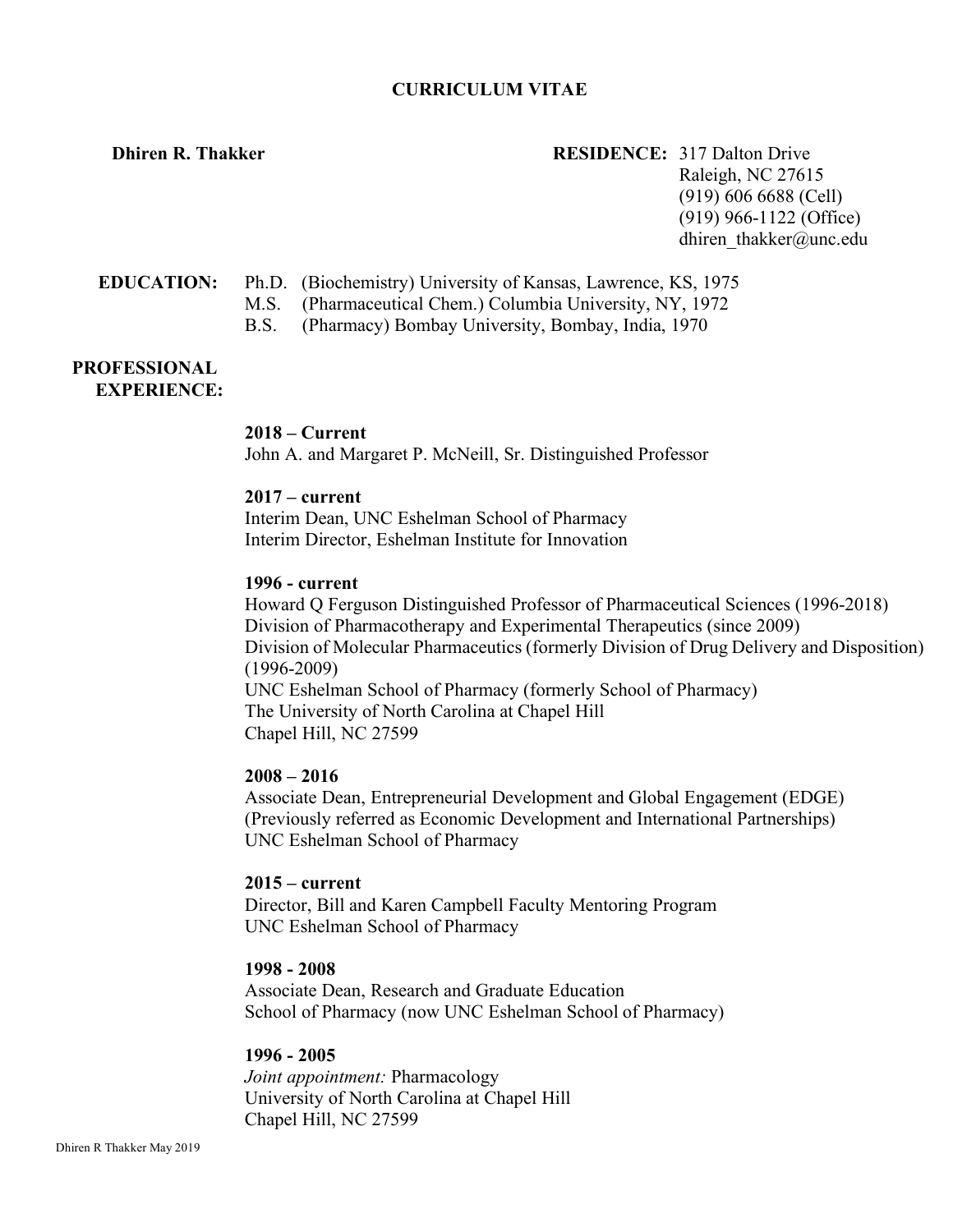#### **1995 - 1996**

Visiting Professor Pharmaceutics Division, School of Pharmacy University of North Carolina at Chapel Hill, Chapel Hill, NC 27599

## **1992 - 1995**

Director, Drug Metabolism Department, Glaxo Research Institute, Research Triangle Park, NC 27709

#### **1990 - 1992**

Department Head, Drug Metabolism Department, Glaxo Research Institute, Research Triangle Park, NC 27709

## **1987 - 1990**

Section Head, Bioorganic Mechanisms Section, Drug Metabolism Department, Glaxo Inc., Research Triangle Park, NC 27709

## **1993 - 1996**

Adjunct Professor, Department of Pharmacology, School of Medicine, University of North Carolina, Chapel Hill, NC 27514

#### **1990 - 1996**

Adjunct Professor, Department of Medicinal Chemistry, School of Pharmacy, University of North Carolina, Chapel Hill, NC 27514

#### **1984 - 1987**

Senior Investigator, Laboratory of Molecular Pharmacology, Division of Biochemistry and Biophysics, Center for Drugs and Biologics, Food and Drug Administration, Bethesda, MD 20892.

#### **1978 - 1984**

Senior Staff Fellow/Research Chemist, Laboratory of Bioorganic Chemistry, National Institute of Arthritis, Diabetes, and Digestive and Kidney Diseases, National Institutes of Health.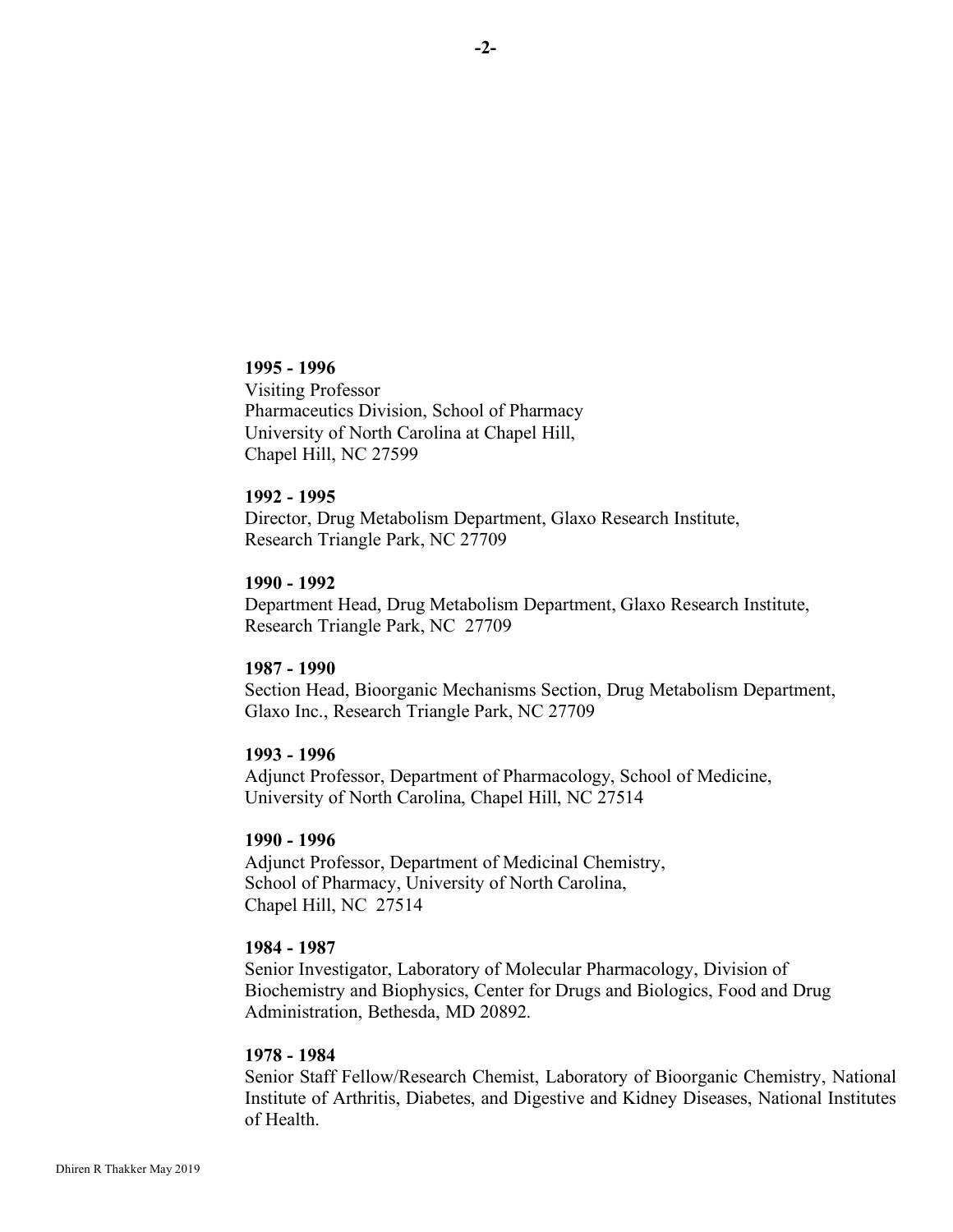# **1976 - 1978**

Staff Fellow, Laboratory of Chemistry, National Institute of Arthritis, Metabolism, and Digestive Diseases, National Institutes of Health.

# **1975 - 1976**

Visiting Fellow, Laboratory of Chemistry, National Institute of Arthritis, Metabolism and Digestive Diseases, National Institutes of Health.

# **MANAGEMENT**

 **EXPERIENCE: 1. Serves (or has served) on Boards and Scientific Advisory Boards of several Biotech Companies**

# **2. Led and Managed the Preclinical Drug Metabolism Department at**

**Glaxo**

- The department consisted of a staff of 36 including 19 Senior Scientists with Ph.D. or equivalent experience.
- The annual operating budget was \$6 million, and the capital budget was approximately \$1.5 million.
- The primary responsibility of the department was to conduct non-clinical metabolism, pharmacokinetic and toxicokinetic studies in support of development candidates, and to participate in the discovery and selection of new drug candidates to achieve optimum metabolic and pharmacokinetic profiles.
- The department also had the responsibility to synthesize radioisotopelabeled compounds for the Research and Development Divisions.

# **3. As a member of the Technical Development Team (management team), participated in the coordination of exploratory development programs**

- The Technical Development Team had representation from Toxicology, Drug Metabolism, Pharmaceutics, Analytical Chemistry, Process Chemistry, Clinical Pharmacology, Regulatory Affairs, and Project Planning.
- The Technical Development Team participated in the formulation of strategies for exploratory development (preclinical through phase I/phase II) of drug candidates and was responsible for the implementation of these strategies.
- **4. Interacted with the FDA on the non-clinical ADME issues**
- **5. As a member of the Research Management Committees, participated in the management of Discovery Programs in Cancer, Metabolic Diseases, and Inflammation**
- **PROFESSIONAL** Editorial Board, J. Pharm. Sci. (1997-current)
	- **EXPERIENCE** Editorial Board, Medicinal Research Reviews (2000 current).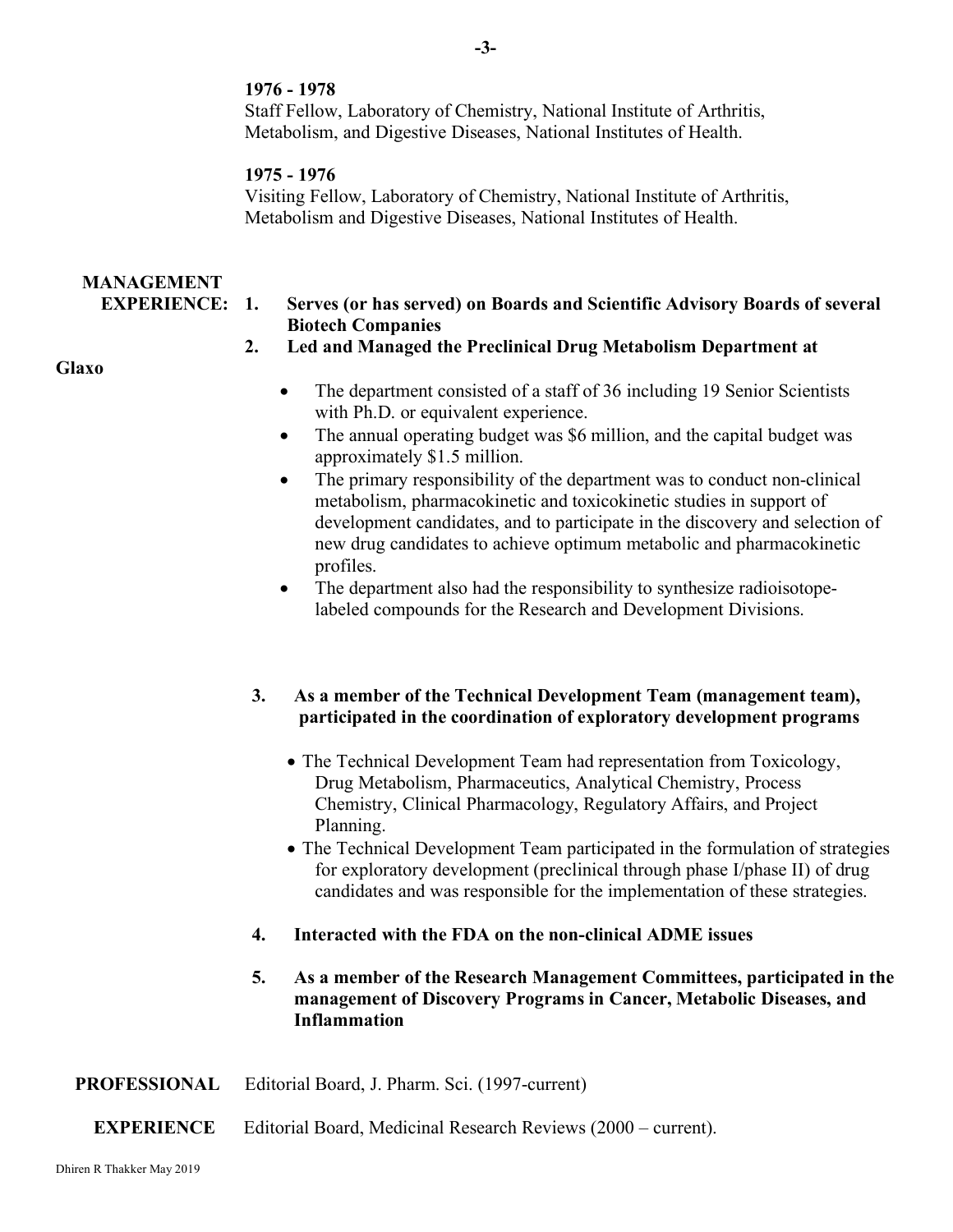UNC Global Advisory Council, UNC Global (2016- )

Chancellor's UNC Global Taskforce (2016-)

Advisory Board, Office of Technology Development, UNC-Chapel Hill

Co-Editor-in-Chief, Medicinal Research Reviews (2003-2006)

Advisory Board, Office of Business and Economic Development, UNC-Chapel Hill

Advisory Board, Carolina Student Biotechnology Network, UNC, Chapel Hill

International Affairs Advisory Council, UNC Global Education Center, UNC, Chapel Hill

IntraHealth Advisory Council, IntraHealth International, Durham, NC

National University of Singapore Department of Pharmacy Visiting Committee (external review committee) 2009

Chair, National University of Singapore Department of Pharmacy Visiting Committee (external review committee) 2014

Editorial Board, Current Drug Metabolism, 1999-2002.

Editorial Board, Drug Metabolism and Disposition, 1994-1997

Board of Directors and Scientific Advisory Board, Qualyst Inc.

Board of Directors, Chesson Labs (current)

Board of Directors, Tergus Pharma (current)

Co-founder and Chair of Scientific Advisory Board, Sphaera Pharma (current)

Drug Development Advisory Board, Scios Inc. (subsidiary of J & J)

Science and Technology Advisory Board, Oread Inc.

Scientific Advisory Board, Navicyte

Awards Committee, Society for Biomolecular Screening (SBS)

AAPS Taskforce on Drug Discovery Interface

Chair, Drug Metabolism Focus Group, AAPS

Founding Member of the Steering Committee, RTP Drug Metabolism Discussion Group, 1999-2002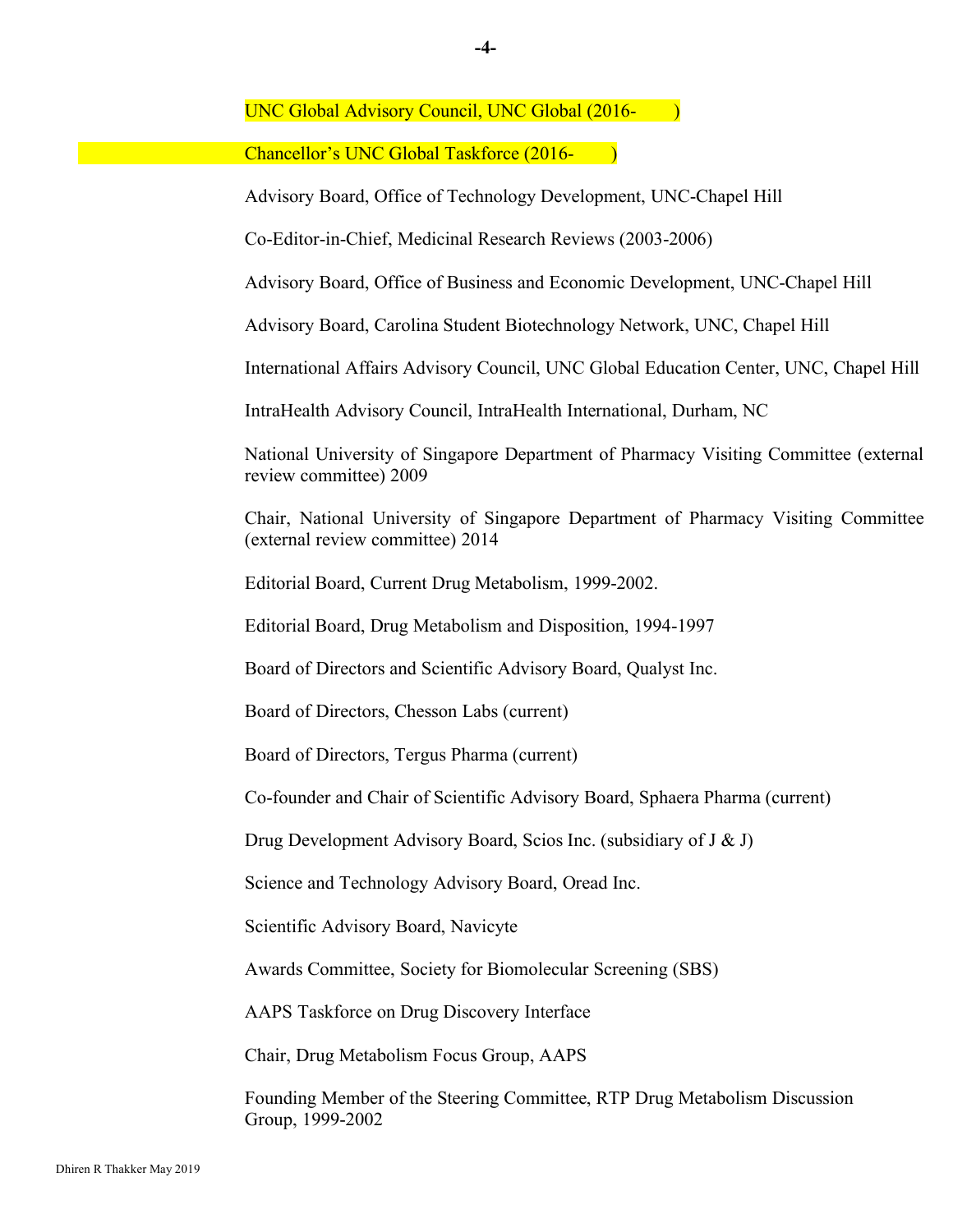Member of the External Review Committee Graduate Program, School of Pharmacy, University of Washington, Seattle

Basic Pharmacology Advisory Committee Pharmaceutical Manufacturers' Association Foundation

Special Emphasis Panel, National Institute of General Medical Sciences, NIH

Organizer - Short Course on "Designing Safe Drugs - Integration of Disposition Studies in Drug Discovery and Development", Residential School on Medicinal Chemistry, Drew University

Organizer and Chair– Short Course on "Prodrug Design – Enhanced and Targeted Delivery of Therapeutic Agents" at the 7<sup>th</sup> North American ISSX Meeting, October 1996, Sand Diego, CA.

Chair **-** Special Symposium on *"Drug Delivery and Prodrug Technologies"* at the 31st ACS Western Regional Meeting held in October 1995

Chair **-** Session on *"Integration of Preclinical ADME Studies in the Preclinical and Clinical Safety Assessment"* at the annual meeting of the Drug Information Association, 1994

Chair **-** Session on *"Delivery and Disposition of Peptides and Oligonucleotides-Current Status and Future Challenges"* at the annual meeting of the International Society for the Study of Xenobiotics held in October 1994

Special reviewer for Geriatric Review Committee, Institute on Aging

Reviewer for Investigational New Drug (IND) applications primarily dealing with Interferons and Monoclonal antibodies

Reviewer for several leading journals including Nature, Cancer Research, Journal of American Chemical Society, Molecular Pharmacology, Carcinogenesis, Chemico-Biological Interactions, Analytical Biochemistry, Toxicology and Applied Pharmacology, and Chemical Research in Toxicology, Drug Metabolism and Disposition, Pharmaceutical Research, Journal of Pharmaceutical Sciences, Journal of Experimental Therapeutics.

Served as a consultant to Amgen, Amylin Pharmaceuticals, BASF Bioscience, Du Pont Pharmaceuticals, Glaxo Wellcome, ICAgen, Intercardia, Parke Davis, Proctor & Gamble, Synaptics, Triangle Pharmaceuticals, Trimeris, Wyeth, Pozen, Ontogen, Chiron, Scios, Medivation, Arete, Virobay, Sanofi-Aventis, USVP venture partners

Served as an Expert Witness for several law firms representing pharmaceutical companies in patent litigation

External Examiner, Ph.D. Examination, Uppsala University, Sweden.

External Examiner, Ph.D. Examination for Huadong Sun, University of Toronto,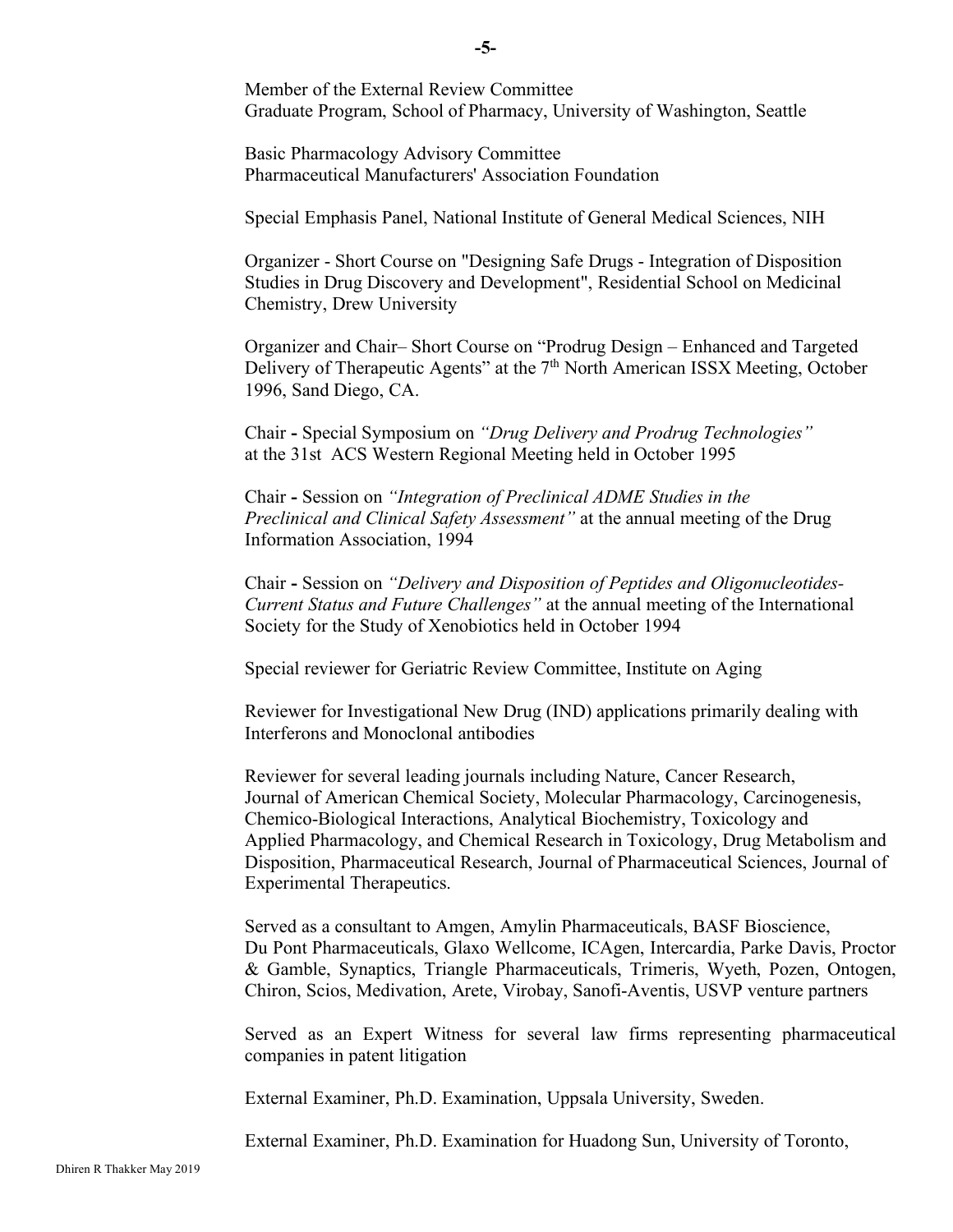Toronto, Ontario, Canada

External Examine, Ph.D. Examination, Nirma University, Gujarat, India

Organizer, Symposium on ADME in Drug Discovery at the Institute of Chemical Technology, Mumbai, India, 2012

# **HONORS AND**

**AWARDS:** INVENTOR OF THE YEAR AWARD – The University of North Carolina at Chapel Hill, Chapel Hill, NC, USA, 2015

> DISTINGUISHED ALUMNUS AWARD - Academic, UDCT Alumni Association and Chemical Institute of Technology, Mumbai, India, 2014

FELLOW, American Association of Pharmaceutical Scientists

SATO MEMORIAL INTERNATIONAL AWARD presented by the Pharmaceutical Society of Japan in 1987.

PHILLIP NEWMARK AWARD for "Excellence in Biochemical Research" at the University of Kansas in 1974.

DISSERTATION FELLOWSHIP at the University of Kansas in 1975.

GRADUATE HONORS FELLOW at the University of Kansas.

Placed SECOND in Bombay University at the B. Pharm. degree examination.

- **RESEARCH:** (1) Mechanisms of drug transport across intestinal epithelium
	- (2) Novel intestinal absorption mechanism and pharmacology of the antidiabetic drug metformin
	- (3) Anticancer effects of metformin
	- (4) Regulation and modulation of tight junctions in biological barriers
	- (5) Pediatric drug disposition
	- (6) Stereoselectivity of cytochrome P450 isoenzymes (past interest)
	- (7) Metabolic activation of xenobiotics to mutagens and carcinogens (past interest)

# **Ph.D.**

(1) Development of specific irreversible inhibitors of the enzyme, COMT, which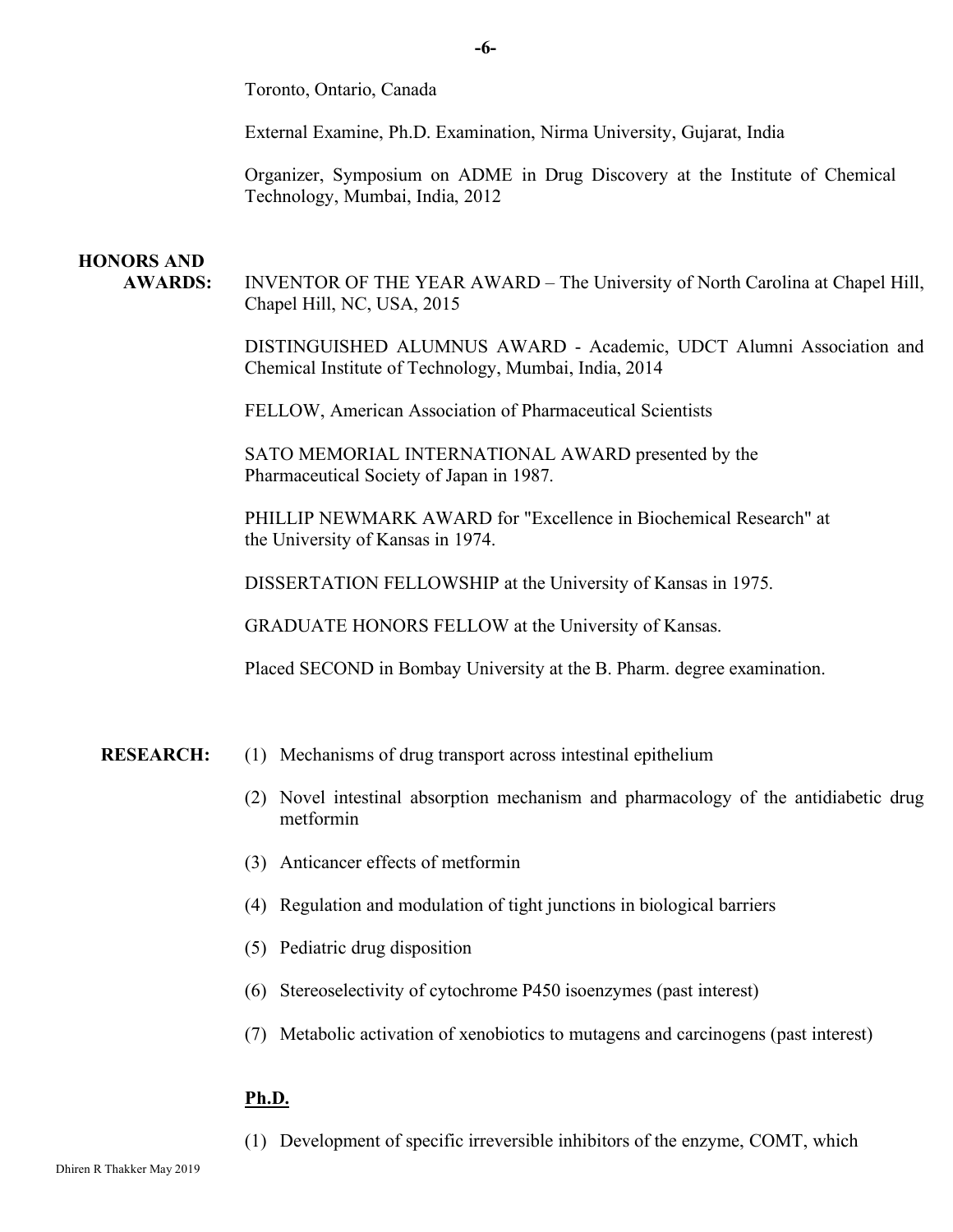- (2) Study of relationship between physico-chemical properties of 8 hydroxyquinolines and their COMT inhibitory activity (Hansch approach).
- (3) Affinity chromatography of COMT.
- (4) Chemical modification of functional groups on COMT active-site.

# **M.S.**

Synthesis of imidazole derivatives as potential chymotryptic agents.

**FUNDING:** Over \$4 million in research funding from federal and state agencies as well as from pharmaceutical and biotech companies

# **Current Funding (2016):**

**RSG CCE 128826** 01/01/2016 – 12/31/2019

**American Cancer Society** (Contact PI: Bae-Jump, V.) Annual Direct: \$164,963 Role: Co-Investigator

**Obesity, Cation-Selective Transporters and Metformin in Endometrial Cancer** We will evaluate the contribution of a representative metformin transporter to the anti-tumor efficacy of metformin in obese and non-obese orthotopic mouse models, in which tumors are derived from an endometrial cancer cell line with normal or overexpression of a representative transporter. In addition, we will correlate treatment response to metformin in EC patients with (i) expression and genetic variants of the metformin transporters, (ii) modulation of the AMPK-mTOR pathway, and (iii) metabolic factors associated with obesity.

**PhRMA Foundation** (PI – Dhiren Thakker; Predoctoral Fellowship for Christine Lee) Annual Direct:  $$20,000$ , Role: Advisor to Christine Lee  $01/01/2017 - 06/30/2018$ **Use of Human Intestinal Tissue and PBPK Modeling to Predict the Pharmacokinetics of Orally Administered Amoxicillin in Adults and Infants**

# **STUDENTS AND**

# **FELLOWS: Graduate Students:**

- 1. Kiho Lee (MCNP) Ph.D., May 2000
- 2. Hui Ouyang (MCNP) Ph.D., Dec 2001
- 3. Peter Ward (Pharmcology) Ph.D., May 2001
- 4. Matt Troutman (DDD) Ph.D., July 2001
- 5. Gururaj Rao (DDD) Ph.D., May 2003
- 6. Chee Ng (DDD) (Chair, Dissertation Committee and co-advisor), Ph.D., May 2003
- 7. Seongwong Hong (MCNP) –Ph.D., May 2004
- 8. David Bourdet (DDD)- Ph.D., August, 2005
- 9. Stephanie Faucette (Molecular Pharmaceutics) co-advisor Ph.D., May 2006
- 10. Richard Graham (Molecular Pharmaceutics) co-advisor Ph.D., May 2006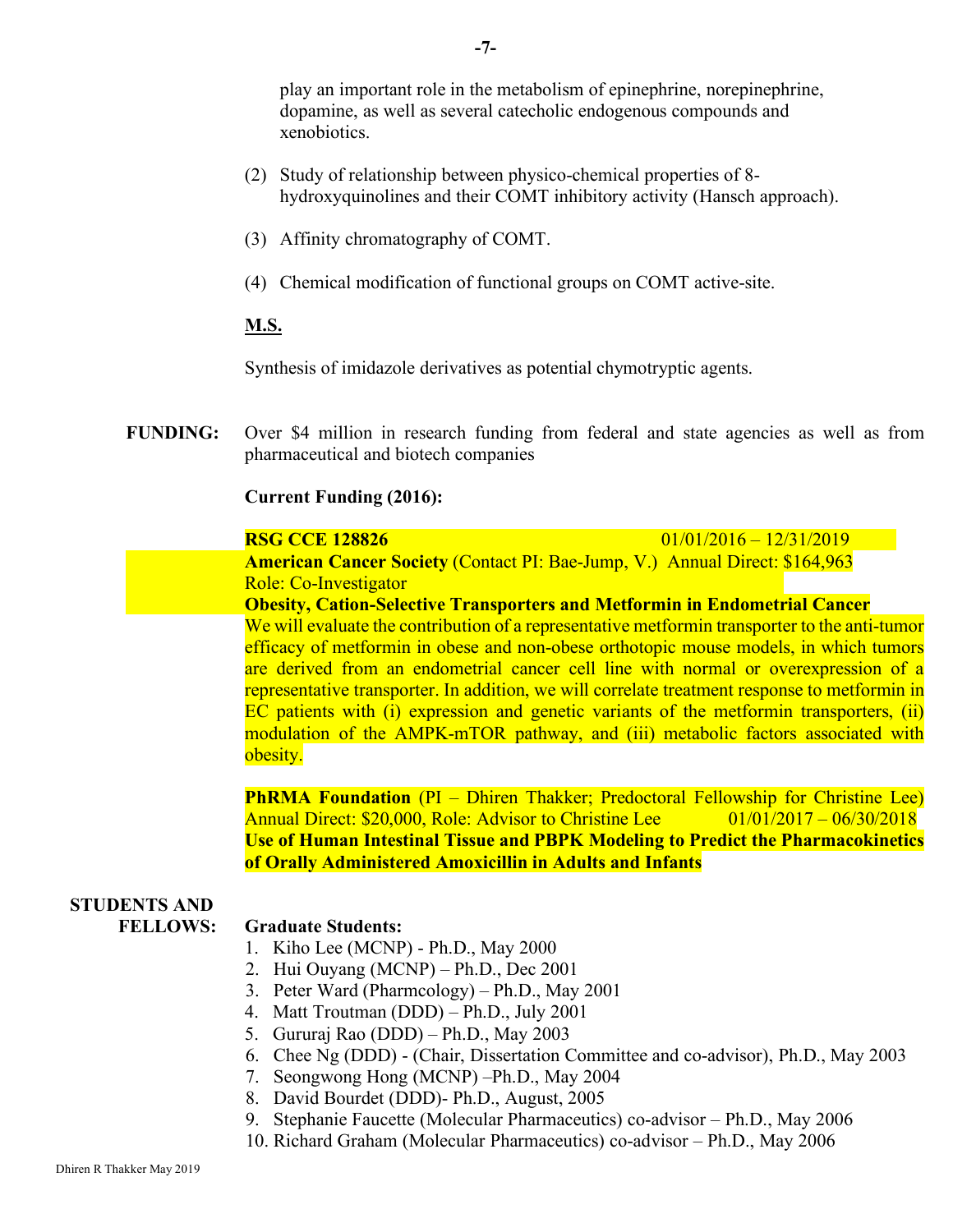- 11. Tim Tippin (Molecular Pharmaceutics), Ph.D., Dec 2006
- 12. Beverly Mowrey (Molecular Pharmaceutics), Ph.D. Aug 2007
- 13. Ryan Klein (Molecular Pharmaceutics), Ph.D. Dec 2007
- 14. Xin Ming (Molecular Pharmaceutics), Ph.D. Aug 2008
- 15. Will Proctor (Molecular Pharmaceutics) Ph.D. May 2010
- 16. Claudia Generaux (Molecular Pharmaceutics) co-adivisor Ph.D. August, 2010
- 17. Matthew Dufek (Molecular Pharmaceutics) Ph.D. May 2011
- 18. Souzan Yanni (Katholic U. Leuven, Belgium) Ph.D., June 2010
- 19. Chester Costales (Molecular Pharmaceutics) Ph.D., May 2013
- 20. Kevin Han (Molecular Pharmaceutics) Ph.D., May 2013
- 21. Yunhui Zhang (Ji Lin University, Peoples' Republic of China), Ph.D., 2013
- 22. Nicole Zane (Pharmacotherapy & Exp. Therapeutics), Ph.D., May 2015
- 23. Hao Cai (Pharmacotherapy & Exp Therapeutics), Ph.D., May 2016
- 24. Christine Lee (Pharmacotherapy & Exp Therapeutics), 4th year
- 25. Lawrence Ku (Pharmacotherapy & Exp Therapeutics), 4th year

# **Postdoctoral Fellows:**

- 1. Dr. Aruljothi Muralidharan (2017-
- 2. Dr. Arti Thakkar (2013-2015)
- 3. Dr. Ravindra Varma Alluri (2011 2013)
- 4 Dr. Wujian Ju (2009 2010)
- 5. Dr. Yan Gao (2006- 2008)
- 6. Darkhan Utepbergenov (2005-2007)
- 7. Dr. Lorraine King (2001-1002)
- 8. Dr. Johne Ansede (2001-2003)
- 9. Dr. Dongzhou Liu (1996-1998)
- 10. Dr. Shailesh Desai (1996-1999)
- 11. Dr. Cuiping Chen (1997-1998)
- 12. Dr. Sonia Serron (1997-1998)
- 13. Dr. Pieter Annaert (1998-1999)
- 14. Dr. Ashwin Patel (1998-2000)

# **Research Assistant Professor:**

- 1. Dr. Ruth Everett (2010 )
- 2. Dr. Steven Qian (2004-2005)

# **Visiting Scholars:**

- 1. Dr. Yufeng Xia (2013-2014)
- 2. Dr. Ruth Everett (2008-2009)
- 3. Souzan Yanni (2008-2010)
- 4. Dr. Harish Padh, Vice Chancellor, Sardar Patel University (June September 2006)
- 5. Dr. Innocent Ononiwu (2012-2014)

# **DISSERTATION**

- **COMMITTEES:** 1. Cuiping Chen, DDD (Ph.D. 1997)
	- 2. Catherine Booth, DDD (Ph.D. 1997)
	- 3. Xinrong Liu, DDD (Ph.D. 1998)
	- 4. Mark Bush, DDD (Ph.D. 1999)
	- 5. Kay Rittenhaus, DDD (Ph.D. 1999)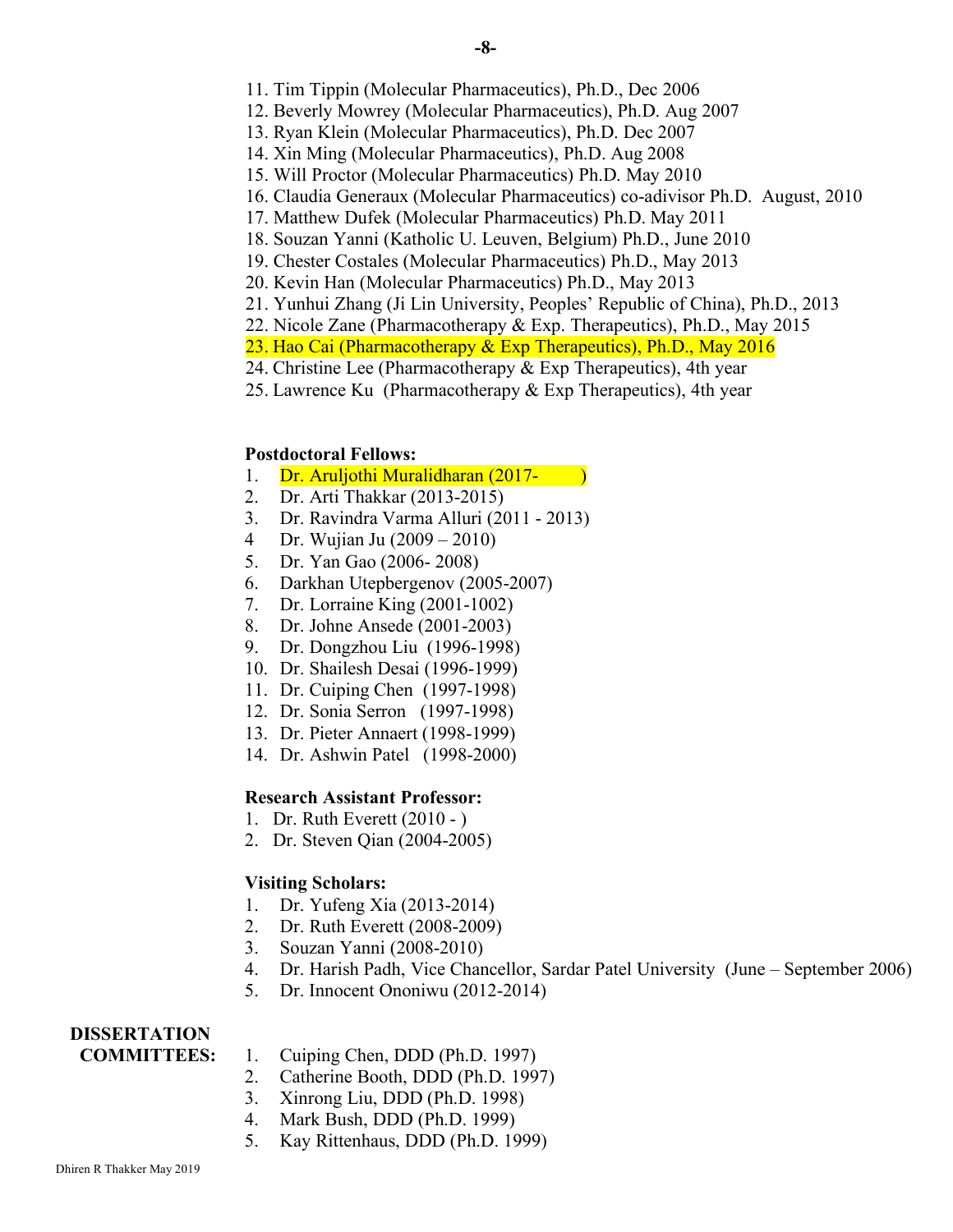- 6. James Whisnant, DDD (M.S. 1999)
- 7. Mark Summerville, DDD (Ph.D. 2000)
- 8. Jennifer(Quin) Dong, DDD (Ph.D. 2000)
- 9. Claude Degenais, DDD (Ph.D. 2001)
- 10 Preethi Krishnan, MCNP (Ph.D. 2001)
- 11. Christopher Lowden, MCNP (Ph.D. 2001)
- 12. Jessica Smith, DDD (Ph.D., 2001)
- 13. Jian Zong, DDD (Ph.D., 2002)
- 14. Ryan Turncliff, DDD (Ph.D. 2004)
- 15. Chris Matheny, DDD (Ph.D. 2003)
- . 16. Lian Zhou, MCNP (Ph.D., 2002)
- 17. Carolyne Cyne (Pharmacology Ph.D. committee)
- 18. Peter Sazani, Pharmacology (Ph.D., 2002)
- 19. Craig Lee, Exp. Therapeutics (Chair) (Ph.D., 2006)
- 20. Scott Barrow, Toxicology Curriculum (Ph.D., 2004)
- 21. Enzo Palma, Molecular Pharmaceutics (Ph.D. 2006)
- 22. Dongmei Liu, Molecular Pharmaceutics (Chair) (Ph.D. 2007)
- 23. Jian Jiang, Curriculum in Applied and Material Sciences (Ph.D. 2007)
- 24. Xihong Xu, Chemistry, Duke University (Ph.D. 2008)
- 25. Brandon Swift, Experimental Therapeutics (Ph.D. 2009)
- 26. Melanie Joy, MCNP (Ph.D. 2009)
- 27. David Szabo, Toxicology Curriculum (Ph.D. 2011)
- 28. Michael Cohen-Wolkowiez Experimental Therapeutics (Ph.D. 2012)
- 29. Christina Won Experimental Therapeutics (Ph.D. 2012)
- 30. Nathan Pfeifer, Experimental Therapeutics (Ph.D. 2013)
- 31. Katsuhiko Sueda, Molecular Pharmaceutics (Ph.D. 2014)
- 32. Brandon Gufford, Experimental Therapeutics (SAC Committee)
- 33. Kyunghee Yang, Experimental Therapeutics (Ph.D. 2014)
- 34. Brian Ferslew, Experimental Therapeutics (Ph.D. 2014)
- 35. James Huckle, Molecular Pharmaceutics (Ph.D. 2014)
- 36. Jing Fu, Molecular Pharmaceutics (Ph.D. 2016)
- 37. Kevin Watt, Experimental Therapeutics (Ph.D. 2016)
- 38. Jason Slizgi, Experimental Therapeutics, (Ph.D. Committee)

# **PUBLICATIONS:** Co-author of over 160 publications which include papers in the peer reviewed journals, review articles and book chapters (List Attached), co-editors of 2 books, and co-inventor on 7 patents (issued and pending).

#### **AFFILIATIONS:** (1) American Chemical Society (ACS)

- (2) American Association for Advancement of Science (AAAS)
- (3) American Society of Pharmacology and Experimental Therapeutics (ASPET)
- (4) American Association for Cancer Research (AACR)
- (5) American Association of Pharmaceutical Scientists (AAPS)
- (6) International Society for the Study of Xenobiotics (ISSX)
- (7) Indian Association for Cancer Research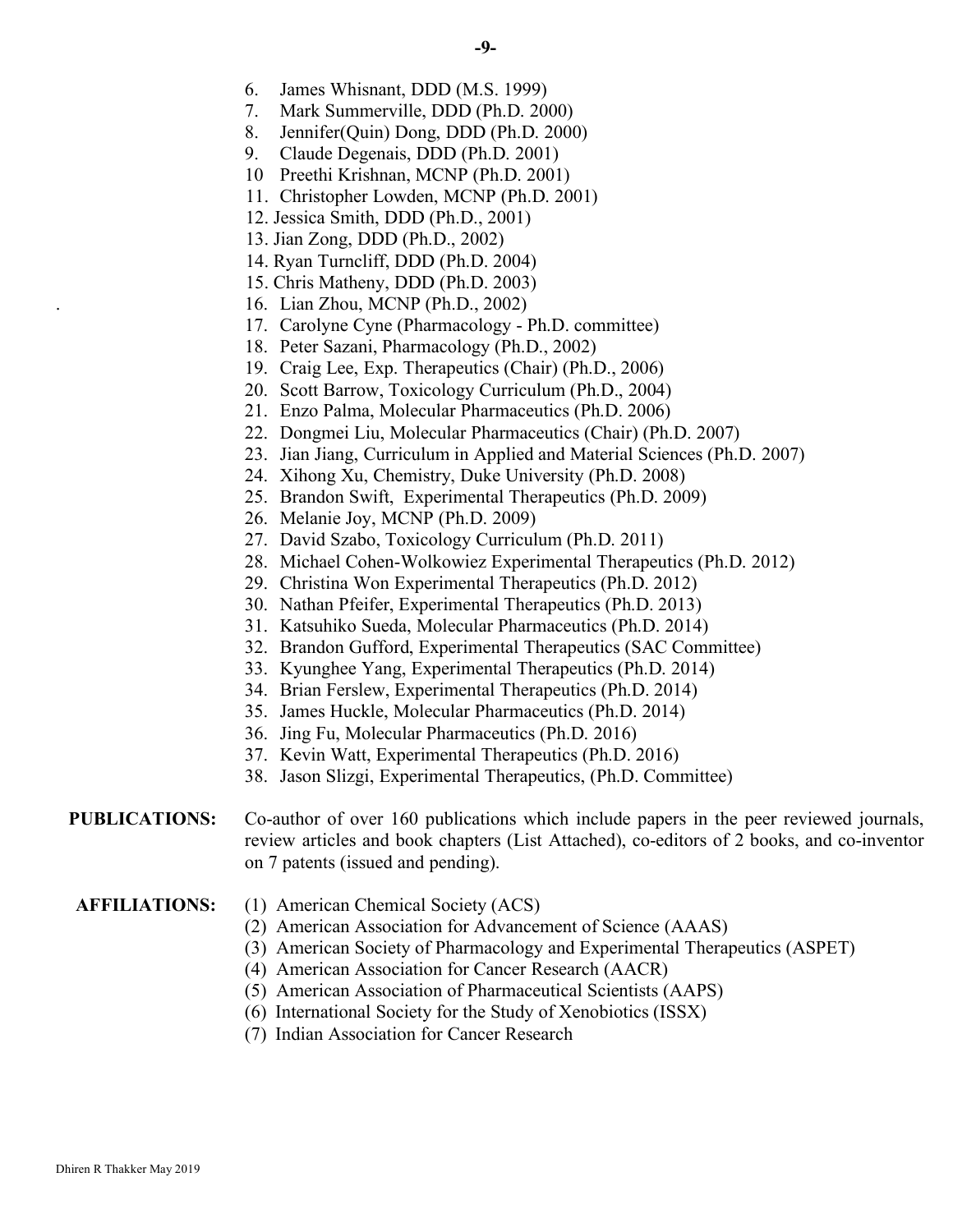#### **PUBLICATIONS**

- **1.** Borchardt, R.T. and Thakker, D.: Affinity Labeling of Catechol-O-Methyltransferase with N-Iodoacetyl-3,5-dimethoxy-4-hydroxyphenylethylamine. Biochem. Biophys. Res. Commun., 54: 1233-1239, 1973.
- **2.** Borchardt, R.T. and Thakker, D.R.: Catechol-O-methyltransferase. 6. Affinity Labeling with N-Iodoacetyl-3,5-dimethoxy-4-hydroxyphenylalkylamines. J. Med. Chem., 18: 152-158, 1975.
- **3.** Borchardt, R.T. and Thakker, D.R.: Affinity Labeling of Catechol-O-methyltransferase by N-Halonacetyl Derivatives of 3,5-Dimethoxy-4-hydroxyphenylethylamine and 3,4-Dimethoxy-5-hydroxyphylethylamine. Kinetics of Inactivation. Biochemistry, 14: 4543-4551, 1975.
- **4.** Borchardt, R.T., Cheng, C.G. and Thakker, D.R.: Purification of Catechol-O-methyltransferase. 8. Structure-Activity Relationships for Inhibition by 8-Hydroxyquinolines. J. Med. Chem., 63: 69-77, 1975.
- **5.** Bochardt, R.T., Thakker, D.R., Warner, V.D., Mirth, D.B. and Sane, J.M.: Catechol-O-methyltransferase. 8. Structure-Activity Relationships for Inhibition by 8-Hythyltransferase. J. Med. Chem., 19: 558-560, 1976.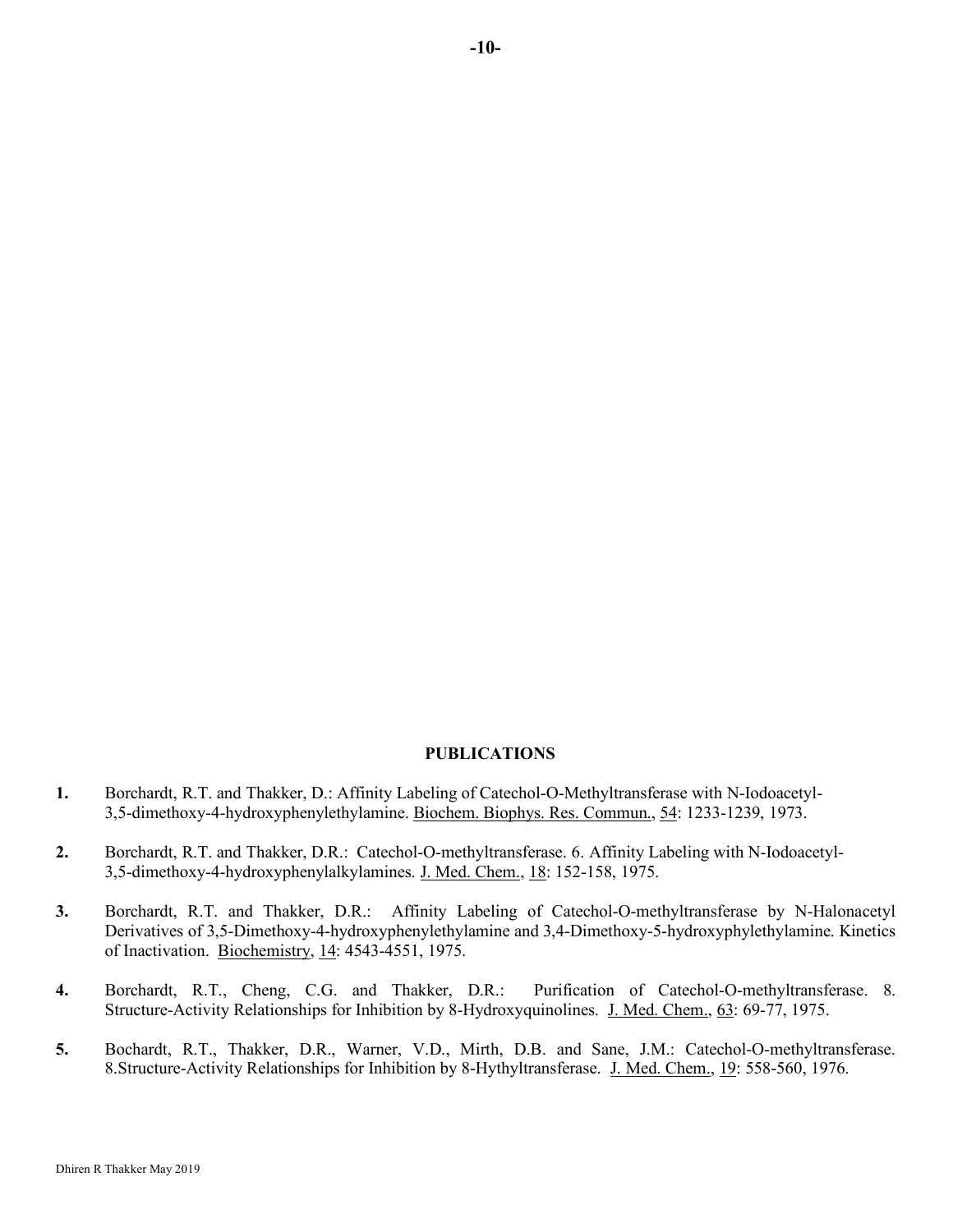- **6.** Brochardt, R.T. Reid, J. R., Thakker, D.R., Liang, Y.O., Wightman, R.W. and Adams, R.N.: Catechol-O-methyltransferase. 9. Mechanisms of Inactivation by 6-Hydroxydopamine. J. Med. Chem., 19: 1201-1209, 1976.
- **7.** Borchardt, R.T. and Thakker, D.R.: Evidence for Sulfhydryl Groups at the Active Site of Catechol-O-methyltransferase. Biochim. Biophys. Acta, 445: 598-609, 1976.
- **8.** Borchardt, R.T. and Thakker, D.R.: Affinity Labeling of Catechol-O-Methyltransferase using N-Haloacetyl Derivatives of 3,5-Dimethoxy-4-hydroxyphenylethylamine and 3,4-Dimethoxy-5-hydroxyphenylethylamine. In Jacoby, W.B. and Wilchek, M. (Ed.): Methods in Enzymology - Affinity Labeling. New York, Academic Press, 1977, Vol. 46, pp. 554-561.
- **9.** Lu, A.Y.H., Levin, W., Vore, M. Conney, A.H., Thakker, D.R., Holder, G. and Jerina, D.M.: Metabolism of Benzo[a]pyrene by Purified Liver Microsomal Cytochrome P-448 and Epoxide Hydrase. In Freudenthal, R.I. and Jones, P.W. (Ed.): Polynuclear Aromatic Hydrocarbons: Chemistry, Metabolism, and Carcinogenesis. New York, Raven Press, 1976, Vol. 1, pp. 115-126.
- **10.** Thakker, D.R., Yagi, H., Lu, A.Y.H., Levin, W., Conney, A.H. and Jerina, D.M.: Metabolism of Benzo[a]pyrene IV. Conversion of (+)-Trans-7,8-dihydroxy-7,8-dihydrobenzo[a]pyrene to the Highly Mutagenic 7,8-Diol-9,10-epoxides, Proc. Natl. Acad. Sci. USA, 73: 3381-3385, 1976.
- **11.** Thakker, D.R., Yagi, H., Akagi, H., Koreeda, M., Lu, A.Y.H., Levin, W., Wood, A. W., Conney, A.M.: Metabolism of Benzo[a]pyrene VI. Stereoselective Metabolism of Benzo[a]pyrene and Benzo[a]pyrene 7,8-Dihydrodiol to Diol Epoxides. Chem.-Biol. Interact., 16: 281-300, 1977.
- **12.** Thakker, D.R., Yagi, H., Levin, W., Lu, A.Y.H., Conney, A.H. and Jerina, D.M.: Stereospecificity of Microsomal and Purified Epoxide Hydrase from Rat Liver: Hydration of Arene Oxides of Polycyclic Hydrocarbons. J. Biol. Chem., 252: 6328-6334, 1977.
- **13.** Yagi, H., Thakker, D.R. Hernandex, O., Koreeda, M. and Jerina, D.M.: Synthesis and Reactions of the Highly Mutagenic 7,8-Diol-9,10-epoxides of the Carcinogen Benzo[a]pyrene. J. Am. Chem. Soc., 99: 1604-1611, 1977.
- **14.** Yagi, H., Thakker, D.R., Mah, H.D., Koreeda, M. and Jerina, D.M.: Absolute Stereochemistry of the Highly Mutagenic 7,8-Diol-9,10-epoxides Derived from the Potent Carcinogen trans-7,8-Dihyroxy-7,8-dihydrobenzo[a]pyrene. J. Am. Chem. Soc., 99: 2358-2359, 1977.
- **15.** Whalen, D.L. Montemarano, J.A., Thakker, D.R., Yagi, H. and Jerina, D.M.: Changes of Mechanism and Product Distributions in the Hydrolysis of benzo[a]pyrene 7,8-Diol-9,10-epoxide metabolites Induced by Changes in pH. J. Am. Chem. Soc., 99: 5522-5524, 1977.
- **16.** Wood, A.W., Chang, R.L., Levin, W., Yagi, H. Thakker, D.R., Jerina, D.M., and Conney, A.H.: Differences in Mutagenicity of the Optical Enantiomers of the Diastereomeric Benzo[a]pyrene 7,8-Diol-9,10-epoxides. Biochem. Biophys. Res. Commun., 77: 1389-1396, 1977.
- **17.** Wood, A.W., Levin, W., Ryan, D., Thomas, P.E., Yagi, H., Mah, H.D., Thakker, D.R., Jerina, D.M., and Conney, A.H.: High Mutagenicity of Metabolically Activated Chrysene 1,2-Dihydrodiol: Evidence for Bay Region Activation of chrysene. Biochem. Biophys. Res. Commun., 78: 847-854. 1977.
- **18.** Levin, W., Wood, A.W., Lu, A.Y.H., Ryan, D., West, S., Thakker, D.R., Yagi, H., Jerina, D.M., and Conney, A.H.: Role of Purified Cytochrome P-448 and Epoxide Hydrase in the Activation and Detoxification of Benzo[a]pyrene. In Jerina, D.M. (Ed.): Drug Metabolism Concepts. Washington, D.C., American Chemical Society, 1977, ACS Symposium Series 44, pp. 99-126.
- **19.** Jerina, D.M. Lehr, R., Shaefer-Ridder, M., Yagi, H., Karle, J.M., Thakker, D.R., Wood, A.W., Lu, A.Y.H., Ryan, D., West, S., Levin, W., and Conney, A.H.: Bay Region Epoxides of Dihydrodiols: A Concept which Explains the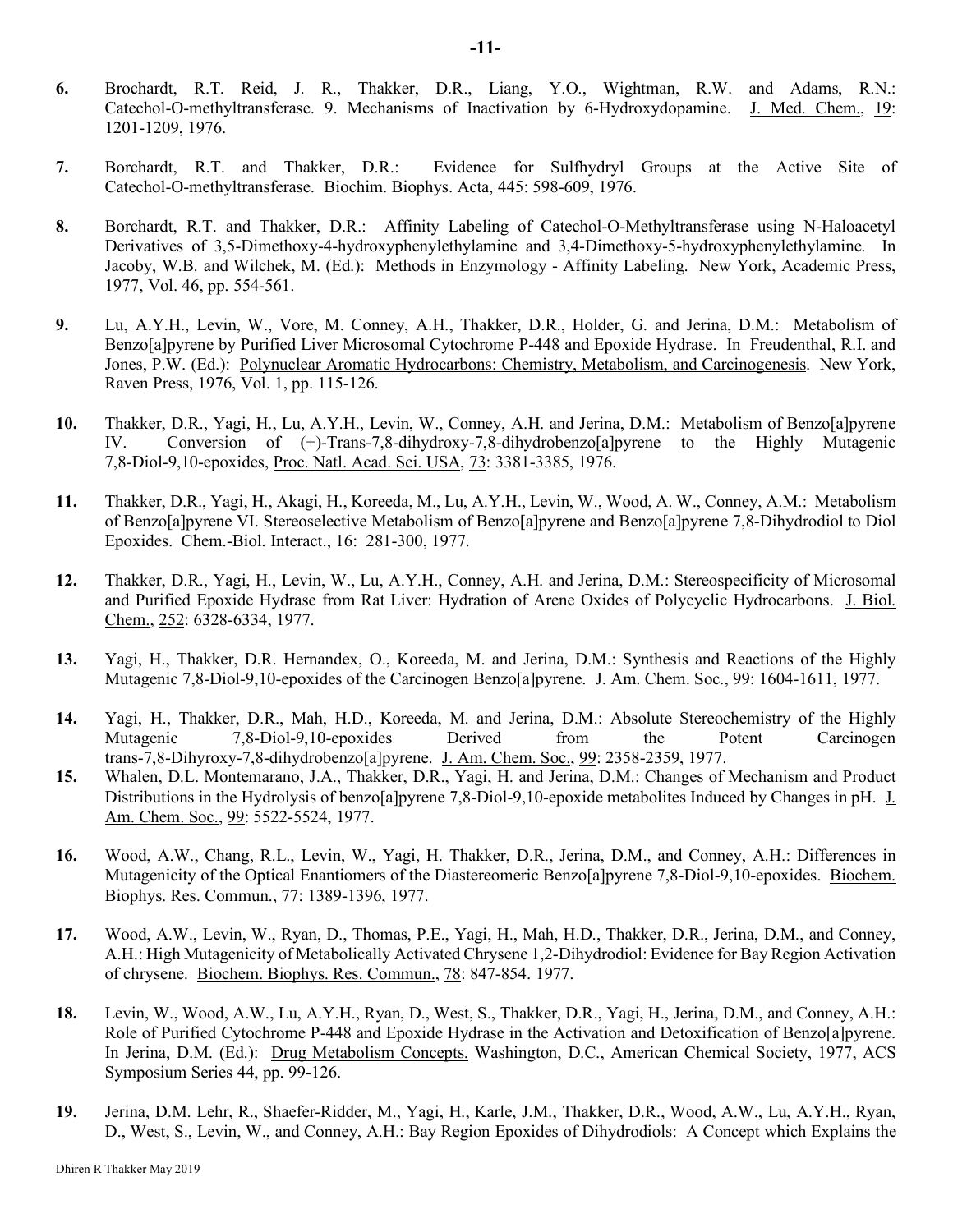Mutagenic and Carcinogenic Activity of Benzo[a]pyrene and Benzo[a]amthraceme. In Hiatt, H., Watson, J.D. and Winsten, I. (Ed.): Origins of Human Cancer. New York, Cold Spring Harbor Laboratories, 1977, PP. 639-658

- **20.** Levin, W., Lu, A.Y.H., Ryan, D., Wood, A.W., Kapitulnik, J., West, S.,Huang, M.T., Thakker, D.R., Holder, G., Yagi, H., Jerina, D.M. and Conney, A.H.: Properties of the Liver Microsomal Monooxygenase System and Epoxide Hydrase: Factors Influencing the Metabolism and Mutagenicity of Benzo[a]pyrene. In Hiatt, H., Watson, J.D., and Winsten, I. (Ed.): Origins of Human Cancer. New York, Cold Spring Harbor, Cold Spring Harbor Laboratories, 1977, pp.659-682.
- **21.** Bresnick, E., Stoming, T.A., Vaught, J.B., Thakker, D.R., and Jerina, D.M.: Nuclear Metabolism of Benzo[a]pyrene and of (+)-trans-7,8-Dihydroxy-7,8-dihydrobenzo[a]pyrene. Comparative Chromatographic Analysis of Alkylated DNA. Arch. Biochem. Biophys., 183: 31-37, 1978.
- **22.** Lehr, R.E., Yagi, H., Thakker, D.R., Levin, W., Wood, A.W., Conney, A.H. and Jerina, D.M.: The Bay Region Theory of Polycyclic Aromatic Hydrocarbon Induced Carcinogenicity. In Freudenthal, R.I. and Jones, P.W. (Ed.): Polynuclear Aromatic Hydrocarbons: Chemistry, Metabolism and Carcinogenesis. New York, Raven Press, Vol. 2., pp.231-241.
- **23.** Thakker, D.R., Levin, W., Stoming, T.A., Conney, A.H., and Jerina, D.M.: Metabolism of 3-Methylcholanthrene by Rat Liver Microsomes and a Highly Purified Monooxygenase System With and Without Epoxide Hydrase. In Freudenthal, R.I., and Jones, P.W.(Ed.): Polynuclear Aromatic Hydrocarbons: Chemistry, Metabolism and Carcinogenesis. New York, Raven Press, 1978, Vol. 2., pp.253-264.
- **24.** Thakker, D.R., Yagi, H., and Jerina, D.M.: Analysis of Polycyclic Aromatic Hydrocarbons and Their Metabolites by High Pressure Liquid Chromatography. In Packer, L. and Fleischer, S. (Ed.): Methods in Enzymology: Biomembranes. New York, Academic Press, 1978, Vol. 51 (part C), pp. 279-296.
- **25.** Thakker, D.R., Levin, W., Wood, A.W., Conney, A.H., Stoming, T.A., and Jerina, D.M.: Metabolic Formation of 1,9,10-Trihydroxy-9,10-dihydro-3-methylcholanthrene: A Potential Proximate Carcinogen from 3-Methylcholanthrene. J. Am. Chem. Soc., 100: 654-647, 1978.
- **26.** Thakker, D.R., Yagi, H., Lehr, R.E., Levin, W., Lu, A.Y.H., Change, R.L., Wood, A.W., Conney, A.H., and Jerina, D.M.: Metabolism of trans-9,10-Dihydroxy-9,10-dihydrobenzo[a]pyrene Occurs Primarily by Arylhydroxylation Rather than Formation of a Diol Epoxide. Mol. Pharmacol., 14: 502-513, 1978.
- **27.** Levin, W., Thakker, D.R., Wood, A.W., Chang, R.L., Lehr, R.E., Jerina, D.M. and Conney, A.H.: Evidence that Benzo[a]anthracene 3,4-Diol-1,2-epoxide is an Ultimate Carcinogen on Mouse Skin. Cancer Res., 38: 1705-1710, 1978.
- **28.** Jerina, D.M., Yagi, H., Thakker, D.R., Karle, J.M., Mah, H.D., Boyd, D.R., Gadaginamath, G., Wood, A.W., Beuning, M., Chang, R.L. Levin, W., and Conney, A.H.: Stereoselective Metabolic Activation of Polycyclic Aromatic Hydrocarbons. In Cohen, Y. (Ed.): Advances in Pharmacology and Therapeutics, Vol. 9, Toxicology. New York, Pergamon Press, 1978, pp. 53-62.
- **29.** Jerina, D.M. Yagi, H., Lehr, R.E., Thakker, D.R., Schaefer-Ridder, M., Karle, J.M., Levin, W., Wood, A.W., Change, R.L., and Conney, A.H.: The bay-Region Theory of Carcinogenesis by Polycyclic Aromatic Hydrocarbons. In Gelboin, H.V. and Ts'o P.O.P. (Ed.): Polycyclic Hydrocarbons and Cancer: Chemistry, Molecular Biology, and Environment. New York, Academic Press, 1978, pp. 173-188.
- **30.** Jerina, D.M., Thakker, D.R., Yagi, H., Levin, W. Wood, A.W., and Conney, A.H.: Carcinogenicity of Benzo[a]pyrene Derivatives: The Bay-Region Theory. In Pure and Applied Chemistry. Vol. 50, Oxford, England, Pergamon Press, 1978, pp. 1033-1044.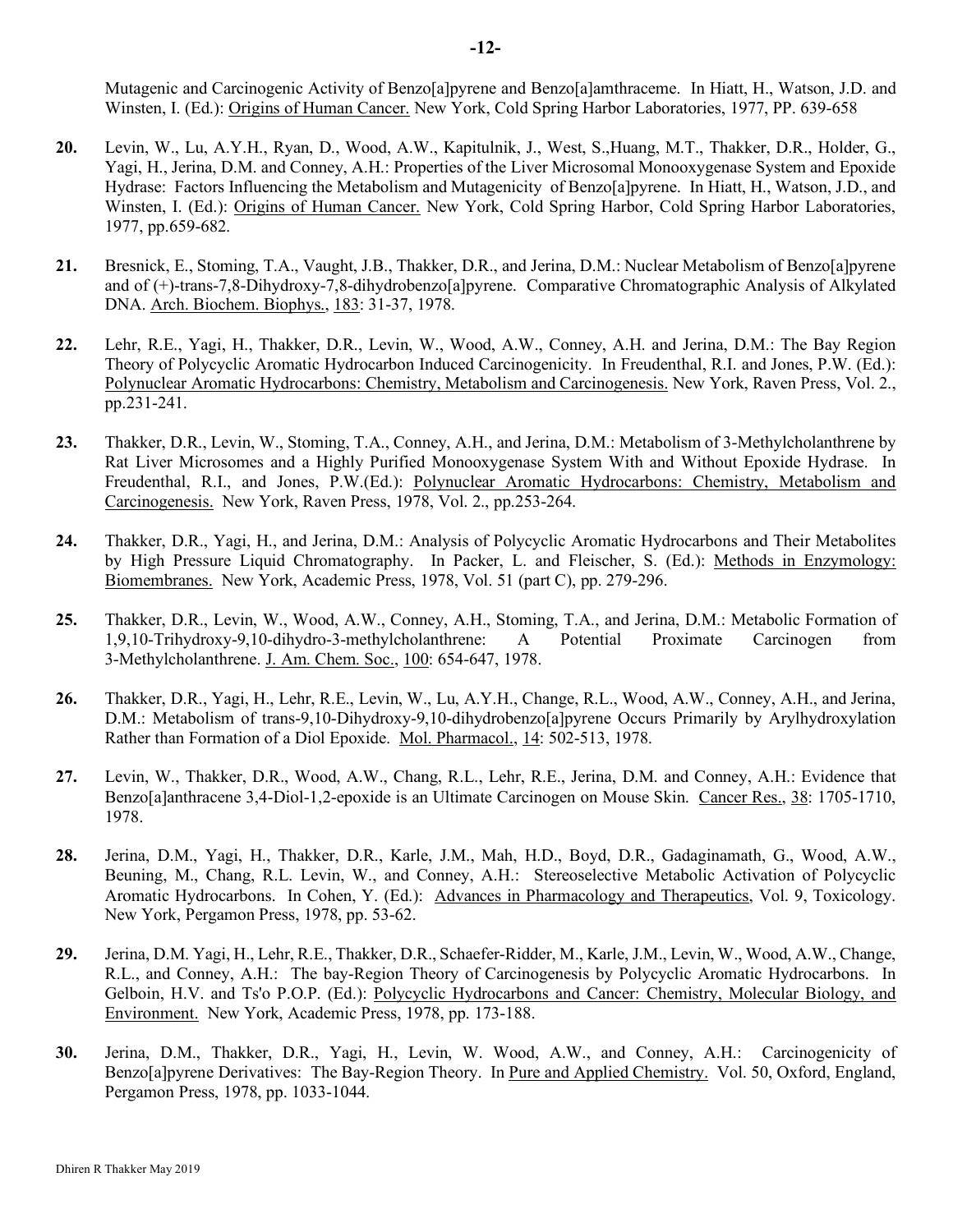- **31.** Buening, M.K., Wislocki, P.G., Levin, W., Yagi, H., Thakker, D.R., Akagi, H., Koreeda, M. Jerina, D.M., Conney, A.H.: Tumorigenicity of the Optical Enantiomers of the Diastereriomeric Benzo[a]pyrene 7,8-Diol-9,10-epoxides in Newborn Mice: Exceptional Acitivity of (+)-7,8-Dihydroxy, 9,10-epoxy-7,8,9,10-tetrahydrobenzo[a]pyrene. Proc. Natl. Acad. Sci. USA, 75: 5358-5361, 1978.
- **32.** Wood, A.W., Chang, R.L., Levin, W., Thomas, P.E., Ryan, D., Stoming, T.A., Thakker, D.R., Jerina, D.M., and Conney, A.H.,: Metabolic Activation of 3-Methylcholanthrene and Its Metabolites to Mutagenes Towards Bacteria and Mammalian Cells. Cancer Res., 33: 3398-3404, 1978.
- **33.** Kapitulnick, J., Wislocki, P.G., Levin, W., Yagi, H., Thakker, D.R., Akagi, H., Koreeda, M., Jerina, D.M., and Conney, A.H.: Marked Differences in the Carcinogenic Activity of Optically Pure (+) and (-) Trans-7,8-Dihydroxy-7,8-Dihydrobenzo[a]pyrene in Newborn Mice. Cancer Res., 38: 2661-2665, 1978.
- **34.** Jerina, D.M., Yagi, H., Thakker, D.R., Lehr, R.E., Karle, J.M., Shaefer-Ridder, M., Levin, W., Wood, A.W., and Conney, A.H.: The Bay-Region Theory of Polycyclic Aromatic Hydrocarbon-Induced Carcinogenicity. In Bolt, H. (Ed.): Primary Liver Tumors. Lancaster, England, MTP Press, Ltd., 1979, pp.253-260.
- **35.** Thakker, D.R., Yagi, H., Karle, J.M., Lehr, R.E., Levin, W., Ryan, D., Thomas, P.E., Conney, A.H., and Jerina, D.M.: Metabolism of Benzo[a]anthracene by Rat Liver Microsomes and by Purified Cyto- chrome P-448 with and without Epoxide Hydrase. Mol. Pharmacol., 15: 174-189, 1979.
- **36.** Wood, A.W., Levin, W., Chang, R.L., Yagi, H., Thakker, D.R., Lehr, R.E., Jerina, D.M., and Conney, A.H.: Bay region activation of carcinogenic polycyclic hydrocarbons. In Jones, P. and Leber, P. (Eds.): Polynuclear Biology, Carcinogenesis and Mutagenesis, Vol. 4. Ann Arbor, Michigan, Ann Arbor Science Publishers, Inc. 1979, pp. 531-551.
- **37.** Lehr, R.E., Taylor, C.W., Kumar, S., Levin, W., Chang, R., Wood, A.W., Conney, A.H., Thakker, D.R., Yagi, H., Mah., H.D., and Jerina, D.M.: Differences in Metabolism Provide a Basis for the Low Mutagenicity and Carcinogenicity of Benzo[e]pyrene Compared to Benzo[a]pyrene. In Jones, P.W. and Leber, P. (Eds.): Polynuclear Aromatic Hydrocarbons: Third International, Symoposium on Chemistry and Mutagenesis Vol.4. Ann Arbor, Michigan, Ann Arbor Science Publishers, Ins., 1979, pp. 37-49.
- **38.** Thakker, D.R., Nordqvist, M., Yagi, H., Levin, W., Ryan, D., Thomas, P., Conney, A.H., and Jerina, D.M.: Comparative Metabolism of a Series of Polycyclic Aromatic Hydrocarbons by Rat Liver Microsomes and Purified Cytoxcrome P-450. In Jones, P.W. and Leber, P.(Eds.): Polynuclear Biology, Carcinogenesis and Mutagenesis, Vol. 4. Ann Arbor, Michigan, Ann Arbor Science Publishers, Inc., 1979. pp. 455-472.
- **39.** Nordqvist, M., Thakker, D.R., Levin, W., Yagi, H., Ryan, D.E., Thomas, P.E., Conney, A.H., and Jerina, D.M.: The Highly Tumorigenic 3,4-Dihydrodiol is a Principal Metabolite Formed from Dibenzo[a,h]anthracene by Liver Enzymes. Mol. Pharmacol., 16: 634-655, 1979.
- **40.** Levin, W., Buening, M.K., Wood, A.W., Change, R.L., Thakker, D.R.,Jerina, D.M., and Conney, A.H.: Tumorigenic Activity of 3-Methlcholanthrene Metabolites on Mouse Skin and in Newborn Mice. Cancer Res., 39: 3549-3553, 1979.
- **41.** Wislocki, P.G., Buening, M.K., Levin, W., Lehr, R.E., Thakker, D.R., Jerina, D.M., and Conney, A.H.: Tumorigenicity of the Diastereometic Benzo[a]anthracene 3,4-diol-1,2-epoxides and the (+) and (-)-Enantiomers of Benzo[a]anthracene 3,4-dihydrodiol in Newborn Mice. J. Natl. Cancer Inst., 63: 201-204, 1979.
- **42.** Wood, A.Q., Levin, W., Thakker, D.R., Yagi, H., Chang, R.L., Ryan, D.E.,Thomas, P.E., Dansette, P.M., Whittaker, N., Turujman, S., Lehr, R.E., Kumar, S., Jerina, D.M., and Conney, A.H.: Biological Activity of Benzo[e]pyrene: An Assessment Based on Mutagenic Activities and Metabolic Profiles of the Polycyclic Hydrocarbon and its Derivatives. J. Biol. Chem., 254: 4408-4415, 1979.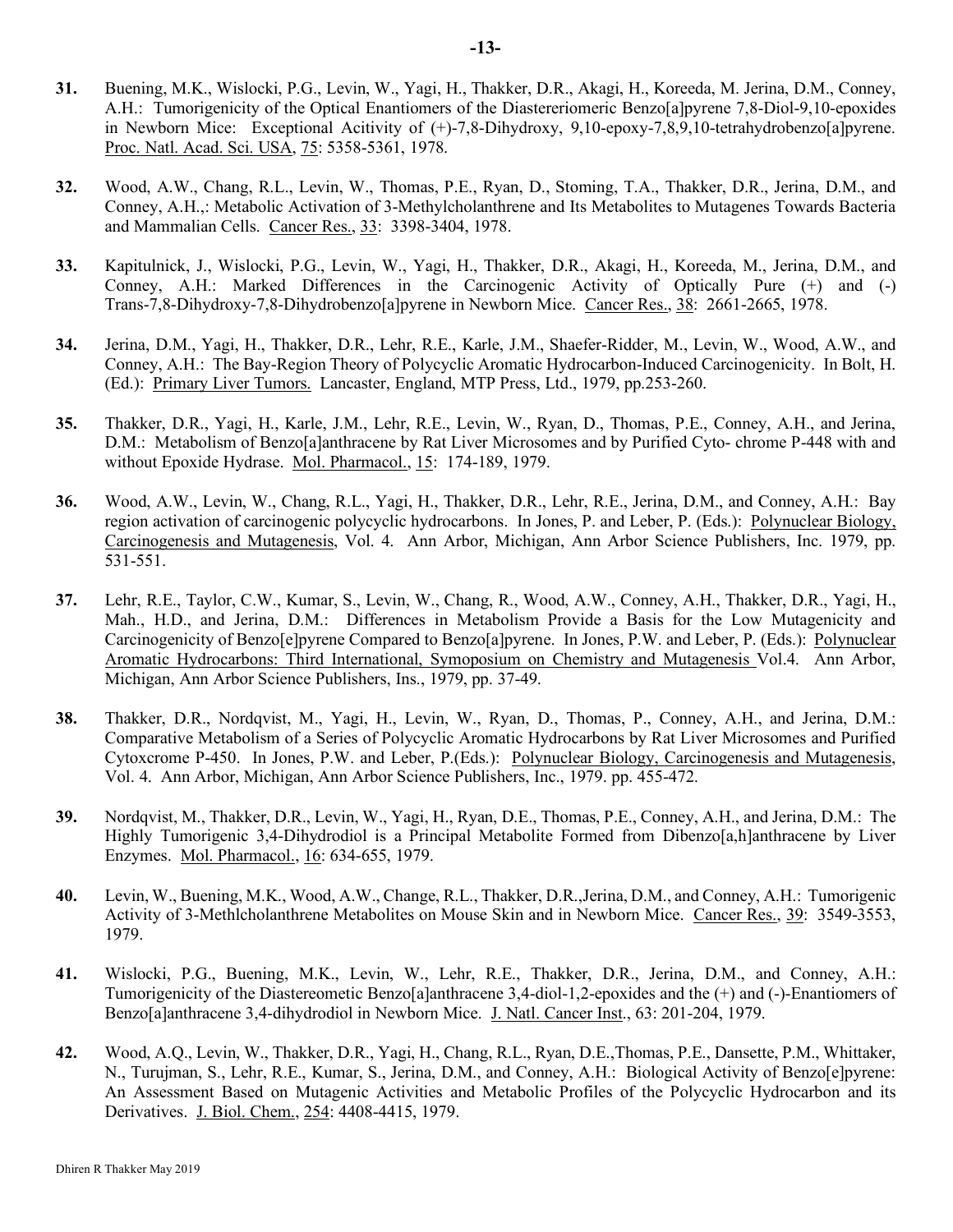- **43.** Yagi, H. Thakker, D.R., Lehr, R.E., and Jerina, D.M.: Benzo-ring Diol Epoxides of Benzo[e]pyrene and Triphenylene. J. Org. Chem., 44: 3449-3442, 1979.
- **44.** Whalen, D.L., Ross, A.M., Manlenmarano, J.A., Thakker, D.R., Yagi, H., and Jerina, D.M.: General Acid Catalysis in the Hydrolysis of Benzo[a]pyrene 7,8-diol-9,10-epoxides. J. Am. Chem. Soc., 101: 5086-5088, 1979.
- **45.** Chang, R.L., Wood, Levin, W., Mah, H.D., Thakker, D.R., Jerina, D.M., and Conney, A.H.: Differences in Mutagenicity and Cytotoxicity of (+)- and (-)-Benzo[a]pyrene 4,5-oxide: A Synergistic Interaction of Enantiomers. Proc. Natl. Acad. Sci. USA., 76: 4280-4284, 1979.
- **46.** Thakker. D.R., Levin, W., Yagi, Turujman, S., Kapadia, D., Conney,A.H., and Jerina, D.M.: Absolute Stereochemistry of the Trans Dihydrodiols Formed from Benzo[a]anthracene by Liver Microsomes. Chem.-Biol. Interact. 27: 145-161, 1979.
- **47.** Nordqvist, M., Thakker, D.R. Yagi, H., Lehr, R.E., Wood, A.W., Levin, W., Conney, A.H., and Jerina, D.M.: Evidence in Support of the Bay Region Theory as a Basis for the Carcinogenic Activity of Polycyclic Aromatic Hydrocarbons. In Bhatnagar, R.S. (Ed.): Molecular Basis of Environmental Toxicity. Ann Arbor, Michigan, Ann Arbor, Michigan, Ann Arbor Science Publishers, Inc., 1980, pp. 329-357.
- **48.** Lehr, .R.E., Kumar, S., Levin, W., Wood, A.W., Chang, R.L., Buening, M.K., Conney, A.H., Whalen, D.L., Thakker, D.R., Yagi, H., and Jerina, D.M.: Benzo[a]pyrene Dihydrodiols and Diol Epoxides: Chemistry, Mutagenicity and Tumorigenixcity. In Bjorseth, A. and Dennis, A.J. (Eds.): Polynuclear Aromatic Hydrocarbons: Chemistry and Biological Effects. Columbus, Ohio, Battelle Press, 1980.
- **49.** Jerina, D.M., Yagi, H., Thakker, D.R., Lehr, R.E., Wood, A.W., Levin, W., and Conney, A.H.: Bay-region Activation of Polycyclic Aromatic Hydrocarbons to Ultimare Mutagens and Carcinogens. In Coon, M.J., Conney, A.H., Estabrook, R.W., Gelboin, H.V., Gillete, J.R., and O'Brian, P. (Eds.): Microsomes, Drug Oxidations, and Chemical Carcinogenesis. New York, Academic Press, Inc., 1980, pp. 1041-1051.
- **50.** Thakker, D.R., Levin, W., Yagi, H., Tada, M., Conney, A.H., and Jerina, D.M.: Comparative Metabolism of Dihydrodiols of Polycyclic Aromatic Hydrocarbons to Bay-region Diol Epoxides. In Bjorseth, A. and Dennis, A.J. (Eds.): Polynuclear Aromatic Hydrocarbons: Chemistry and Biological Effects. Columbus, Ohio, Battelle Press, 1980, pp. 267-286.
- **51.** Thakker, D.R., Yagi, H., Levin, W., Wood, A.W., Conney, A.H., and Jerina, D.M.: Metabolic Activation of Polycylic Aromatic Hydrocarbons at the Bay-region. In Breimer, D.D. (Ed.): Towards Better Safety of Drugs and Pharmaceutical Products. Amsterdam, Elsevier/North-Holland, Biomedical Press, 1980, pp. 207-226.
- **52.** Thakker, D.R., Yagi, H., Whalen, D.L., Levin, W., Wood, A.W., Conney, A.H., and Jerina, D.M.: Metabolic Formation and Reactions of Bay-region Diol Epoxides: Ultimate Carcinogenic Metabolites of Polycyclic Aromatic Hydrocarbons. In McKinney, J.R. (Ed.): Environmental Health Chemistry: The Chemistry of Environmental Agents as Potential Human Hazards. Ann Arbor, Michigan, Ann Arbor Science Publishers, Inc., 1980, pp. 383-401.
- **53.** Levin, Wayne, Buening, Mildred K., Wood, Alexander W., Chang, Richard L., Kedzierski, Bogdan, Thakker, Dhiren R. Boyd, Derek R. Gadaginamath, Guru S., Armstrong, Richard N. Yagi, Haruhiko, Karle, Jeane M., Slaga, Thomas J., Jerina, Donald M., and Conney, Allan H.: An Enantiomeric Interaction in the Metabolism and Tumorigenicity of (+)- and (-)-Benzo[a]pyrene 7,8-oxide. J. Biol. Chem., 255: 9067-9074, 1980.
- **54.** Conney, A.H., Levin, W., Wood, A.W., Yagi, H., Thakker, D.R., Lehr, R.E., and Jerina, D.M.: Metabolism of Polycyclic Aromatic Hydrocarbons to Reactive Intermediates with High Biological Activity. In Coulston, R. and Shubik, P. (Eds.): Human Epidemiology and Animal Laboratory Correlations in Chemical Carcinogenesis. Norwood, NJ, Ablex Publishing Corp., 1980, pp. 153-183.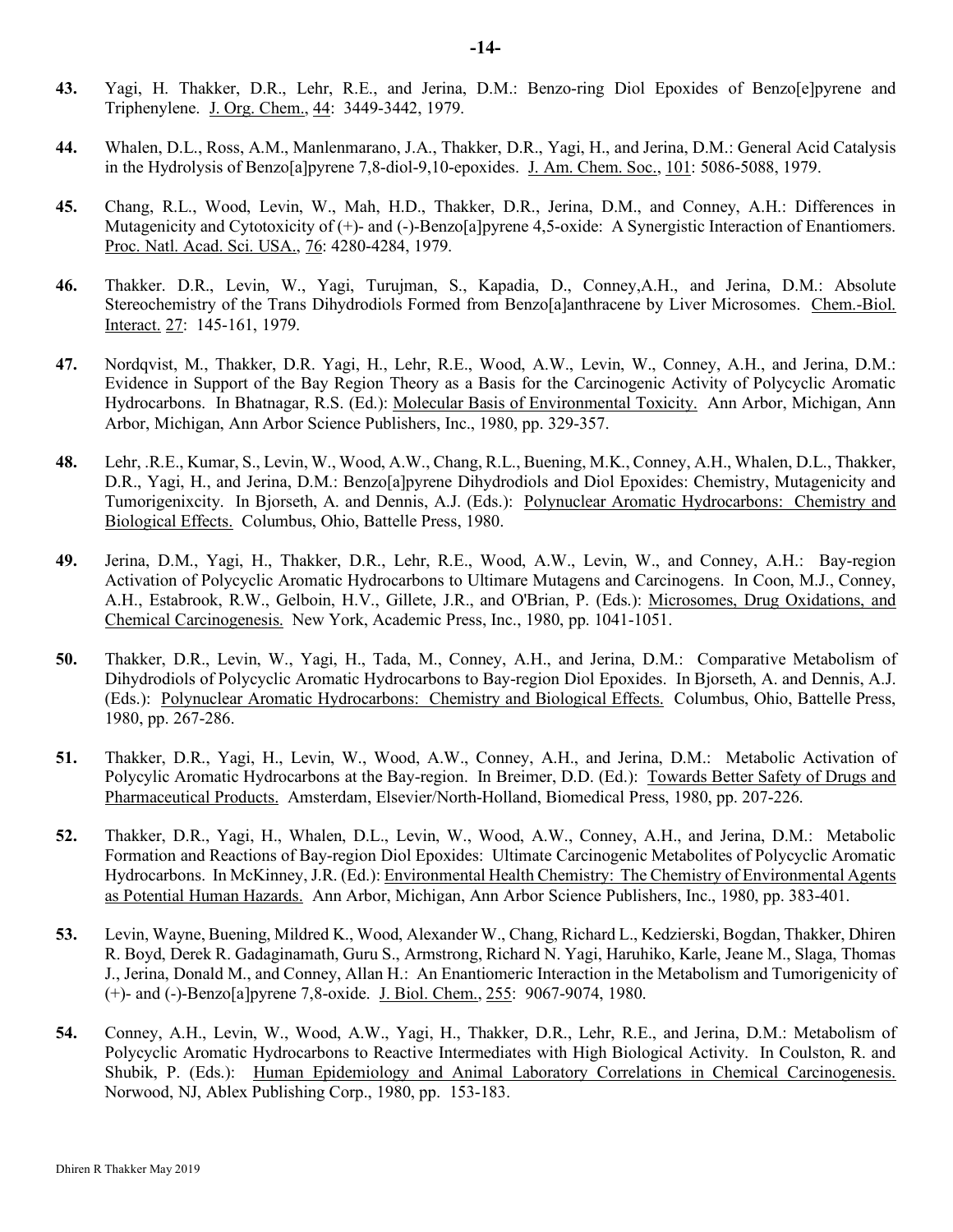- **55.** Jerina, D.M., Sayer, J.M., Thakker, D.R., Yagi, H., Levin, W., Wood, A.W., and Conney, A.H.: Carcinogenicity of Polycyclic Aromatic Hydrocarbons: The Bay-region Theory. B. Pullman, P.O.P. Ts'O and H. Gelboin (Eds.). Carcinogenesis: Fundamental Mechanisms and Environmental Effects. Dordecht, Holland, D. Reidel Publishing Co., 1980, pp. 1-12.
- **56.** Kedzierski, B., Thakker, D.R., Armstrong, R.N., and Jerina, D.M.: Absolute Configuration of the K-region 4,5-Dihydrodiols and 4,5-Oxide of Benzo[a]pyrene. Tetrahedron Letters, 22: 405-408, 1980.
- **57.** Wood, A.W., Change, R.L. Huang, M.-T., Levin, W., Lehr, R.E., Kumar, S., Thakker, D.R., Yagi, H., Jerina, D.M., and Conney, A.H.: Mutagenicity of Benzo[a]pyrene and Triphenylene Tetrahydroepoxides and Diol Epoxides in Bacterial and Mammalian Cells. Cancer Res., 40: 1985-1989, 1980.
- **58.** Thakker, D.R., Levin, W., Buening, M. Yagi, H., Lehr, R.E., Wood, A.W., Conney, A.H., and Jerina, D.M.: Species Specific Enhancement by 7,8-Benzoflavone of Hepatic Microsomal Metabolism of Benzo[a]pyrene 9,10-dihydrodiol to Bay-region Epoxides. Cancer Res., 41: 1938.
- **59.** Nordqvist M., Thakker, D.R., Levin, W., Yagi, H., Conney, A.H., and Jerina, D.M.: Metabolism of Chrysene and Phenanthrene to Bay-region Diol Epoxides by Rat Liver Enzymes. Mol. Pharmacol., 19: 168-178, 1981.
- **60.** Vyas, K.P., Thakker, D.R., Levin, W., Yagi, H., Conney, A.H., and Jerina, D.M.: Stereoselective Metabolism of the Optical Isomers of Trans-1,2-dihydroxy-1,2-dihydrophenanthrene to Bay-region Diol Epoxides by Rat Liver Microsomes. Chem.-Biol. Interact., 38: 203-213, 1982.
- **61.** Yagi, H., Vyas, K.P., Tada, M., Thakker, D.R., and Jerina, D.M.: Synthesis of the Enantiomeric Bay-region Diol Epoxides of Benz[a]anthracene and Chrysene. J. Org. Chem., 47: 1110-1117, 1982.
- **62.** Jerina, D.M., Sayer, J.M., Yagi, H., Croisy-Delcey, M., Ittah, Y., Thakker, D.R., Wood, A.W., Chang, R.L., Levin, W., and Conney, A.H.: Highly Tumorigenic Bay-region Diol Epoxides from the Weak Carcinogen Benzo[c]phenanthrene. Adv. Exp. Med. Biol.: Biological Reactive Intermediates, IIA. Snyder, R., Parke, D.V., Kocsis, J., Jollow, D.J., and Gibson, G.G.m (Eds.): Plenum Publishing Co., New York, 1982, pp. 501-524.
- **63.** Thakker, D.R., Levin, W., Yagi, H., Conney, A.H., and Jerina, D.M.: Regio-and Stereoselectivity of Hepatic Cytochrome P-450 toward Polycyclic Aromatic Hydrocarbon Substrates. Adv. Exp. Med. Biol.: Biological Reactive Intermediates, IIA. Snyder, R., Parke, D.V., Kocsis, J., Jollow, D.J., and Gibson, G.G., (Eds.): Plenum Publishing Co., New York. 1982, pp. 525-539.
- **64.** Thakker, D.R., Levin, W., Yagi, H., Tada, M., Ryan, D.E., Thomas, P.E., Conney, A.H., and Jerina, D.M.: Stereoselective Metabolism of the (+)-and (-)-Enantiomers of Trans-3,4-dihydroxy-3,4-dihydrobenzo[a]anthraceme by Rat Liver Microsomes and by a Purified and Reconstituted Cytochrome P-450 System. J. Biol. Chem., 257: 5103-5110, 1982.
- **65.** Van Bladeren, P.J., Armstrong, R.N., Cobb, D., Thakker, D.R., Ryan, D.M.: Stereoselective Formation of Benz[a]anthracene (+)-(5S,6R)-oxide and (+)-(8R,9S)-oxide by a Highly Purified and Reconstituted System Containing Cytochrome P-450c. Biochem. Biophys. Res. Commun., 106: 602-609, 1982.
- **66.** Thakker, D.R., Yagi, H., Nordqvist, M., Lehr, R.E., Levin, W., Wood, A.W., Chang, R.L., Conney, A.H., and Jerina, D.M.: Polycyclic Aromatic Hydrocarbons and Carcinogenesis: The Bay-region Theory. In Arcos, J.C., Woo, Y.-T., and Argus, M.F. (Eds.): Chemical Induction of Cancer. New York, Academic Press, Inc., 1982, pp. 727-746.
- **67.** Levin, W., Wood, A., Chang, R., Ryan, D., Thomas, P., Yagi, H., Thakker, D., Vyas, K., Boyd, C., Chu, S.-Y., Conney, A., and Jerina, D.: Oxidative Metabolism of Polycyclic Aromatic Hydrocarbons to Ultimate Carcinogens. Drug Metabolism Reviews. 13: 555-580. 1982.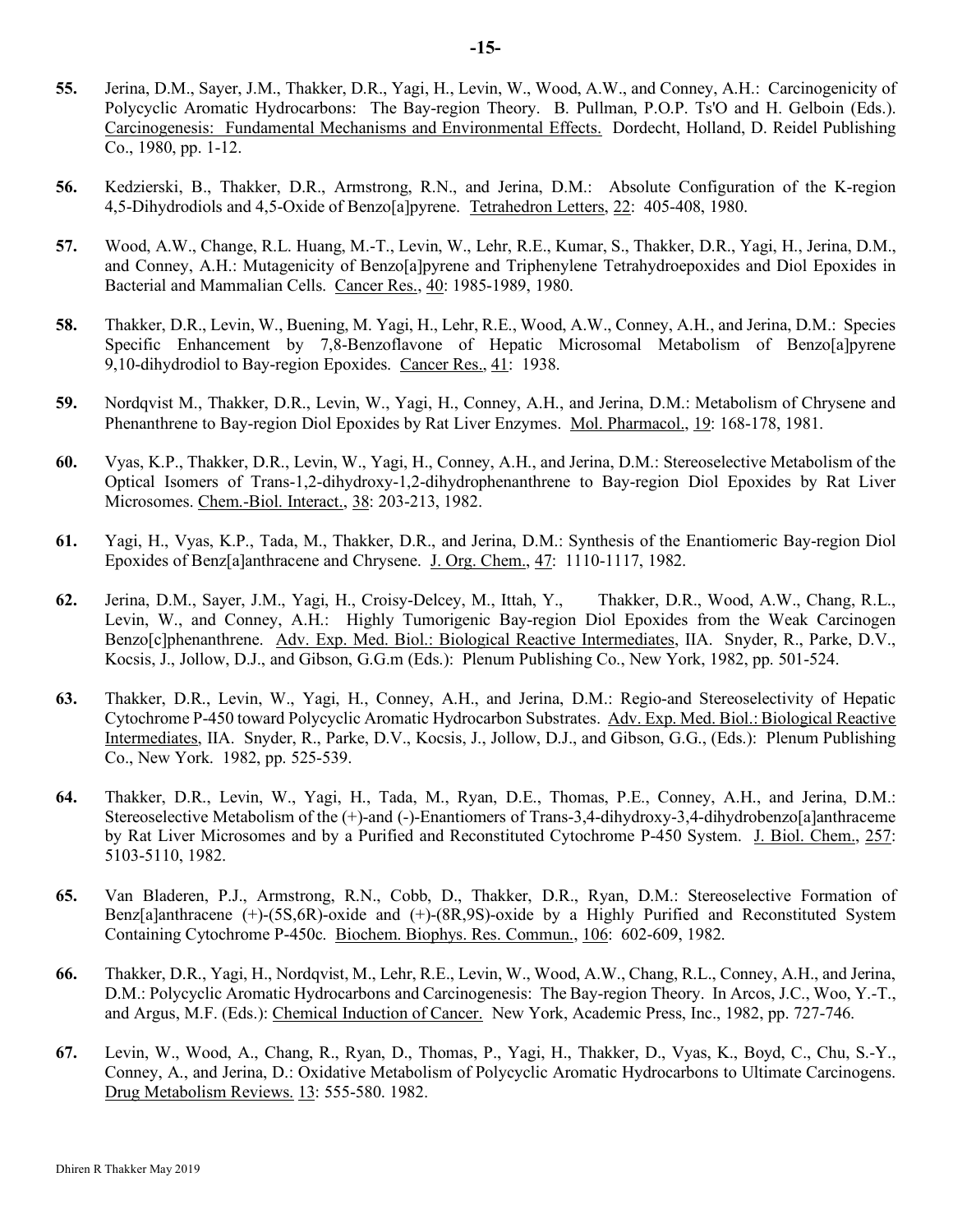- **68.** Jerina, D.M., Michaud, D.P., Feldmann, R.J., Armstrong, R.N., Vyas, K.P., Thakker, D.R., Yagi, H., Thomas, P.E., Ryan, D.E., and Levin, W.: Stereochemical Modeling of the Catalytic Site of Cytochrome P-450c. Fifth International Symposium on Microsomes and Drug Oxidations, (Microsomes, Drug Oxidations, and Drug Toxicity). SATO, R. and KATO, R. (Eds.), Japan Scientific Societies Press, Tokyo, 1982, pp. 195-201.
- **69.** Yagi, H., Thakker, D.R., Vyas, K.P., Chang, R.L., Wood, A.W., Levin, W., Conney, A.H., and Jerina, D.M.: The Role of Relative and Absolute Stereochemistry in the Expression of Mutagenic and Carcinogenic Activity of Metabolites from Polycyclic Aromatic Hydrocarbons. Fifth International Symposium on Microsomes and Drug Oxidations (Microsomes, Drug Oxidations and Drug Toxicity). SATO, R. and KATO, R. (Eds.), Japan Scientific Societies Press, Tokyo, 1982, pp. 539-540.
- **70.** Lehr, R.E., Wood, A.W., Levin, W., Conney, A.H., Thakker, D.R., Yagi, H., and Jerina, D.M.: The bay region theory: History and Current Perspectives. Polycyclic Aromatic Hydrocarbons: Physical and Biological Chemistry. Sixth International Symposium, Dennis, A.J. and Cooke, W.M. (Eds.), Battelle Press, Columbus, Ohio, 1982, pp. 859-971.
- **71.** Vyas, K.P., Yagi, H., Thakker, D.R., Chang, R.L., Wood, A.W., Levin, W., Conney, A.H., and Jerina, D.M.: Stereoselectivity in the Metabolism, Mutagenicity and Tumorigenicity of the Polycyclic Aromatic Hydrocarbon Chrysene. Polycyclic Aromatic Hydrocarbons: Physical and Biological Chemistry. Sixth International Symposium, Dennis, A.J. and Cooke, W.M. (Eds.), Battelle Press, Columbus, Ohio, 1982, pp. 859-871.
- **72.** Thakker, D.R., Kirk, K.L., and Creveling, C.R.: Enzymatic O-methylation of Norephrine: Studies on the Site of Methylation by High Pressure Liquid Chromatography. The Biochemistry of S-Adenosylmethionine and Related Compounds, Usdin, E., Borchardt, R., and Creveling, C.R. (Eds.), MacMillan Press, London, 1982, pp. 473-477.
- **73.** Vyas, K.P., Levin, W., Yagi, H., Thakker, D.R., Ryan, D.E., Thomas, P.E., Conney, A.H., and Jerina, D.M.: Stereoselective Metabolism of the (+)-and (-)-Enantiomers of Trans-1,2-dihydroxy-1,2-dihydrochrysene to Bay-region 1,2-Diol-3,4-epoxide Diastereomers by Rat Liver Enzymes. Mol. Pharmacol., 22: 182-189, 1982.
- **74.** Buhler, D.R., Unlu, F., Thakker, D.R., Slaga, T.J., Newman, M.S., Levin, W., Conney, A.H., and Jerina, D.M.: Metabolism and Tumorigenicity of 7-, 8-, 9-, and 10-Fluorobenzo[a]pyrenes. Cancer Res., 42: 4779-4783, 1982.
- **75.** Bhuler, D.R., Unlu, F., Thakker, D.R., Slaga, T.J., Conney, A.H., Wood, A.W., Chang, R.L., Levin, W., and Jerina, D.M.: Effect of a 6-Fluoro Substituent on the Metabolism and Biological Activity of Benzo[a]pyrenes. Cancer Res., 43: 1541-1549, 1983.
- **76.** I ttah, Y., Thakker, D.R., Levin, W., Croisy-Delcey, M., Ryan, D.E., Thomas, P.E., Conney, A.H., and Jerina, D.M.: Metabolism of Benzo[c]phenanthrene by Rat Liver Microsomes and by a Purified Monooxygenase System Reconstituted with Different Forms of Cytocchrome P-450. Chem.-Biol. Interact., 45: 15-28, 1983.
- **77.** Vyas, K.P., Thakker, D.R., Yagi, H., Sayer, J.M., Levin, W., and Jerina, D.M.: Regioselectivity and Stereoselectivity in the Metabolism of Trans-1,2-dihydroxy-1,2-dihydrobenz[a]anthracene. Mol. Pharmacol., 24: 115-123, 1983.
- **78.** Yagi, H., Thakker, D.R., Ittah, Y., Croisy-Delcey, M., and Jerina, D. M.: Synthesis and Assignment of Absolute Configuration to the Trans-3,4-dihydrodiols and 3,4-Diol-1,2-epoxides of Benzo[c]phenanthrene. Tetrahedron Lett., 24: 1349-1352, 1983.
- **79.** Wood, A.W., Chang, R.L., Levin, W., Yagi, H., Thakker, D.R., van Bladeren, P.J., Jerina, D.M., and Conney, A.H.: Mutagenicity of the Enantiomers of the Diasteriomeric Bay-region Benz[a]anthracene 3,4-Diol-1,2-epoxides in Bacterial and Mammalian Cells. Cancer Res., 43: 5821-5825, 1983.
- **80.** Levin, W., Chang, R.L., Wood, A.W., Yagi, H., Thakker, D.R., Jerina, D.M., and Conney, A.H.: High Stereoselectivity Among the Optical Isomers of the Diasteromeric Bay-region Epoxides of Benz[a]anthracene in the Expression of Tumorigenic Activity. Cancer Res., 44: 929-933, 1984.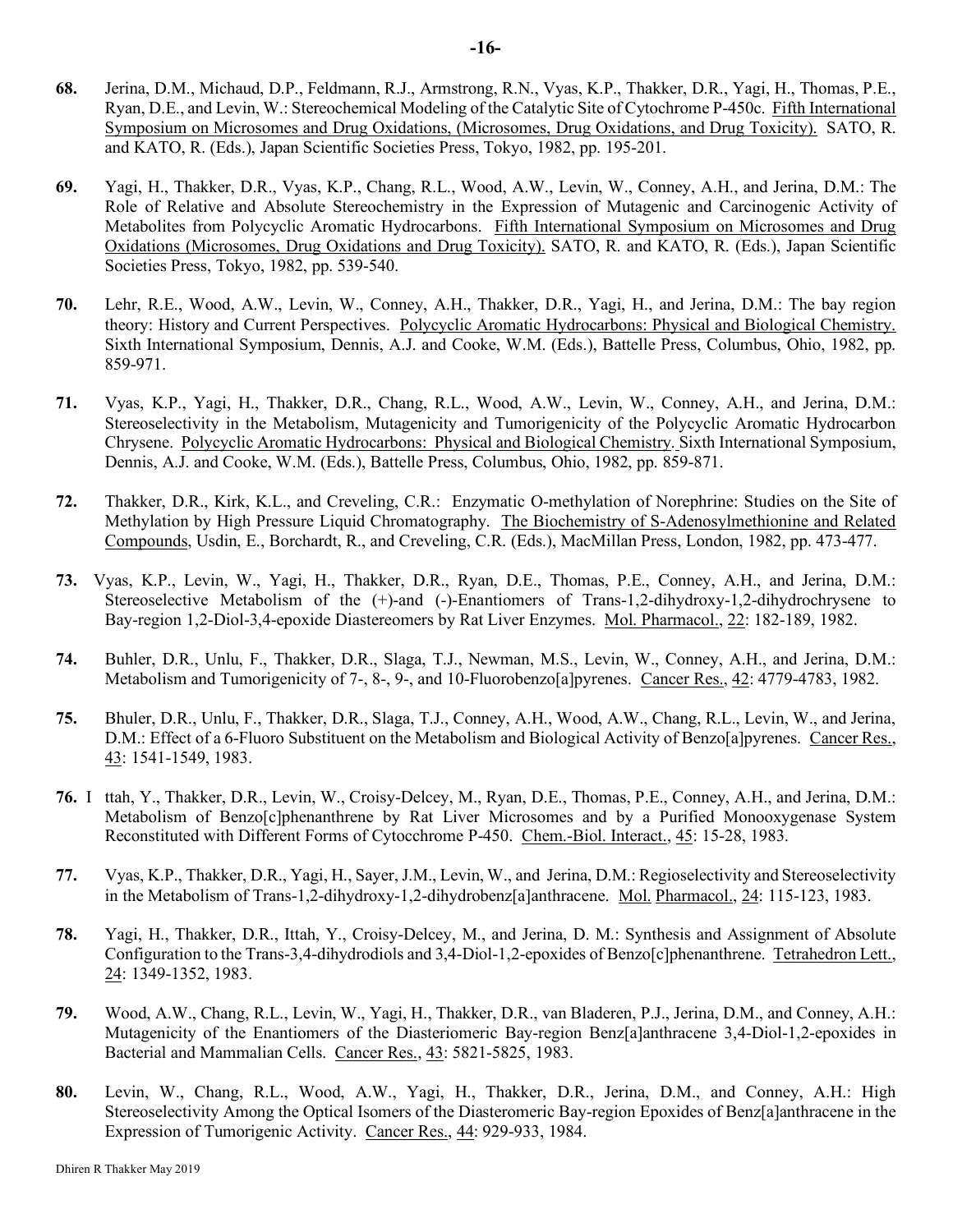- **81.** Levin, W., Wood, A.W., Chang, R.L., Newman, M.S., Thakker, D.R., Conney, A.H., and Jerina, D.M.: The Effect of Steric Strain in the Bay-region of Polycyclic Aromatic Hydrocarbons: Tumorigenicity of Akyl-substituted Benz[a]anthracenes. Cancer Lett., 20: 139-146, 1984.
- **82.** Wood, A.W., Change, R.L., Levin, W., Thakker, D.R., Yagi, H., Jerian, D.M., and Conney, A.H.: Mutagenicity of the Enantioners of the Diastereomeric Bay-Region Benzo[c]phenanthrene 3,4-Diol-1,2-epoxides in Bacterial and Mammalian Cells. Cancer Res., 44: 2320-2324, 1984.
- **83.** Jerina, D.M., Yagi, H., Thakker, D.R., Sayer, J.M., Van Bladeren, P.J., Lehr, R.E., Whalen, D.L., Levin, W., Wood, A.W., and Conney, A.H. Identification of the Ultimate Carcinogenic Metabolites of the Polycyclic Aromatic Hydrocarbons: Bay-region (R,S)-Diol-(S,R)-epoxides. In Caldwell J. and Paulson, G. D. (Editors): Foreign Compound Metabolism. Taylor and Francis Ltd., London, 1984, pp. 257-266.
- **84.** Thakker, D.R., Yagi, H., Sayer, J.M., Kapur, U., Levin, W., Change, R.L., Wood, A.W., Conney, A.H., and Jerina, D.M.: Effects of a 6-Fluoro Substituent on the Metabolism of Benzo[a]pyrene 7,8-Dihydrodiol to Bay-region Diol Epoxides by Rat Liver Enzymes. J. Biol. Chem., 259: 11249-11256, 1984.
- **85.** Thakker, D.R., Yagi, H., Levin, W., Wood, A.W., Conney, A.H., and Jerina, D.M.: Metabolic Activation of Polycyclic Aromatic Hydrocarbons to Ultimate Carcinogens. In Anders M.W., (Eds.): Bioactivation of Foreign Compounds. Academic Press, New York, 1985, pp. 177-241.
- **86.** Jerina, D.M., Sayer, J.M., Yagi, H., Van Bladeren, P.J., Thakker, D.R., Levin, W., Chang, R.L., Wood, A.W., and Conney, A.H.: Stereoselective Metabolism of Polycyclic Aromatic Hydrocarbons to Carcinogenic Metabolites. In Boobis, A.R., Caldwell, J., deMattis, S., and Elcombe, C.R., (Eds.): Microsomes and Drug Oxidations. Proceedings of the 16th International Symposium. Taylor and Francis, Ltd. London, 1985, pp. 310-319.
- **87.** Thakker, D.R., Boehlert, C., Kirk. K.L., Antkowiak, R., and C.R. Creveling: Regioselectivity of Catechol O-Methyltransferase: The Effect of pH on the Site of O-Methylation of Fluorinated Norepinephrines. J. Biol. Chem., 261: 178-184, 1986.
- **88.** Thakker, D.R., Levin, W., Yagi, H., Yeh, H.J.C., Ryan, D.E., Thomas, P. E., Conney, A.H. and Jerina, D.M.: Stereoselective Metabolism of (+)-(S,S)- and(-)-(R,R)-Enantiomers of Trans-3,4-dihydroxy-3,4-dihydrobenzo[c]phenanthrene by Rat and Mouse liver Microsomes and by a Purified and Reconstituted Cytochrome P-450 System. J. Biol. Chem., 261: 5404-5413, 1986.
- **89.** Levin, W., Chang, R.L., Wood, A.W., Thakker, D.R., Yagi, H., Jerina, D.M. and Conney, A.H.: Tumorigenicity of Optical Isomers of the Bay-region 3,4-Diol-1,2-epoxides of Benzo[c]phenanthrene in Murine Tumor Models. Cancer Res., 46: 2257-2261, 1986.
- **90.** Boyd D.R., Kennedy, D.A., Malone, J.F., O'Kane, G., Thakker, D.R., Yagi, H. and Jerina, D.M.: Synthesis and Absolute Configuration of The Arene 1,2-Oxide and Trans-1,2-Dihydrodiol Metabolites of Triphenylene. Crystal Structure of (-)-(1R,2R)-Trans-2-bromo-1-menthyloxy-1,2,3,4-tetrahydrotriphenylene. J. Chem. Soc. Perkin Transactions I, 369-375, 1987.
- **91.** Van Bladeren, P.J., Balani, S.K., Sayer, J.M., Thakker, D.R., Boyd, D.R., Ryan, D.E., Thomas, P.E., Levin, W. and Jerina, D.M.: Stereoselective Formation of Benzo[c]phenanthrene (+)-(3S,4R)- and (+)-(5S,6R)-Oxides by Cytochrome P-450c in a Highly Purified and Reconstituted System. Biochem. Biophys. Res. Commun., 145: 160-167, 1987.
- **92.** Yagi, H., Sayer, J.M., Thakker, D.R., Levin, W. and Jerina, D.M.: Novel Bay-region Diol Epoxides from 6-Fluorobenzo[a]pyrene. J. Am. Chem. Soc., 109: 838-846, 1987.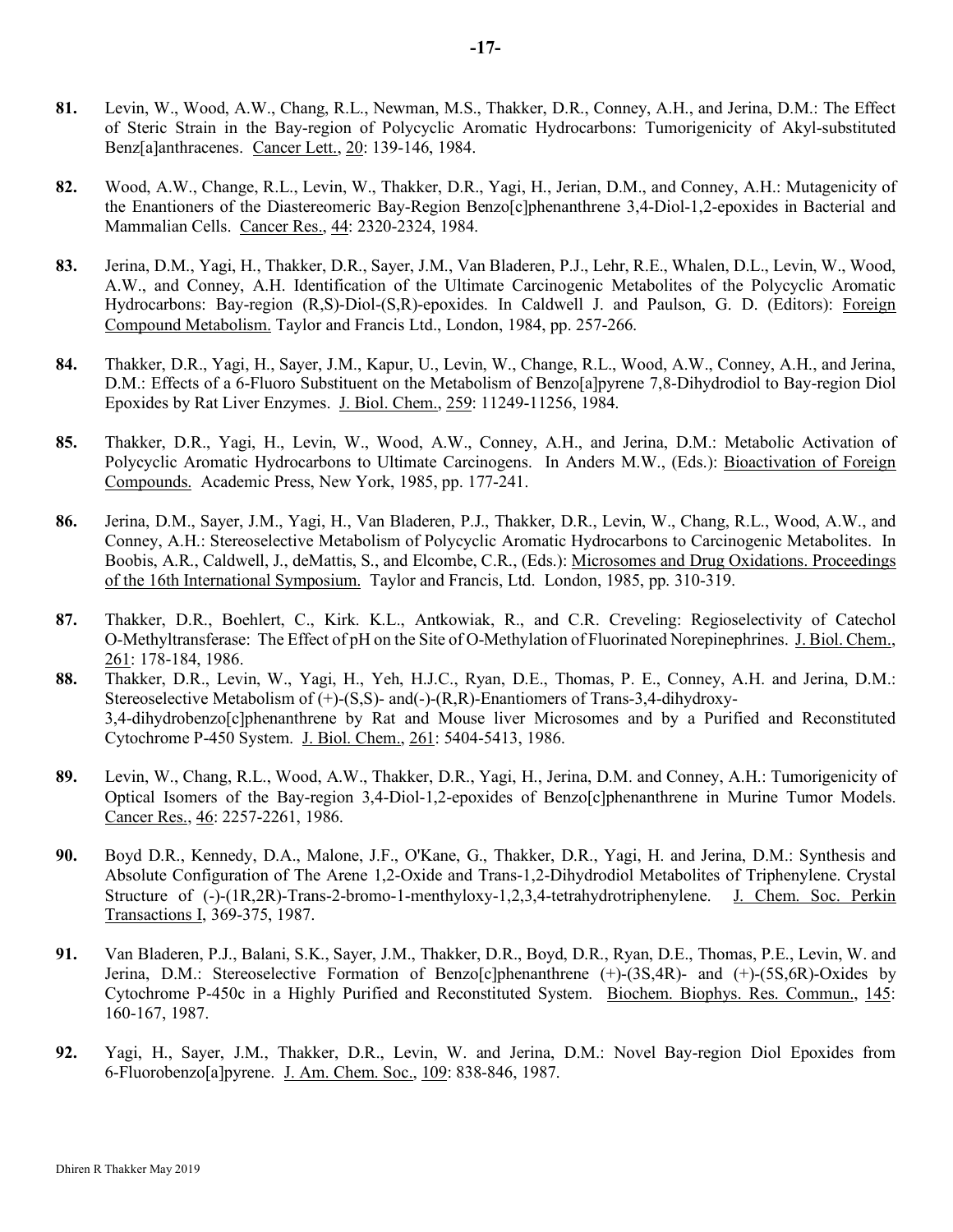- **93.** Thakker, D.R., Levin, W., Wood, A.W., Conney, A.H., Yagi, H. and Jerina, D.M. Stereoselective Biotransformation of Polycyclic Aromatic Hydrocarbons to Ultimate Carcinogens. In Waisser, I.W. and Drayer, D.E.(Eds.): Drug Stereochemistry: Analytical Methods and Pharmacology. Marcel Dakker, New York, 1988, pp. 271-296.
- **94.** Thakker, D.R., Boehlert, C., Mirsadeghi, S., Levin, W., Ryan, D.E., Thomas, P.E., Yagi, H., Pannell, L., Sayer, J.M., and Jerina, D.M.: Differential Stereoselectivity on Metabolism of Triphenylene by Cytochromes P-450 in Liver Microsomes from 3-Methylcholanthrene and Phenobarbital-treated Rats. J. Biol. Chem., 263: 98-105, 1988.
- **95.** Thakker, D.R., Boehlert, C., Kirk, K.L., and Creveling, C.R.: Interaction of Fluorinated Catecholamines with Catechol O-Methyltranferase. In Dahlstrom A., Sandler, M. and Belmaker, R. (Eds.): Progress in Catecholamine Research, Part A: Basic Aspects and Peripheral Mechanisms. Alan R. Liss, New York, 1988.
- **96.** Chang, R.L., Wood, A.W., Conney, A.H., Yagi, H., Sayer, J.M., Thakker, D.R., Jerina, D.M., and Levin, W.: Role of Diaxial versus Diequatorial Hydroxyl Groups in the Tumorigenic Activity of a Benzo[a]pyrene Bay-region Diol Epoxides. Proc. Natl. Acad. Sci. USA., 84: 8633-8636, 1988.
- **97.** Prasad, G.K.B., Mirsadeghi, S., Boehlert, C., Byrd, A., and Thakker, D.R.: Oxidative Metabolism of the Carcinogen 6-Fluorobenzo[c]phenanthrene. Effect of a K-region Fluoro Substituent on the Regioselectivity of Cytochromes P-450 in Liver Microsomes from Control and Induced Rats. J. Biol. Chem., 263: 3676-3683, 1988.
- **98.** Mirsadeghi, S., Prasad, G. K. B., Whittaker, N., and Thakker, D.R.: Synthesis of K-region Monofluoro- and Difluorobenzo[c]phenanthrenes. J. Org. Chem., 54: 3091-3096, 1989.
- **99.** Thakker, D.R.: Perspective: Polycyclic Aromatic Hydrocarbon-DNA Adducts and Chemical Carcinogenesis, Drug Metabolism News Letter, 18: 1-2, 1988.
- **100.** Thakker, D.R. and Creveling, C.R.: O-Methylation. In Mulder, G. (Ed.) Conjugation Reactions in Drug Metabolism, An Integrated Approach. Taylor and Francis, London, pp. 193-232, 1989.
- **101.** Iyer, R..P., Phillips, L.R., Biddle, J.A., Thakker, D.R., and Egan, W.: Synthesis of Acyloxyalkyl Acylphosphonates as Potential Prodrugs of the Antiviral, Trisodium Phosphonoformate (Foscarnet Sodium). Tetrahedron Lett., 30: 7141-7144, 1989.
- **102.** Patrick, M.A., Sethi, S., Unger, S., Mirsadeghi, S., Ribeiro, A., and Thakker, D.R.: A Novel Reaction of a Polycyclic Aromatic Hydrocarbon o-Quinone with Acetone. J. Org. Chem., 56: 888-891, 1991.
- **103.** Thakker, D.R., Boehlert, C., Levin, W., Ryan, D.E., Thomas, P.E., and Jerina, D.M.: Novel Stereoselectivity of Rat Liver cytochromes P450 Toward Enantiomers of Trans-1,2-dihydrodiol of Triphenylene. Arch. Biochem. Biophys., 288: 54-63, 1991.
- **104.** Gan, L.-S, Hsyu, P.-H., Pritchard, J.F., and Thakker, D.R.: Mechanism of Intestinal Absorption of Ranitidine and Ondansetron Transport across Caco-2 Cell Monolayers. Pharmaceutical Res. 10: 1722-1725, 1993.
- **105.** Augustijn, P., Gan, L.-S., Bradshaw, T., Hendren, W., and Thakker, D.R.: Evidence for the Presence of Multidrug Resistance Protein on the Apical side of the Caco-2 Cell Monolayers, Biochem. Biophys. Res. Commun., 197: 360- 365 (1993).
- **106.** Gan, L.-S., Niederer, T., Eads, C., and Thakker, D.R.: Evidence for Predominantly Paracellular Transport of Thyrotropin-Releasing Hormone (TRH) Across Caco-2 Cell Monolayers. Biochem. Biophys. Res. Commun., 197: 771-777 (1993).
- **107.** Thakker, D.R. and St. Claire, R.L. Book Review Chromatography Today, J. Am. Chem. Soc., 115: 8890 (1993).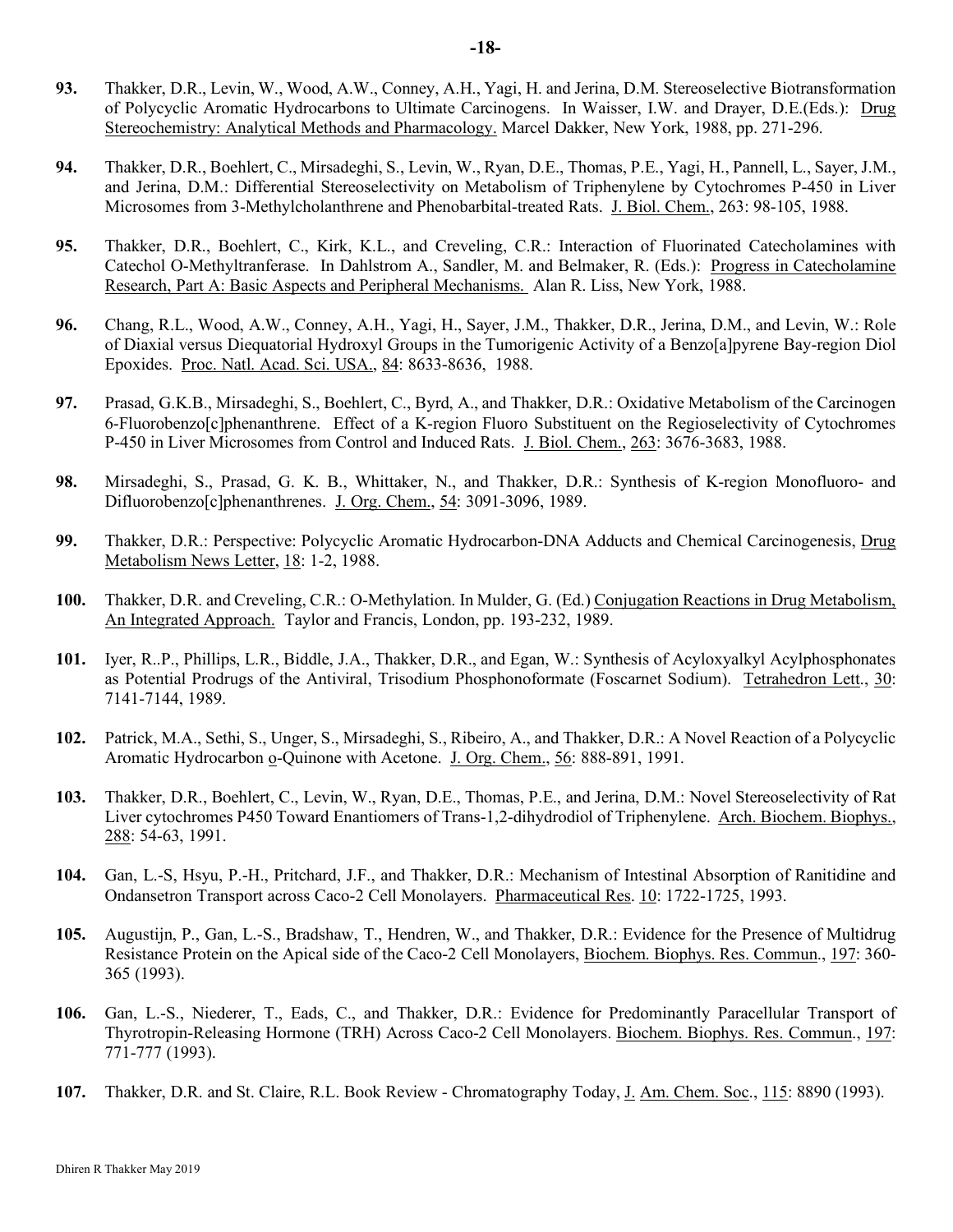- **108.** Creveling, C.R. and Thakker, D.R.: Conjugation -DeConjugation Reactions. In Kauffman, S, ed. Drug Metabolism and Toxicity: Handbook of Experimental Pharmacology, vol 112, pp. 189-219, 1994.
- **109.** Gan, L.-S., Eads, C., Niederer, T., Bridgers, A., Yanni, S., Hsyu, P.-H., Pritchard, F.J., and Thakker, D.R. Use of Caco-2 Cells as an In Vitro Intestinal Absorption and Metabolism Model. Drug Development and Industrial Pharmacy, 20: 615-631, 1994.
- **110.** Prakash, S.R., Correa, I.D., Gan, L.-S., Chism, JP., Arrendale, R.F., Miwa, G.T., and Thakker, D.R. Tumor Targeting by Reductive Activation of Nitroimidazole Carbamate. In Allen, J (Ed.). In Synthesis and Application of Isotopically Labelled Compounds, John Wiley, London, pp. 573-576, 1995.
- **111.** Sinhababu, A., Gan, L.-S., Lee. F, Boehlert, C.C., and Gan, L.-S., Yanni, S.B., Thakker, D.R.: High Performance Liquid Chromatographic Purification, Optimization of the Assay and Properties of Ribonucleoside Diphosphate Reductase from Rabbit Bone Marrow. Arch. Biochem. Biophys., 317: 285-291, 1995.
- **112.** Gan, L.-S., Moseley, M.A., Khosla, B., Augustijns, P.F., Bradshaw, T.P., Hendren, R.W., and Thakker, D.R.: CYP3A-Like Cytochrome P450-Mediated Metabolism and Polarized Efflux of Cyclosporin A in Caco-2 Cells: Interaction between the Two Biochemical Barriers to Intestinal Transport, Drug Metabolism and Disposition, 24: 344-349, 1996.
- **113.** Sinhababu, A. and Thakker, D.R.: Prodrugs of Anticancer Agents. Advanced Drug Delivery Reviews, 19, 241-273, 1996.
- **114.** Gan, L.-S. and Thakker, D.R.: Applications of the Caco-2 Model in the Design and Development of Orally Active Drugs: Elucidation of Biochemical and Physical Barriers Pose by the Intestinal Epithelium. Advanced Drug Delivery Reviews, 23, 77-98, 1997.
- **115.** Kang, S.H., Sinhababu, A.K., Cory, J.G., Mitchell, B.S., Thakker, D.R., and Cho, M.J.: Cellular Delivery of Nucleoside Diphosphates: Aprodrug Approach. Pharmaceutical Res., 14, 706-712, 1997.
- **116.** Gan, L.-S., Yanni, S., and Thakker, D.R.: Modulation of the Tight Junctions of the Caco-2 Cell Monolayers by H2 antagonists. Pharmaceutical Res., 15, 54-58, 1998.
- **117.** Lee, K. and Thakker, D. R.: Saturable Transport of H2-Antagonists Ranitidine and Famotidine Across Caco-2 Cell Monolayers. J. Pharm. Sci., 88, 680-687, 1999.
- **118.** Liu, D. Z.., LeCluyse, E. L., and Thakker, D. R.: Dodecylphosphocholine (DPC)-mediated Enhancement of Paracellular Permeability and Cytotoxicity in Caco-2 Cell Monolayers. J. Pharm. Sci., 88, 1161-1168, 1999.
- **119.** Liu**,** D. Z., Morris-Natschke, S. L., Kucera, L. S., Ishaq, K. S., and Thakker, D. R.: Structure-Activity Relationships for Enhancement of Paracellular Permeability by 2-Alkoxy-3 alkylamidopropylphosphocholines across Caco-2 Cell Monolayers. J. Pharm. Sci., 88, 1169-1174, 1999.
- **120.** Ward, P. D., Tippin, T. K., Thakker, D. R.: Enhancement of Paracellular Permeability by Modulation of Epithelial Tight Junctions, Pharmaceutical Science and Technology Today, 3, 346-358, 2000.
- **121.** Troutman, M. D., Luo, G., Gan, S.-S., and Thakker, D. R.: The Role of P-Glycoprotein in Drug Disposition Significance to Drug Development. In Drug-Drug Interactions: From Basic Pharmacokinetic Concepts to Marketing Issues (Rodrigues, D., Ed.), Marcel Dekker, 2001, pp. 295-357.
- **122.** Alfrangis, L. H., Thakker, D. R., Pope, M., Christensen, I. T., Hovgaard, L., Frokjaer, S. Structure-absorption Relationships for Tetrapeptides in MDCK Cells. Eur. J. Pharm. Sci., in press, 2002.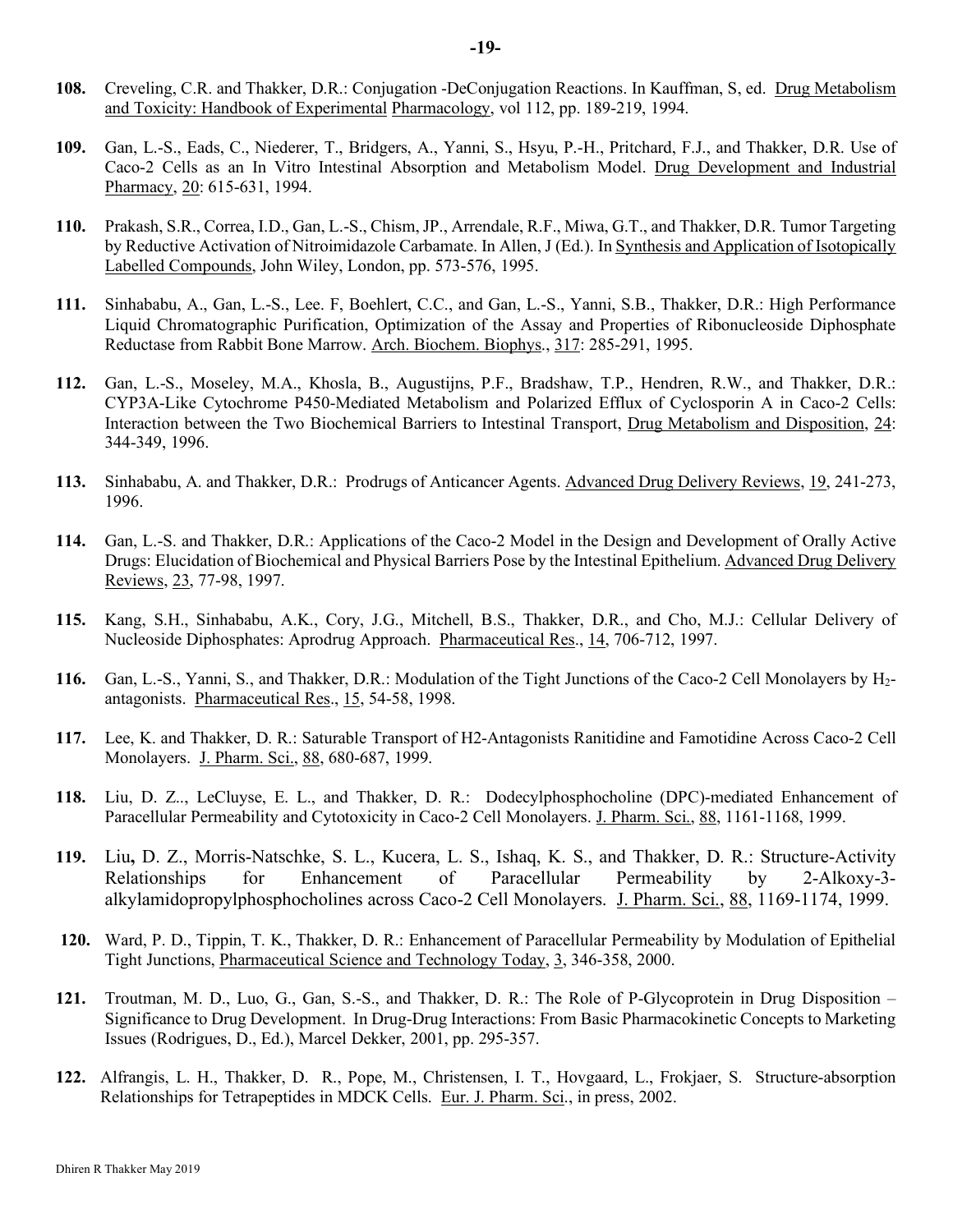- **123.** Annaert, P. P., Ryan, T., Booth, C., Thakker, D. R., and Brouwer, K. P-glycoprotein-mediated *In Vitro* Biliary Excretion of Rhodamine 123 in Sandwich-cultured Rat Hepatocytes. Drug Metab. Disp., 29, 1277-1283, 2001.
- **124.** Chen C., and Thakker, D. R.: The Fallacy of Using Adrenochrome Reaction for Measurement of Reactive Oxygen Species formed During Cytochrome P450-mediated Metabolism of Xenobiotics. J. Pharmacol. Exp. Therap., 300, 417-420, 2002.
- **125.** Ouyang, H., Morris-Natschke, S. L., Ishaq, K. S., Ward, P., Liu, D. Z., Leonard, S., and Thakker, D. R.: Structureactivity Relationship for Enhancement of Paracellular Permeability across Caco-2 Cell Monolayers by 3- Alkylamido-2-alkoxypropylphosphocholines, J. Med. Chem. 45, 2857-2866, 2002.
- **126**. Lee, K., Ng, C., Brouwer, K.L.R., and Thakker, D. R.: Role of a Basolateral Tranporter and P-glycoprotein in the Secretory Transport of Ranitidine and Famotidine across Caco-2 Cell Monolayers. J. Pharmacol. Exp. Ther., 303, 1-7, 2002.
- **127.** Ward, P. D., Troutman, M. D., Desai, S. and Thakker, D. R.: Phospholipase C-g Regulates Tight Junction Permeability of Epithelial Barrier by Phosphorylation of the Tight Junction-associated Protein ZO-2. J. Biol. Chem., 277, 35760-35765, 2002..
- **128.** Zhou, L., Voyksner, R. D., Hall, J. E., Thakker, D. R., Srephens, C. E., Anbazhagan, M., Boykin, D. W., Tidwell, R. R.: Characterizing the Fragmentations of 2,5-Bis(4-amidinophenyl)furan-bis-O-methylamidoxime and Selected Metabolites Using Ion Trap Mass Spectrometry. Rapid Commun. Mass Spect., 16: 1078-85, 2002.
- **129.** Zhou, L., Lee, K., Thakker, D. R., Boykin, D., Tidwell, R. R., Hall, J. E.: Transport of 2,5-Bis(4-amidinophenyl)furan and its Novel Orally Active O-methylamidoxime Prodrug Across Caco-2 Cell Monolayers. Pharm. Res., 19: 1689- 1695, 2002.
- **130.** Ward. P. D., Ouyang, H., and Thakker, D. R. : Role of Phospholipase C-β in the Modulation of Epithelial Tight Junction Permeability. J. Pharmacol. Exp. Ther., 304: 1-10, 2003.
- **131.** Troutman, M. D. and Thakker, D. R.: Rhodamine 123 Requires Carrier-Mediated Influx for its Activity as a P-glycoprotein Substrate in Caco-2 Cells. Pharm. Res., 20, 1192-1199, 2003
- **132.** Troutman, M. D. and Thakker, D. R.: The Efflux Ratio Cannot Assess P-glycoprotein-mediated Attenuation of Absorptive and Secretory Transport across Caco-2 Cell Monolayers. Pharm. Res., 20,1200-1209, 2003
- **133.** Troutman, M. D. and Thakker, D. R.: Novel Experimental Parameters to Quantify the Modulation of Absorptive and Secretory Transport of Compounds by P-glycoprotein in Cell Culture Models of Intestinal Epithelium. Pharm. Res., 20, 1210-1226, 2003
- **134.** Ansede, J. H. and Thakker, D. R.: In Vitro High Throughput Screening for Inhibition and Metabolic Stability of Compounds Towards Cytochrome P450-mediated Oxidative Metabolism. J. Pharm. Sci., 93, 239-255, 2004
- **135.** Bourdet, D. L., Lee, K, and Thakker, D. R.: Photoaffinity Labeling of the Anionic Sites in Caco-2 Cells Mediating Saturable Transport of Hydrophilic Cations Ranitidine and Famotidine. J. Med. Chem., 47, 2935-2938, 2004.
- **136.** Thakker, D. R*.:* Strategic Use of Preclinical Pharmacokinetic Studies and In Vitro Models in Optimizing ADME Properties of Lead Compounds. In: Optimizing Drug-Like Properties During Discovery Lead Optimization. (Ed. Borchardt RT, Hageman, MJ, Kerns EH, Stevens, JL, and Thakker, DR), Arlington, VA, AAPS Press, 2006, pp 1-24.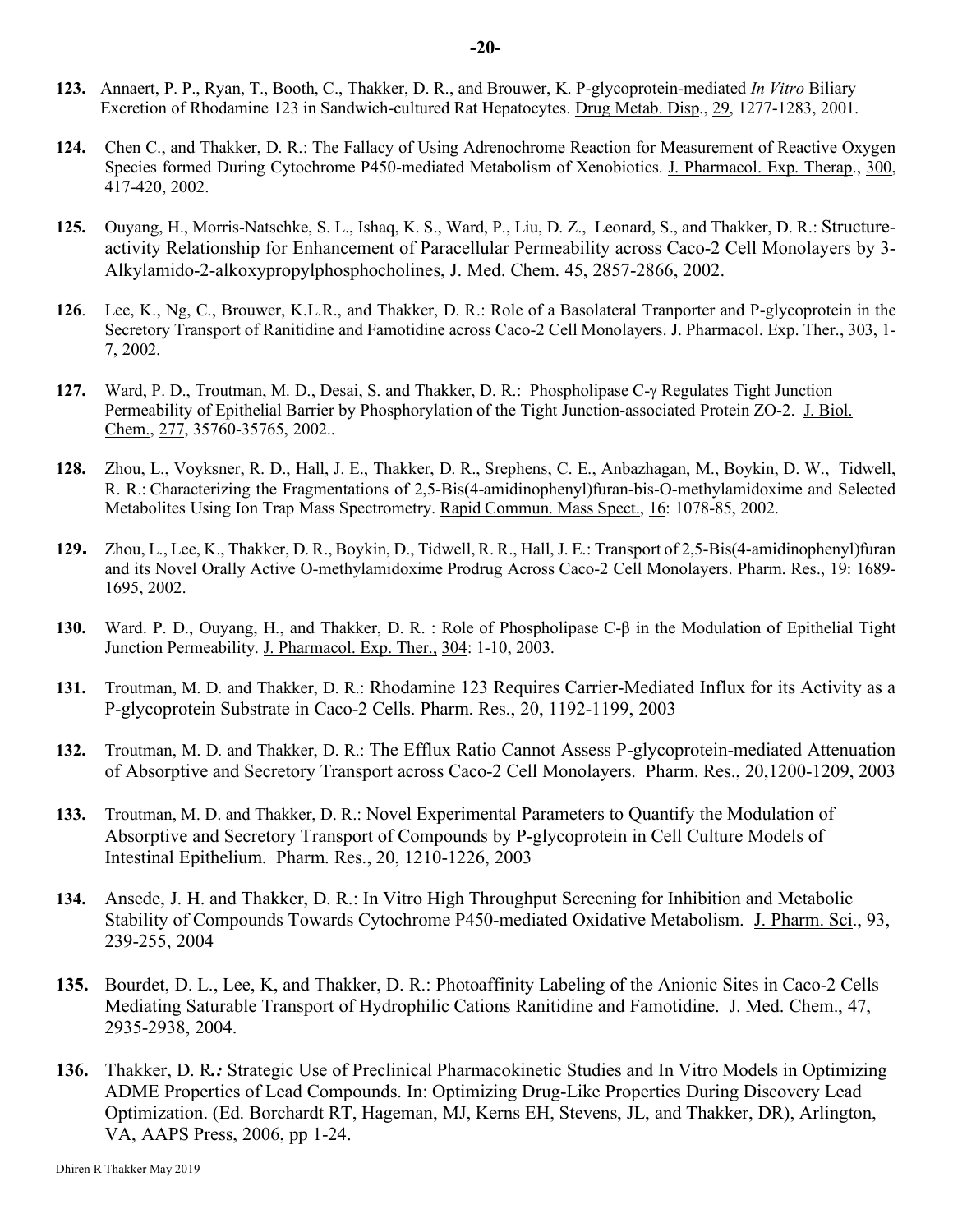- **137.** Bourdet, D. L., Pritchard, J. B. and Thakker, D. R.: **Differential Substrate and Inhibitory Activities of Ranitidine and Famotidine toward hOCT1 (SLC22A1), hOCT2 (SLC22A2), and hOCT3 (SLC22A3). J. Pharmacol. Exp. Ther.**, 315, 1288-1297, 2005.
- **138.** Bourdet, D. L., and Thakker, D. R.: Saturable Absorptive Transport of Ranitidine in Caco-2 Cells: Role of pH-dependent Organic Cation Uptake System and P-glycoprotein. Pharm. Res., 23, 1265-1177, 2006.
- **139.** Bourdet, D. L., Pollack, G. L., and and Thakker, D. R.: Iintestinal Transport of Hydrophilic Cations: A Kinetic Modeling Approach to Elucidate the Role of Uptake and Efflux Transporters and Paracellular vs. Transcellular Transport in the Absorptive Transport of Ranitidine. Pharm. Res., 23, 1178-1187, 2006.
- **140.** Yanni, S. and Thakker, D. R.: Prodrugs: Absorption, Distribution, Metabolism, and Excretion (ADME) Issues. In Prodrugs: Challenges and Rewards (Ed Stella VJ, Borchardt RT, Hageman MJ, Oliyai R, Jilley JW, and Maag H.), Arlington VA, AAPS Press, 2006, pp 313-352.
- **141.** Knight, B., Troutman, M, and Thakker, D. R.: Deconvoluting P-glycoprotein's Effect on Intestinal SYP3A: A Major Challenge. Current Opinions in Pharmacology, 6, 1-5, 2006.
- **142.** Tippin, T.K., Thakker D.R.: Biorelevant Refinement of the Caco-2 Cell Culture Model to Assess Efficacy of Paracellular Permeability Enhancers. J. Pharm. Sci., 97, 1977-1993 2008.
- **143.** Troutman, M., Luo, G., Knight, B. M., Thakker, D., and Gan, L. S.: The Role of P-Glycoprotein in Drug Disposition: Significance to Drug Development in *Drug-drug Interactions* (Rodrigues A. D., ed.), Marcel and Dekker, New York, NY, 2008, pp. 359-434.
- **144.** Yanni, S.B., Annaert, P. Augustijns, P., Bridges, A.A., Gao, Y., Benjamin, Jr., D.K., and Thakker, D.R. Role of Flavin-containing Monooxygenase in Oxidative Metabolism of Voriconazole by Human Liver Microsomes. Drug Met. Disp., 36, 1119-1125, 2008.
- **145.** Proctor, W.R., Bourdet, D.L., and Thakker, D.R. Mechanisms Underlying Saturable Intestinal Absorption of Metformin. Drug Met. Disp., 36, 1650-1658, 2008.
- **146.** Ming X., Ju, W., Wu, H., Tidwell, R.D., Hall, J.E., and Thakker, D.R. Transport of Dicationic Drugs Pentamidine and Furamidine by Human Organic Cation Transporters. Drug Met. Disp., 37, 424-430, 2009.
- **147.** Proctor, W.R., Ming, X., and Thakker, D.R.: In Vitro Techniques to Study Drug-Drug Interactions Involving Transport: Caco-2 Model for Study of P-glycoprotein and Other Transporters in *Enzymaticand Transporter-Based Drug-Drug Interactions* (Peng, S., Rodrigues A.D., and Peter, R.), Springer, New York, NY, 2010, pp 257-282.
- **148.** Ming X. and Thakker, D.R.: MRP4 Mediates Basolateral Efflux of Adefovir Formed in Caco-2 Cells from its Prdrug – Adefovir Dipivoxil, Biochem. Pharmacol, 79, 455-462, 2010 (Epub 2009 Sep 6).
- **149.** Yanni, S.B., Annaert, P.P., Augustijns, P, Ibrahim, J.G., Benjamin, Jr., D.K., and Thakker, D.R.: *In Vitro* Hepatic Metabolism Explains Higher Clearance of Voriconazole in Children versus Adults: Role of CYP2C19 and Flavin-containing Monooxygenase-3. Drug Met. Desp., 38, 25-31, 2010.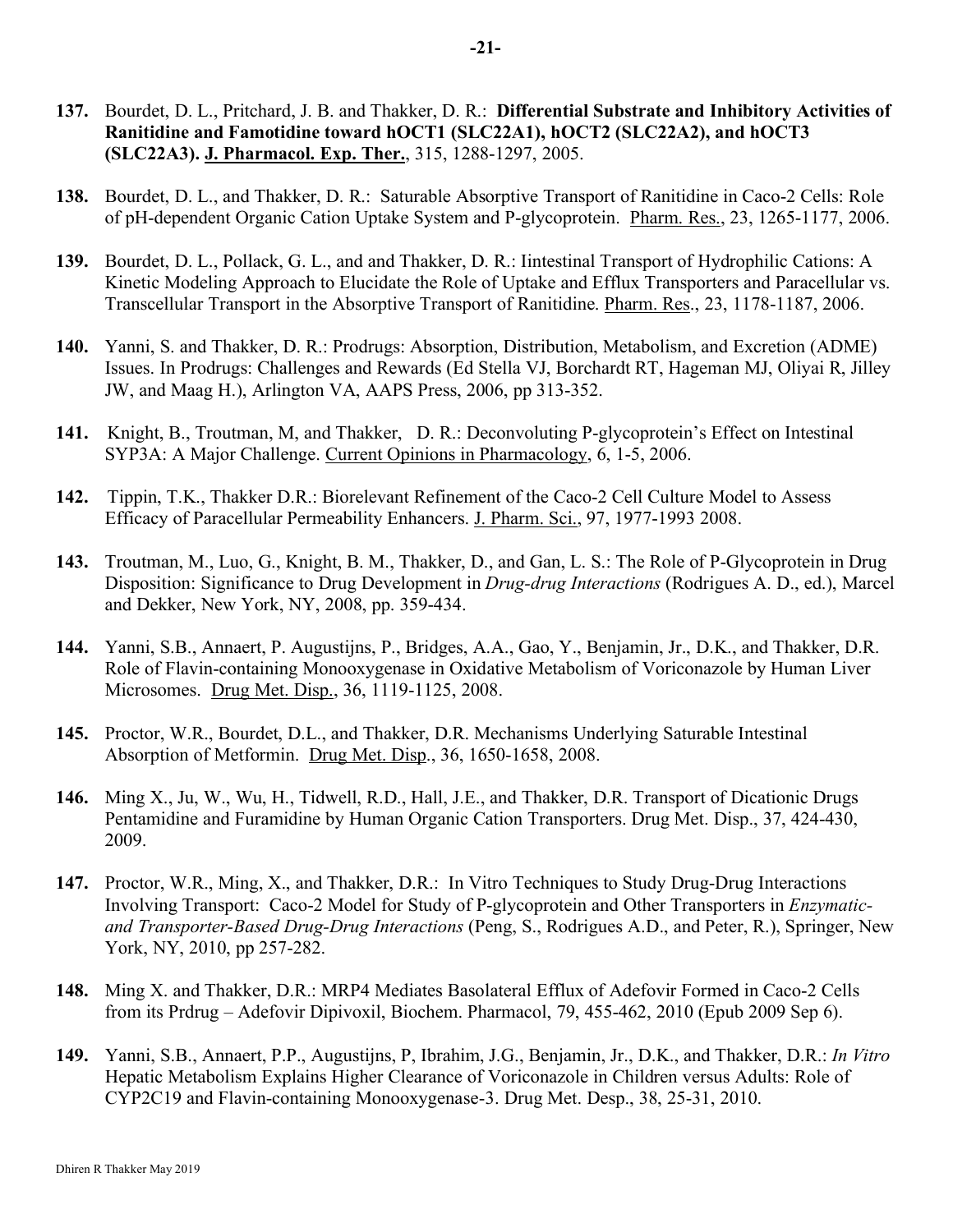- **150.** Yanni S.B., Benjamin D.K., Augustijns P, Brouwer, K.L., Thakker D.R., and Annaert P.P. *In vitro*  investigation of the hepatobiliary disposition mechanism of the antifungal agent micafungin in humans and rats. Drug Met. Disp., 38, 1848-1856, 2010.
- **151.** Yanni S.B., Smith P.B., Benjamin D.K., Augustijns P., Thakker D.R., and Annaert PP. Annaert. Agedependent disposition of micafungin in humans: Effect of plasma binding. Biopharm. Drug Disp., 32, 222-232, 2011.
- **152.** Klein R.R., Bourdon D.M,, Costales C.L., Wagner C.D., White W.L., Williams J.D., Hicks S.N., Sondek J., and Thakker D.R.., Direct Activation of Human Phospholiapse Cβ3 by its Well Known Inhibitor U73122, J. Biol. Chem., 286, 12407-12416, 2011, (e-pub Jan 25 2011).
- **153.** Ming X, Knight, B.M., and Thakker, D.R. Vectorial Transport of Fexofenadine across Caco-2 Cells: Involvement of Apical Uptake and Basolateral Efflux Transporters, Mol. Pharmaceutics, 8, 1677-1686, 2011 (e-pub Aug 5 2011).
- **154.** Knight, B.M., Proctor, W.R., Ming, X., Bridges, A., and Thakker, D.R. P-glycoprotein Attenuates Oxidative Metabolism of Terfenadine during Absorptive Transport across Mouse Intestinal Tissue but not across Caco-2 Cell Monolayers, submitted to Biochemi. Pharmacol., 2011.
- **155.** Dufek, M.B., Knight B.M., Bridges, A.S., and Thakker, D.R., P-glycoprotein (P-gp) Reduces First-pass Intesinal Metabolism and Enhances Portal Bioavailability of Loperamide in Mouse, Drug Met. Disp., 41, 642-650, 2013
- **156.** Generaux, C.N., Ainslie, G.R., Bridgers, A.S., Ismail, M.A., Boykin, D.W., Tidwell, R.R., Thakker, D.R., and Pain, M.F. Compartmental and Enzyme Kinetic Modeling to Elucidate the Biotransformation Pathway of a Centrally Acting Antitripanosomal Drug, Drug Met. Disp., 41, 518-528, 2013
- **157.** Swift, B., Nebot, N., Lee,J.K., Han, T., Prctor, W.R., Thakker, D.R., Lang, D., and Radtke, M., Gnoth, M.J., and Brouwer, K.L. Sorafenib Hepatobiliary Disposition: Mechanisms of Hepatic Uptake and Disposition of Generated Metabolites. Drug Met. Disp., E-Pub, 2013
- **158.** Han, Tianxiang, Everett R, Proctor W.R., Ng, C.M., Costales, C.L., Brouwer, K.L.R., and Thakker D.R. "Apical Localization of Organic Cation Transporter 1 in Caco-2 Cell Monolayers and in Mouse and Human Intestinal Epithelium." Mol Pharmacol, 84, 182-189, 2013
- **159.** Dufek, M.B., Bridges, A.S., and Thakker, D.R., Intestinal First-pass Metabolism by Cytochrome P450 and not P-gp is the Major Barrier to Amrpenavir, Drug Met. Disp., 41, 1695-1702, 2013
- **160.** Varma Alluri R., Ward P., Kunta, J., Ferslew, B.C., Thakker, D.R., and Dallas, S. "In Vitro Characterization of Intestinal and Hepatic Transporters: MRP2" in *Optimization in Drug Discovery In Vitro Methods, 2nd edition* (Casey D.C.), Humana Press, New York, NY, 2013, pp
- **161.** Zane N and Thakker D.R., ""A Physiologically Based Pharmacokinetic Model for Voriconazole Disposition Predicts Intestinal First-pass Metabolism in Children". Clin Pharmacokinet, 2014, 53, 1171- 1182, 2014
- **162.** Han T.K., Proctor W.R., Costales C.L., Cai H., Everett R.S., Thakker D,R.. "Four Cation-Selective Transporters Contribute to Apical Uptake and Accumulation of Metformin in Caco-2 Cell Monolayers". J. Pharmacol. Exp .Ther. 352, 519-528, 2015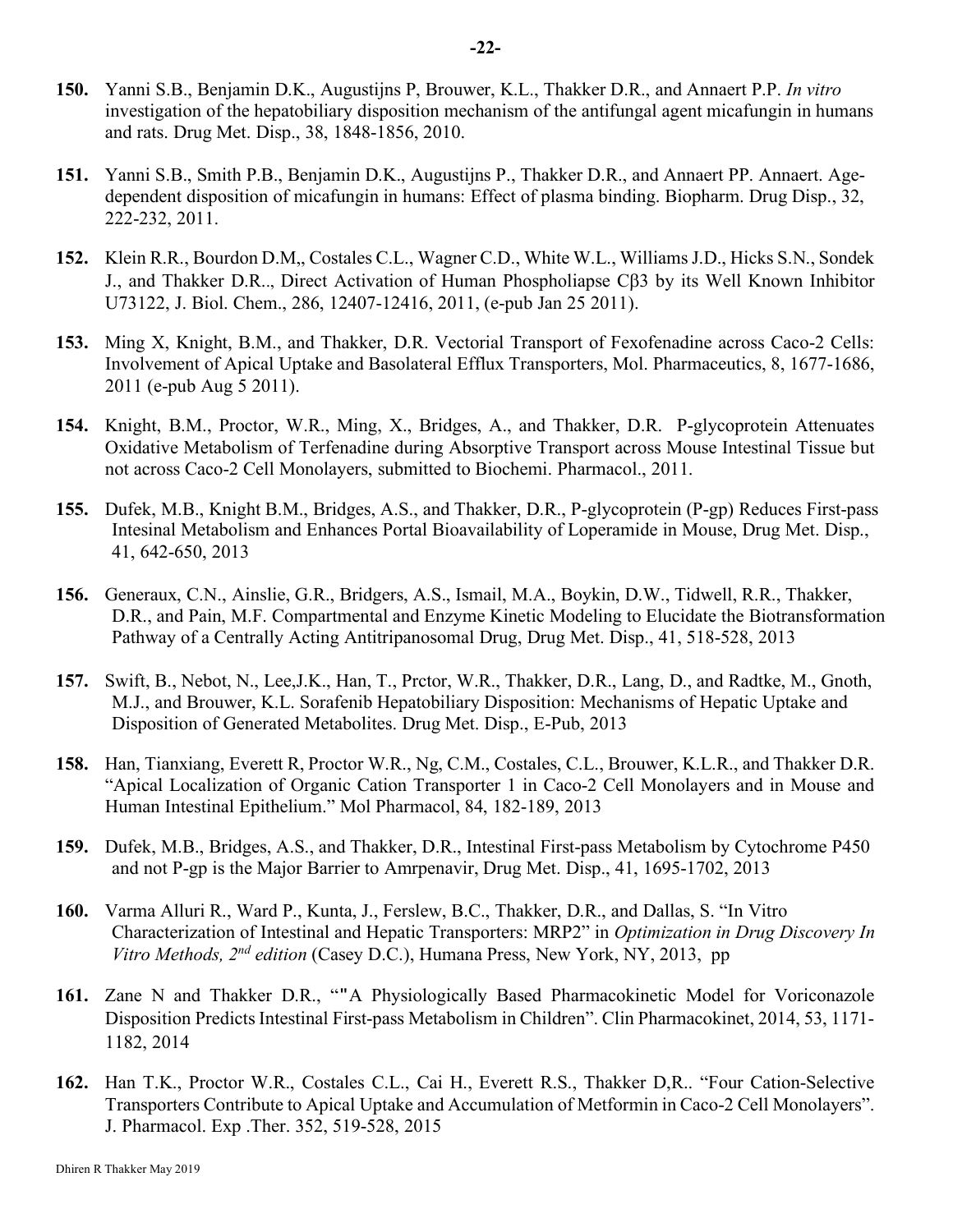- **163.** Zane, N.R. and Thakker, D.R., A Letter to the Editor, Response to Prediction of Non-Linear Pharmacokinetics Using a Pediatric Physiologically Based Pharmacokinetic Modelling Approach, Clin. Pharmacokin. DOI 10, 1907/s40262-4015-4054-6, 2015.
- **164.** Ohutsu, Y, Thakker D.R., Gibbons, J.A., Tsubota, K, Otsuka, S, and Arai, H. Determination of the Androgen Receptor Inhibitor Enzalutamide and Its Metabolites in Animal Plasma and Brain Homogenates Using LC/MS-MS and Its Application to Pharmacokinetic Studies. Chromatography, 36, 115-122, 2015 (published in 2015 but was not listed last year)
- **165.** Cai, H., Zhang U., Han, T.K., Everett R., and Thakker, D.R. "Cation-selective Transporters are Critical to the AMPK-mediated Antiproliferative Effects of Metformin in Human Breast Cancer Cells." Int J Cancer. 138(9):2281-92, 2016.
- **166.** Proctor W.R., Ming X, Bourdet D, Han T.K., Everett R.S., Thakker D.R. Why Does the Intestine Lack Basolateral Efflux Transporters for Cationic Compounds? A Provocative Hypothesis. J Pharm Sci. 105(2):484-96, 2016.
- **167.** Chen Y, Zane NR, Thakker DR, and Wang MZ. Quantification of Flavin-containing Monooxygenases 1, 3 and 5 in Human Liver Microsomes by UPLC-MRM-based Targeted Quantitative Proteomics and Its Application to the Study of Ontogeny. Drug Metab Disp. 44(7):975-983, 2016
- **168.** Hao Cai, Muhammad Wahajuddin, Nicole Zane, Ruth S. Everett, and Dhiren R. Thakker. Cation-selective Transporters Drive the Antitumor Efficacy of Metformin against Breast Cancer: An Unequivocal Evidence. Int J Cancer, under review.
- **169.** Han, T.K. and Thakker, D.R., Role of Serotonin Reuptake Transporter (SERT) in the Intestinal Absorption and Adverse Effects of Metformin. In Preparation for submission in 2016. Target publication Science
- 170. Proctor, W.R., Van Itallie, C.M., Wang, S., Anderson, J.M., and Thakker, D.R. "Vitamin D<sub>3</sub> enhances paracellular transport of metformin across Caco-2 cell monolayers via induction of claudin-2", Manuscript in Preparation for submission in 2016. Target publication Mol Pharmacol.
- **171.** Costales, C. and Thakker, D.R. "Cation-selective transporters involved in apical uptake and accumulation of metformin in mouse intestinal epithelium." Manuscript in preparation for submission in 2016. Target publication: Drug Met Disp*.*
- **172.** Costales, C., Mackiovic, B., and Thakker, D.R. "Transporters involved in the Apical Uptake and Efflux of Metformin in Mouse Intestinal Epithelium", Manuscript in preparation for submission in 2016. Target publication: *Drug Met Disp.*
- **173.** Costales, C.L., Alluri, R.V., and Thakker, D.R., "Metformin Intestinal Absorption in Mice is Enhanced by Cycling between Enterocytes and Intestinal Lumen: A Novel Oral Absorption Mechanism for the Antidabetic Drug", Manuscript in preparation for submission in 2016. Target publication: Mol Pharmacol*.*
- **174.** Alluri, R.V., Costales, C.L., and Thakker, D.R., "Interaction between Commonly Used Anesthetic Agents Ketamine/Xylazine and Organic Cation Drug Metformin at the Intestinal Epithelium", Manuscript in preparation for submission in 2016. Target publication: Drug Met Disp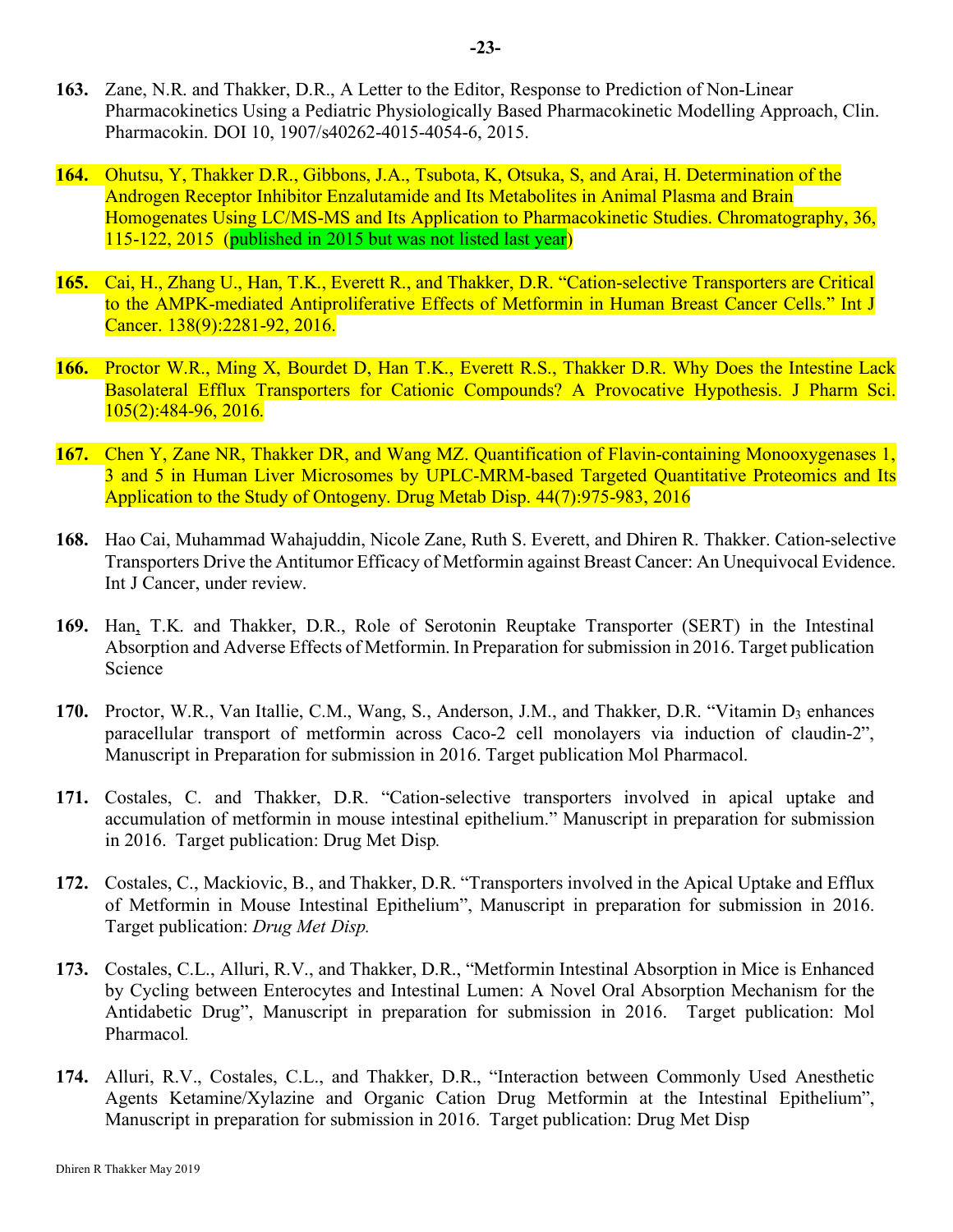- **175.** Proctor, W.R., Han, T., Van Itallie, C.M., Holmes, J., Wang, S., Anderson, J.M., and Thakker, D.R. "Cation-selective claudins facilitate paracellular transport of small organic cations across epithelial monolayers." Manuscript in preparation for submission in 2016. Target publication J Cell Sci.
- **176.** Zane NR, Chen Y, Wang MZ, and Thakker DR. Age-Dependent Differences in Expression and Functional Activity of CYP and FMO Families. Manuscript in preparation for submission in 2016. Target publication Ped Research.
- **177.** Zane NR, Bridges AS, and Thakker DR. Improving In Vitro Techniques to Predict Intestinal First-pass Metabolism in Children. Manuscript in preparation for submission in 2016. Target publication DMD.
- **178.** Zane NR, Laughon MM and Thakker DR. A Systems Pharmacology Approach to Predicting Clinical Exposure of Sildenafil in Premature Neonates. Manuscript in preparation for submission in 2016. Target publication CPT.

### **BOOKS**

- **1.** Pharmaceutical Profiling in Drug Discovery for Lead Selection. Borchardt, R. T., Kerns, E. H., Lipinski, C. A. Thakker, D. R., and Wang, B. (Editors). AAPS Press, Arlington, VA, 2004.
- **2.** Optimizing Drug-Like Properties during Discovery Lead Optimization. Borchardt R. T, Hageman, M. J., Kerns E. H., Stevens, J. L., and Thakker, D. R. (Editors) AAPS Press, Arlington, VA, 2006.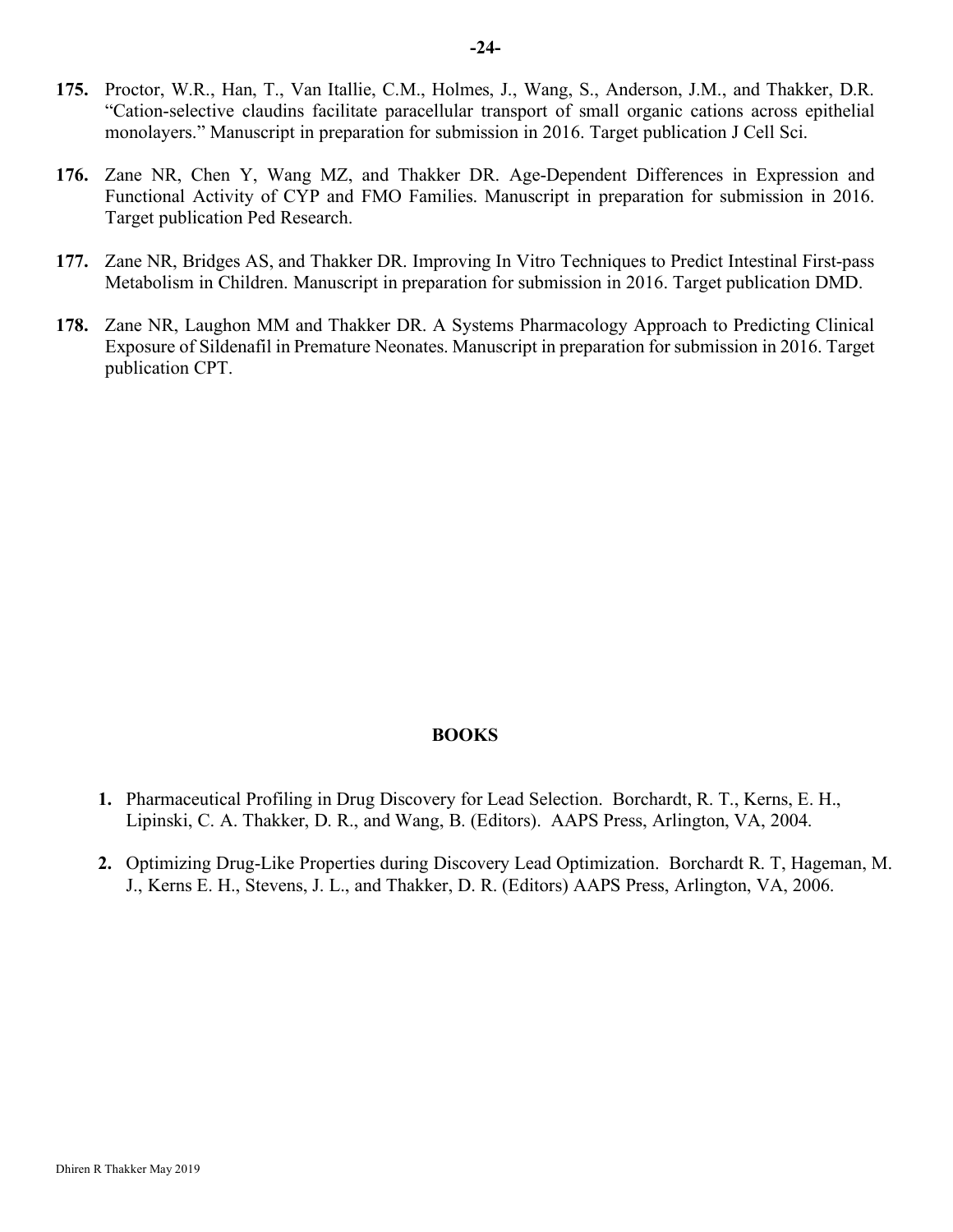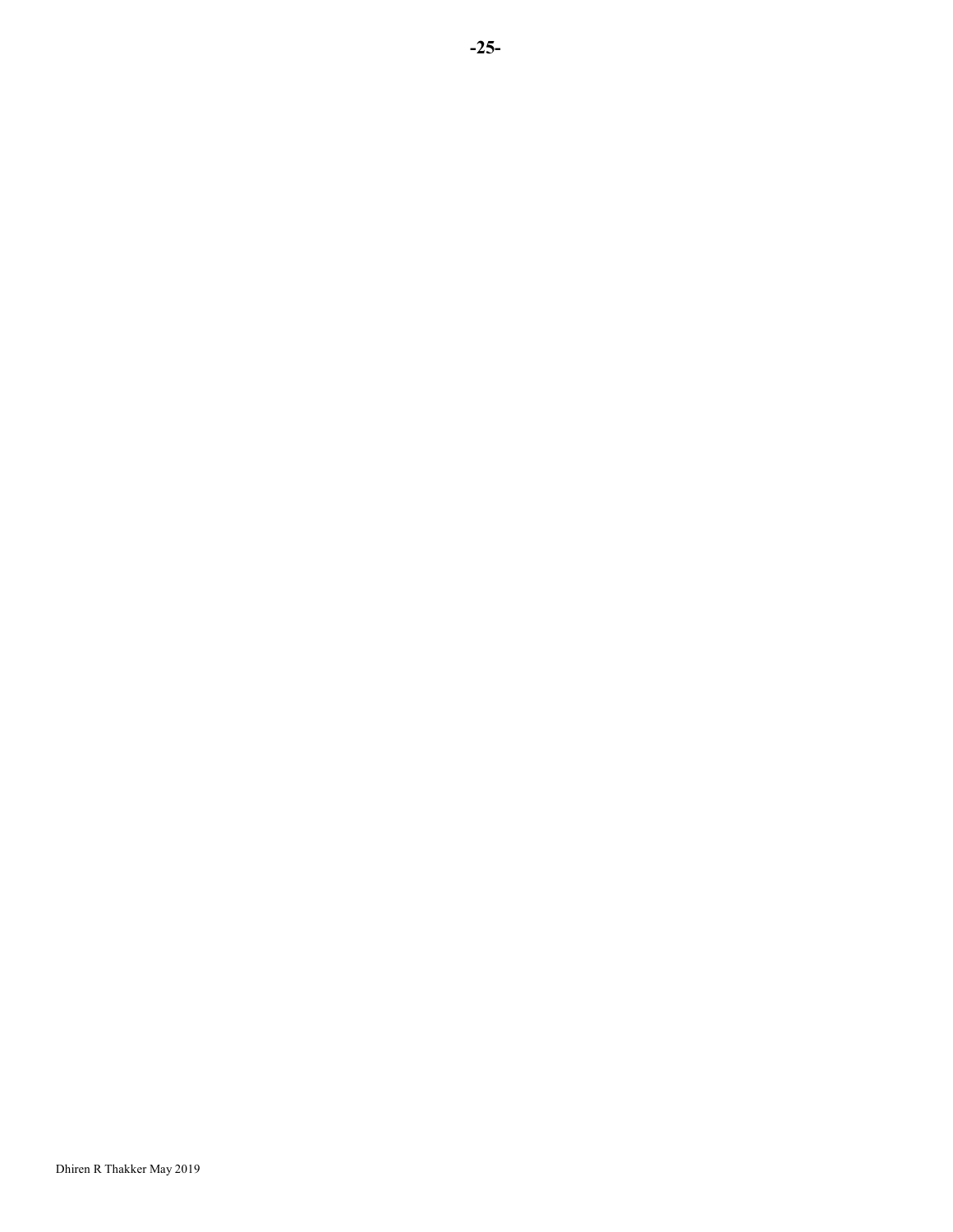# **PATENTS**

**-26-**

- **1.** Method of Screening Candidate Compounds for Susceptibility to Oxidative Metabolism, US 6,312,917.
- **2.** PLC-based Absorption Enhancers, US 7,713,949
- **3.** Pharmacokinetic Tool and Method for Predicting Metabolism of a compound in a Mammal, EP 1386274 (A2) WO 02/10746
- **4.** High Throughput Reactive Oxygen Species-Based Cytochrome P450 Inhibition Assay. Patent pending US 2006/0223135 (abandoned).
- **5.** Methods and Kits for Determining Metabolic Stability of Compounds. Patent pending US 2006/0046278 (abandoned).
- **6**. Direct Activation of Human Phospholipase Cß3 (HPLCß3) by U73122 in Dodecylmaltocide (DDM) Mixed Micelles via Alkylation at Cysteine Residues, US Patent issued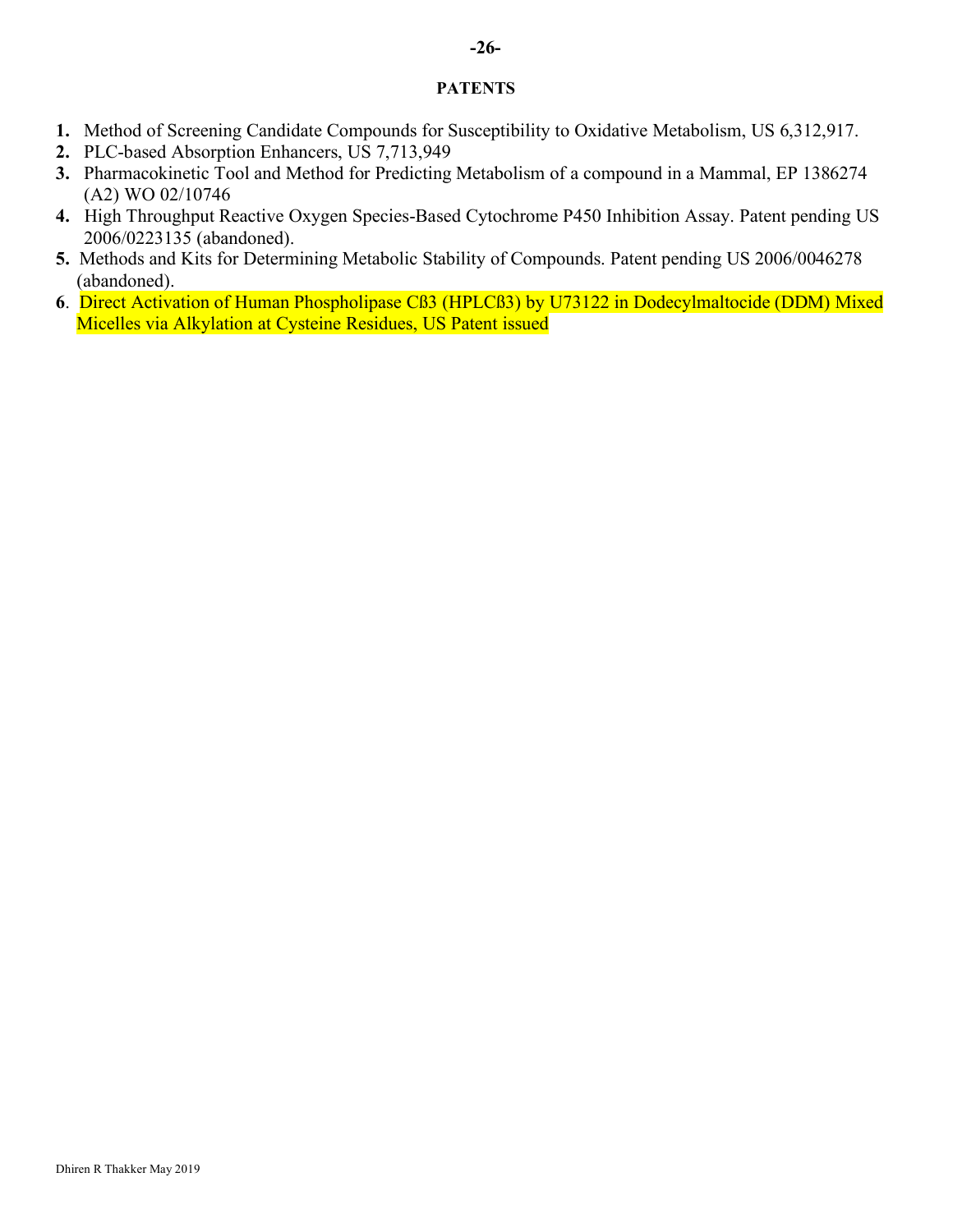#### **ABSTRACTS**

- **1.** Borchardt, R.T. and Thakker, D.R. "Affinity Labeling of Catechol-O-methyltransferase," 9th Midwest American Chemical Society Meeting, 1973, Lawrence, Kansas.
- **2.** Borchardt, R.T. and Thakker, D.R.: "Affinity Labeling of Catechol-O-methyltransferase," 10th Midwest American Chemical Society Meeting, 1974, Iowa City, Iowa.
- **3.** Borchardt, R.T., Thakker, D.R. and Cheng, C.F.: "Purification of Catechol-O-methyltransferase by Affinity Chromatography," 10th Midwest American Chemical Society Meeting," 1974, Iowa City, Iowa.
- **4.** Borchardt, R.T. and Thakker, D.R.: "Affinity Labeling of Catechol-O-methyltransferase," 6th International Congress of Pharmacology, 1975, Helsinki, Finland.
- **5.** Jerina, D.M., Yagi, H., Thakker, D.R., Holder, G., Hernandez, O., Dansette, P.M., Cheng, P., Wislocki, P., Lu, A.Y.H., Wood, A.W., Levin, W. and Conney, A.H.: "A Metabolism oriented Approach to the Carcinogenicity of Benzo[a]pyrene," Alfred Benzo Symposium X, 1976, Copenhagen.
- **6.** Thakker, D.R., Lu, A.Y.H., Levin, W., Conney, A.H. and Jerina, D.M.: "Stereospecificity of Rat Liver Cytocherome P-450 Monooxygenase and Epoxide Hydrase," Federation of American Societies of Experimental Biology, 1977, Chicago, Illinois.
- **7.** Bresnick, E., Vaught, J.B., Thakker, D.R., Jerina, D.M. and Stoming, T.A.: Nuclear Metabolism of Benzo[a]pyrene and of (+)-Trans-7,8-dihydroxy-7,8-dihydrobenzo[a]pyrene," Proceedings of American Association for Cancer Research, 19, 1977.
- **8.** Karle, J.M., Lehr, R.E., Yagi, H., Thakker, D.R., Jerina, D.M., Wood, A.W., Levin, W. and Conney, A.H.: "Carcinogenesis by Polycyclic Aromatic Hydrocarbons: The Bay-Region Theory," Proceeding of American Association for Advancement of Sciences, 1978.
- **9.** Thakker, D.R., Levin, W., Wood, A.W., Conney, A.H., Stoming, T.A. and Jerina, D.M.: "9,10-dihydrodiols of 1-hydroxy-3-methylcholanthrene: Potential Proximate Carcinogens Derived from 3-methylcholanthrene," Proceedings of American Association for Cancer Research, 19, 200, 1978.
- **10.** Thakker, D.R., Yagi, H., Lehr, R.E., Levin, W., Lu, A.Y.H., Chang, R.L., Wood, A.W., Buening, M., Conney, A.H. and Jerina, D.M.: "Metabolism of Benzo[a]pyrene 9,10-Dihydrodiol," Federation Proceedings, 37, 749, 1978.
- **11.** Thakker, D.R., Levin, W., Turujman, S., Kopadia, D., Conney, A.H. and Jerina, D.M.: "Absolute Stereochemistry of the Trans Dihydrodiols Formed from Benzo[a]anthracene by Rat Liver Microsomes," Proceedings of American Association for Cancer Research, 20, 1979.
- **12.** Thakker, D.R., Levin, W., Yagi, H., Tada, M., Conney, A.H. and Jerina, D.M.: "Comparative Metabolism of Dihydrodiols of polycyclic aromatic hydrocarbons to bay-region diol epoxides," The Fourth International Symposium on Polynuclear Aromatic Hydrocardons, Columbus, Ohio, 1979.
- **13.** Thakker, D.R., Yagi, H., Levin, W., Wood, A.W., Conney, A.H. and Jerina, D.M.: "Metabolic formation and reactions of diol epoxide: Ultimate Carcinogenic Metabolics of the polycyclic aromatic hydrocarbons," 178th National ACS Meeting, American Chemical Society Division of Environmental Chemistry, Abstract #81, Washington, DC.
- **14.** Thakker, D.R., Levin, W., Wood, A.W., Lehr, R.E., Kumar, S., Conney, A.H. and Jerina, D.M.: "Metabolism and Metabolic Activation of Benzo[e]pyrene 9,10-dihydrodiol by Hepatic Microsomes from Several Species, "Proceedings of the American Association for Cancer Research, 21, 89, 1980.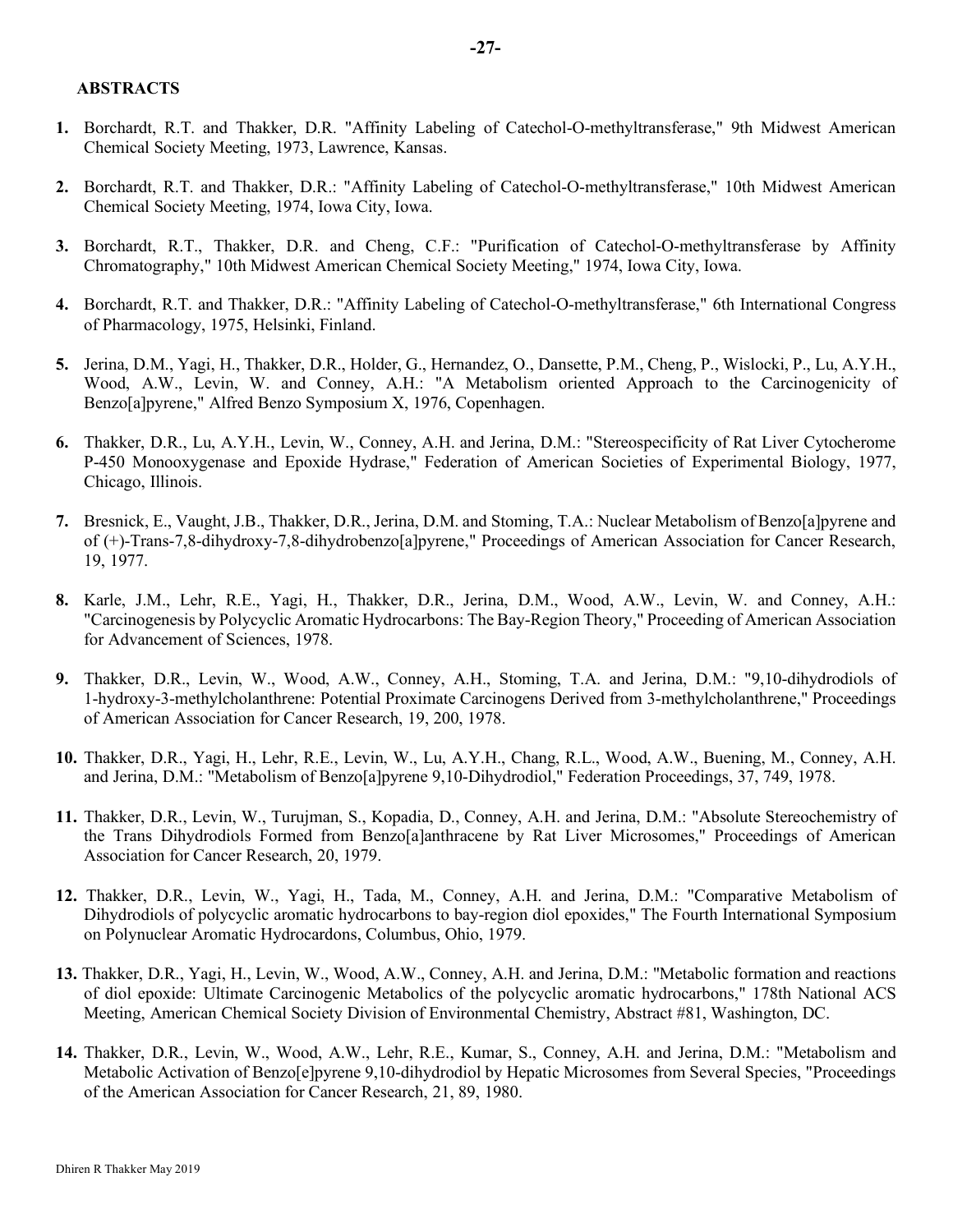- **15.** Thakker, D.R., Levin, W., Yagi, H., Tada, M., Ryan, D.G., Thomas, P.E., Conney, A.H. and Jerina, D.M.: "Stereoselective Metabolism of (+)- and (-)-Benzo[a]anthracene 3,4-dihydrodiols by Rat Liver Microsomes and a Reconstituted Cytochrome P-450 System," Proceeding of the American Association for Cancer Research, 22, 98, 1981.
- **16.** Thakker, D.R., Ittah, Y., Levin, W., Crosy-Delcey, M., Conney, A.H. and Jerina, D.M.: "Metabolism of Benzo[c]phenathrene by Rat Liver Microsomes and by a Highly Purified and Reconstituted Cytochrome P-450 System," 13th International Cancer Congress, Seattle, WS, 1982.
- **17.** Vyas, K.P., Yagi, H., Tada, M., Thakker, D.R., Ryan, D.E., Thomas, P.E., Conney, A.H., Levin, W., and Jerina, D.M.: "Stereoselective Metabolism of the (+)- and (-)-Enantiomers of Trans-1,2-dihydroxy-1,2-dihydrochrysene to Bay-region 1,2-Diol-3,4-epoxides by Rat Liver Enzymes," Federal Proceedings, 41,1222, 1982.
- **18.** Thakker, D.R., Bubler, D., Yagi, H., Unlu, F., Kapur, U., Slaga, T.J., Conney, A.H., Change, R.L., Wood, A.W., Levin, W., and Jerina, D.M.: "Metabolism of 6-Fluorobenzo[a]pyrene (FBP) to Bay-region Diol Epoxides by Rat Liver Microsomes," Proceedings of the American Association for Cancer Research, 24, 75, 1983.
- **19.** Van Bladeren, P., Thakker, D.R., Vyas, K., Yagi, H., Ryan, D., Thomas, P., Levin, W., and Jerina, D.M.: "Mapping the Active Site of Cytochrome P-450c with (+)- and (-)-Trans-1,2-dihydroxy-1,2-dihydrobenz[a]anthracene and Anthracene," Proceedings of the American Association for Cancer Research, 24, 75, 1983.
- **20.** Wood, A., Chang, R.L., Levin, W., Thakker, D.R., Yagi, H., Jerina, D.M., and Conney, A.H.: "Mutagenicity of Enantiomers of the Diastereomeric Bay-region Benzo[c]phenanthrene 3,4-diol-1,2-epoxides," Proceeding of American Association for Cancer Research, 24, 95, 1983.
- **21.** Thakker, D.R., Yagi, H., Levin, W., Ryan, D., Thomas, P.E., Conney, A.H., and Jerina, D.M.: "Regio- and Stereoselective Metabolism of (+)-and (-)-Benzo[c]phenathrene 3,4-dihydrodiols to Bay-region Diol Epoxides, Bisdihydrodiols and Phenolic Dihydrodiols." Proceedings of the American Association for Cancer Research, 25, 118, 1984.
- **22.** Wood, A.W., Change, R.L., Levin, W., Yagi, H., Thakker, D.R., Sayer, J.M., Jerina, D.M. and Conney, A.H.: "Effects of a 6-Fluoro Substituent on the Biological Activity of Bay-region Diol Epoxides of Benzo[a]pyrene." Proceedings of the American Association for Cancer Research, 25, 97, 1984.
- **23.** Chang, R.L., Levin, W., Wood, A.W., Thakker, D.R., Yagi, H. Jerina, D.M., and Conney, A.H.: "Tumorigenicity of the Enantiomers of the Diastereomeric Bay-region Benzo[c]phenanthrene 3,4-diol-1,2-epoxides (B[c]ph Diol Epoxides) on Mouse Skin and in Newborn Mice." Proceedings of the American Association for Cancer Research, 25, 97, 1984.
- **24.** Thakker, D.R., Yagi, H., Levin, W., Sayer, J.M., Change, R.L., Wood, A.W., Conney, A.H., and Jerina, D.M.: "Effects of a 6-Fluoro Substituent on the Metabolic Formation and Mutagenic Activity of the Bay-region 7,8-Diol-9,10-epoxides of Benzo[a]pyrene." Proceeding of the 6th International Symposium on Microsomes and Drug Oxidations, 1984.
- **25.** Thakker, D.R., Shirai, N., Levin, W., Ryan, D.E., Thomas, P.E., Lehr, R.E., Conney, A.H., and Jerina, D.M.: "Metabolism of Dibenz[c,h]acridine by Rat Liver Microsomes and by Cytochrome P-450c With and Without Epoxide Hydrolase." Proceedings of the American Association for Cancer Research, 26, 114, 1985.
- **26.** Thakker, D.R., Boehlert, C., Levin, W., Yagi, H., and Jerina, D.M.: "Metabolism of Triphenylene by Liver Microsomes from Control, Phenobarbital (PB)-treated and 3-Methylcholanthrene (MC)-treated Rats." Proceedings of the American Association of Cancer Research, 26, 113, 1985.
- **27.** Thakker, D.R., Boehlert, C., Kirk, K.L., and Creveling, C.R.: "Site-selective O-Methylation of Fluorinated Norepinephrines by Catechol O-Methyltransferase." Proceedings of the International Symposium on the Biochemistry of S-Adenosylmethionine as a Basis for Drug Design, 1985.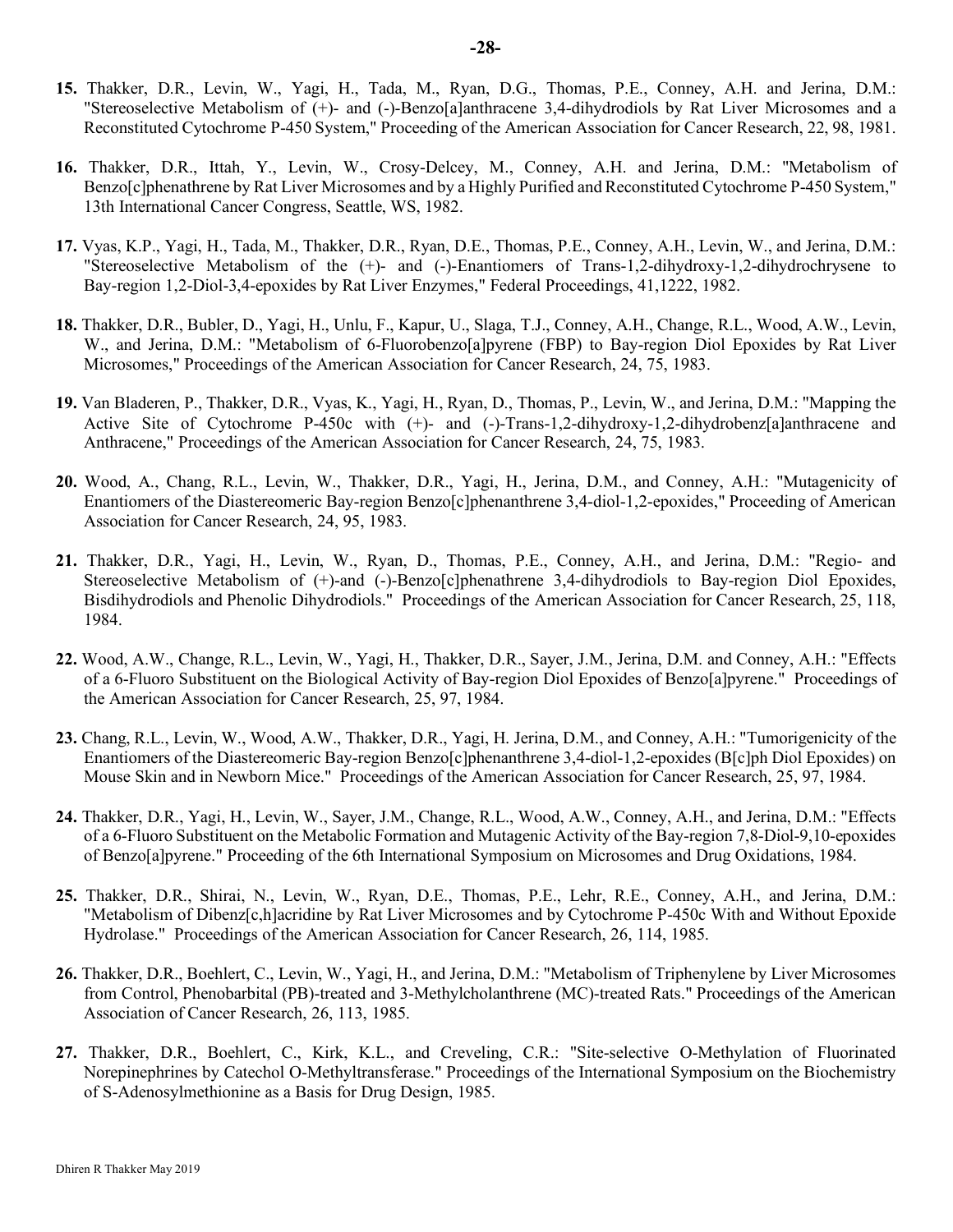- **28.** Wood, A.W., Levin, W., Chang, R.L., Lehr, R.E., Thakker, D.R., Yagi, H., Sayer, J.M., Jerina, D.M. and Conney, A.H.: "Stereochemical and Electronic Determinants of the Mutagenicity and Tumorigenicity of Polycyclic Hydrocarbon Bay-region Diol Epoxides." Proceeding of UCLA Symposium on Biochemical and Molecular Epidemiology of Cancer, 1985.
- **29.** Thakker, D.R., Levin, W., Yagi, H., Yeh, H.J.C., Ryan, D.E., Thomas, P. E., Conney, A.H. and Jerina, D.M.: "Stereoselectivity in the Metabolism of (+)-(S,S)- and (-)-(R,R)-Benzo[c]phenanthrene 3,4-dihydrodiols by Rat and Mouse Liver Microsomes and by Cytochrome P-450c." Proceedings of the American Association of Cancer Research, 27, 116, 1986.
- **30.** Thakker, D.R., Boehlert, C., Levin, W., Conney, A.H., Ryan, D.E., Thomas, P.E., Yagi, H. and Jerina, D.M.: "Novel Stereoselectivity in the Metabolism of the Enantiomeric Trans 1,2-Dihydrodiols of Triphenylene to Diol Epoxides by Hepatic Cytochromes P-450." Proceedings of the American Association for Cancer Research, 27, 116, 1986.
- **31.** Prasad, G., Boehlert, C. and Thakker, D.R.: "Metabolism of Carcinogenic 6-Fluorobenzo[c]phenanthrene by Hepatic Cytochromes P-450 from Control and Induced Rats." Proceedings of the American Association for Cancer Research, 28, 124, 1987.
- **32.** Schaffer. V. Mpanza, Z. and Thakker, D.R.: "Stereoselective Metabolism of (+)-(1S,2S)- and (-)-(1R,2R)-Dihydrodiols of Naphthalene by Hepatic Cytochromes P-450 from Control and Induced Rats." Federation Proceedings, 46, 865, 1987.
- **33.** Ayubi, N., Boehlert, C., Creveling, C.R. and Thakker, D.R.: "Purification of Catechol O-Methyltransferase by High Performance Liquid Chromatography." Federation Proceedings 46, 2277, 1987.
- **34.** Mirsadeghi, S., Prasad, G. and Thakker, D.R.: "Synthesis of Fluorinated Benzo[c]phenanthrenes." Proceedings of the pacific regional meeting of the American Chemical Society, 1987.
- **35.** Thakker, D.R.: "Stereochemical Considerations in the Metabolic Activation of Polycyclic Aromatic Hydrocarbons to Ultimate Carcinogens." Proceedings of the Pharmaceutical Society of Japan, 48-50, 1987.
- **36.** Prasad, G., Mirsadeghi, S., Boehlert, C., and Thakker, D.R.: "Influence of a Fluoro Substituent on the Regio- and Stereoselectivity of Rat Liver Cytochrome(s) P-450 in the Metabolism of Benzo[c]phenanthrenes." Proceedings of the 2nd Annual Meeting of International Society for the Study of Xenobiotics, 1988.
- **37.** Patrick, M.A., Sethi, S., Unger, S., Rebeiro, A., Mirsadeghi, S., and Thakker, D.R.: "A Novel Reaction of K-Region o-Quinones of Polycyclic Aromatic Hydrocarbons With Acetone." Proceedings of the 199th Annual Meeting of American Chemical Society, 1990.
- **38.** Patrick, M., Levin, W., Wood, A.W., Mirsadeghi, S., and Thakker, D.R.: "Metabolic Basis for Low Tumorigenicity of 6,7-Difluorobenzo[c]phenanthrene  $(6,7-F_2BePh)$ ." Proceedings of the American Association for Cancer Research, 31, 112, 1990.
- **40.** Boehlert. C., Lee, F., Gan, L.-S., Levesque, D., Sinhababu, A.K., and Thakker, D.R.: "Rapid and Reproducible Purification of Ribonucleoside Diphosphate Reductase from Rabbit Bone Marrow by HPLC Gel Filtration and Kinetics of Its Inactivation." Proceedings of the American Association for Cancer Research, 31, 11, 1990.
- **41.** Prakash, S.R., Correa, I.D., Unger, S., Davis, I., Miwa, G.T., and Thakker, D.R.: "Study of the Solvolysis of Nitrogen Mustards by <sup>1</sup>H NMR." Proceedings of the American Association for Cancer Research, 31, 332, 1990.
- **42.** Sinhababu, A. K., Boehlert, C., Levesque, D., Gan, L.-S., and Thakker, D. R.: "Mechanism of Inhibition of Ribonucleoside Diphosphate Reductase from Rabbit Bone Marrow by 2'azido-2'-deoxycytidine-5'diphosphate." Proceedings of the American Association for Cancer Research, 32, 12, 1991.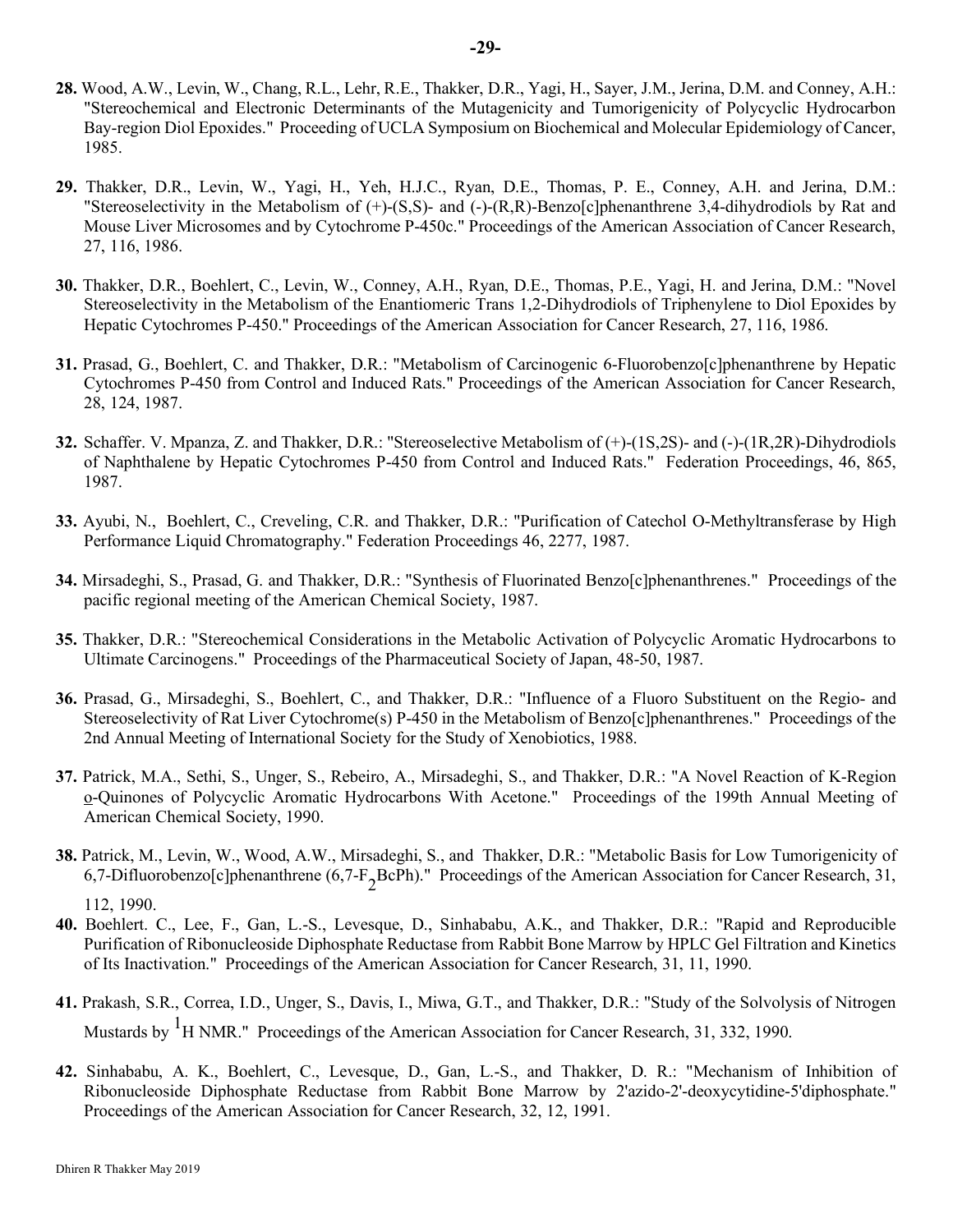- **43.** Lahey, A. P., Niederer, T., Tung, T., St. Claire III, R. L., Gan, L.-S., and Thakker, D. R.: "Transport and Metabolism of Dipeptide L-Alanyl-L-alanine in a Cell culture System for the Intestinal Epethelium." The FASEB Journal, A762, 1991.
- **44.** Thakker, D. R., Patrick, M. A., Prasad, K. B., Boehlert, C., and Mirsadeghi, S.: "Effect of the Fluoro Substituent on the Regio- and Stereoselectivity of Cytochromes P-450-catalyzed Oxidation of Polycyclic Aromatic Hydrocarbons." Proceedings of the Third International Meeting of the International Society for the Study of Xenobiotics (ISSX),302, 1991.
- **45.** Gan, L.-S., Hsyu, P.-H, Pritchard, J.F., and Thakker, D.R.: "Study of Intestinal Absorption of Ranitidine and Ondansetron Using the In Vitro Caco-2 Cell Culture System." Pharmaceutical Research, 8, S217, 1991.
- **46.** Sinhababu, A.K., Levesque, D.L., Ghate, J., and Thakker, D.R.: "Inactivation of Ribonucleoside Diphosphate Reductase from Rabbit Bone Marrow by Nucleotide 2',3'-Dialdehydes." Proceedings of the American Association for Cancer Research, 33, 1992.
- **47.** Sinhababu, A.K., Boehlert, C.C., Levesque, D.L., Yanni, S.B., Gan, L.-S., and Thakker, D.R.: "Inactivation of Ribonucleoside Diphosphate Reductase from Rabbit Bone Marrow by 2'-Azido-2'-deoxyCDP." Proceedings of the American Association for Cancer Research, 33, 29, 1992.
- **48.** Levesque, L.L., Sinhababu, A.K., Keefer, L.K., Saavedra, J.E. and Thakker, D. R.: "Inhibition of Ribonucleoside Diphosphate Reductase from Rabbit Bone Marrow by Nitric Oxide/Nucleophile Complexes." American Association of Cancer Research, 1993.
- **49.** Gan, L.-S., Eads, C., Niederer, T., and Thakker, D.R.: Study of Intestinal Transport of Glycylsarcosine and Thyrotropin-Releasing Hormone Using the In Vitro Caco-2 Cell Culture System. FASEB Journal, 7, A578, 1993.
- **50.** Bradshaw, T.P., Brouwer, K.L.R., and Thakker, D.R.: The study of the Hepatic Extraction of Thyrotropin Releasing Hormone and Its Free Acid Analogue Using Isolated Rat Hepatocytes and Isolated Perfused Rat Liver Model. ISSX Proceedings, 4, 221, 1993.
- **51.** Augustijns, P., Bradshaw, T., Gan, L.-S., Hendren, W. and Thakker, D. Drug Transport Modulation by a Polarized Efflux System in Caco-2 Cells. Journal de Pharmacie de Belgique, 1994.
- **52.** Bridgers, A., Russell, D., Gan, L.-S., Brown, F., Profeta Jr., S., and Thakker, D.: "The Influence of Molecular Structure on Drug Transport across Intestinal Epithelial Caco-2 Cells." The FASEB Journal, 8, A3, 1994.
- **53.** Gan. L.-S., Boehlert, C., Thakker, D., and Serabjit-Singh, C.: "Inhibition of CYP1A, CYP2B, and CYP3A Activities by 5HT3 Antagonists." The FASEB Journal, 8, A1248, 1994.
- **54.** Yanni, S., Gan, L.S., and Thakker, D.R.: "Modulation of Tight Junctions of Intestinal Epithelia by H2-Antagonists." Pharmaceutical Research, 11, S250, 1994.
- **55.** Prakash, S., Correa, I., Gan, L.-S., Chism, J., Arrendale, R., Miwa, G., and Thakker, D.: "Tumor Targeting by Reductive Activation of Nitroimidazole Carbamates." Proceedings of 5th International Symposium on the Synthesis and Applications of Isotopically Labelled Compounds, 1994.
- **56.** Gan, L.-S., Moseley, A., Khosla, B., Augusijns, P., Bradshaw, T., Hendren, W., and Thakker, D.: "Formation and Polarized Efflux of Cyclosporin A Metabolites in the In Vitro Caco-2 Cell Culture System." The FASEB Journal, 9, A367, 1995.
- **57.** Thakker, D.R. and Sinhababu, A.K.: "Prodrug Design: Opportunities for Cancer Chemotherapy." Proceedings of the Western Biotech Conference, San Diego, CA, p.172, 1995.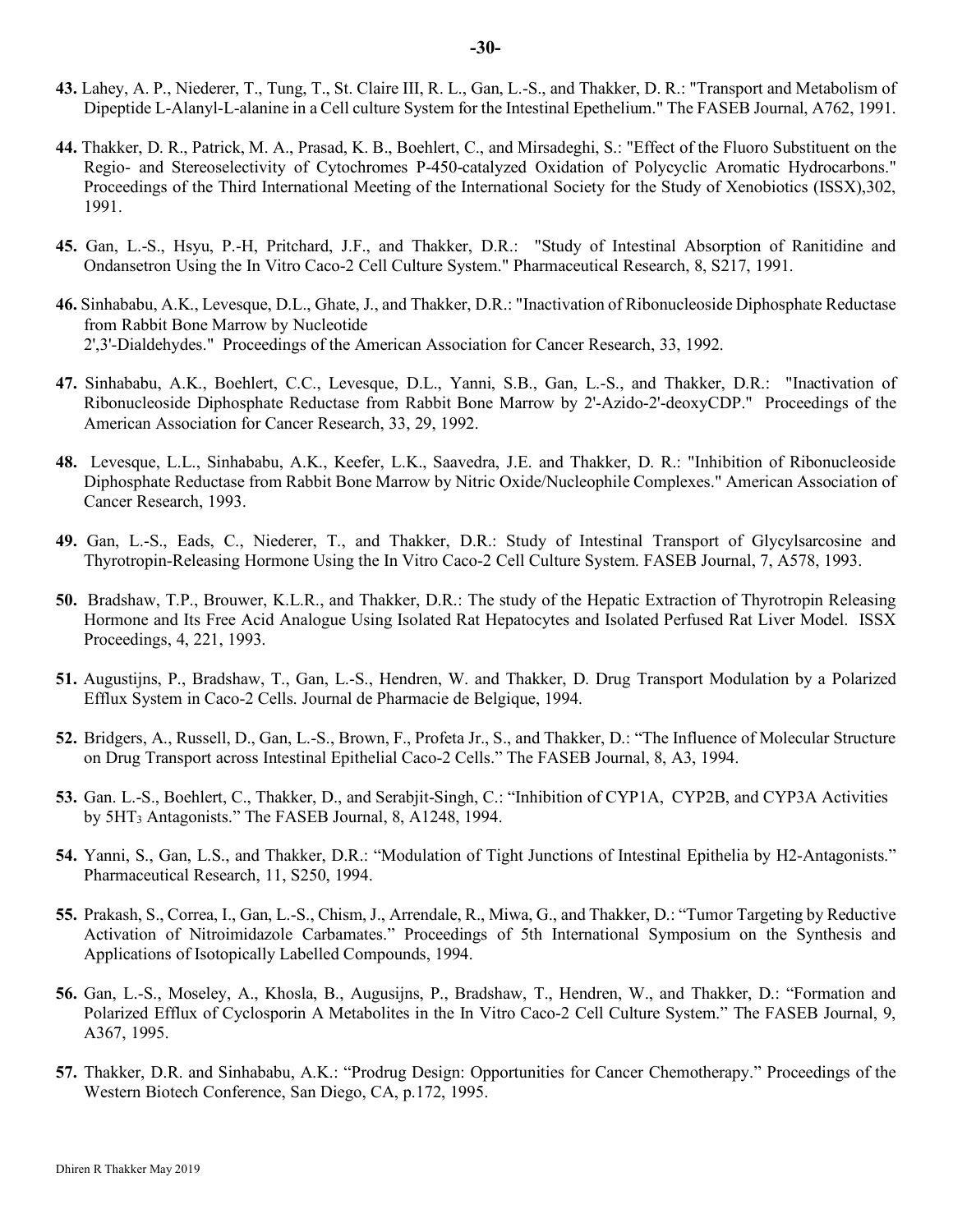- **58.** Gan, L.-S. and Thakker, D.R.: "Attenuation of Polarized Efflux of Matrix Metalloprotease (MMP) Inhibitors across Caco-2 Cell Monolayers via Prodrug Approaches." Pharmaceutical Research, 13, S240, 1996.
- **59.** Desai, S.R., Liu, D.Z., and Thakker, D.R.: "The Unusual Effect of Pyridyl Group on the Transcellular Transport of Compounds Across the Caco-2 Cell Monolayers." Pharmaceutical Research, 14, S21, 1997.
- **60.** Liu, D.Z. and Thakker, D.R.: "Modulation of Caco-2 Cell Tight Junctions by Dodecylphysphorylcholine (DPC)." Pharmaceutical Research, 14, S23, 1997.
- **61.** Lee, K. and Thakker, D.R.: "Modulation of the Tight Junctions in Caco-2 Cell Monolayers by H<sub>2</sub>-Antagonists." Pharmaceutical Research, 14, S23, 1997.
- **62.** Lee, K. and Thakker, D. R.: A Novel Saturable Mechanism for the Paracellular Drug Transport across Caco-2 cell Monolayers, PharmSci, 1, S-452, 1998.
- **63.** Lee, K. and Thakker, D. R.: Photoaffinity Labeling of the Anionic Cellular Components Mediating Paracellular Saturable Transport of Cations across Caco-2 Cell Monolayers, PharmSci, 1, S-452, 1998.
- **64.** Lee, K. and Thakker, D. R.: Potential for Drug-Drug Interactions in the Absorption of Cationic Compounds across Intestinal Epithelium, PharmSci, 1, S-453, 1998.
- **65.** Desai, S. R., Lee, K. and Thakker, D. R.: Use of the Nonionic Surfactant Polysorbate 80 in the Measurement of Intrinsic Transport Rate of Highly Lipophilic Compounds across Caco-2 Cell Monolayers, PharmSci, 1, S-456, 1998.
- **66.** Chen, C., Ramirez, S., Kinder, D. S., Geysen, H. M., and Thakker, D. R..: Determination of Permeability of Peptoids from a Combinatorial Library with Caco-2 Assay System, PharmSci, 1, S-139, 1998.
- **67.** Chen, C., Ward, P. D., and Thakker, D. R.: Inactivation of Cytochrome P450 3A4 (CYP3A4) by Epinephrine and Adrenochrome, PharmSci, 1, S-37, 1998.
- **68.** Chen, C. and Thakker, D. R.: The Fallacy of the Use of Adrenochrome Reaction for Measurement of Cytochrome P450-mediated Reactive Oxygen Species (ROS) Formation. PharmSci, 1, S-600, 1998.
- **69.** Liu, D.Z., Morris-Natschke, S. L., Ishaq, K.S., and Thakker, D. R.: Structural Requirements for Synthetic Phospholipids that Modulate Tight Junction Permeability across Caco-2 Cells. PharmSci, 1, S-453, 1998.
- **70.** Annaert, P.P. Laethem, R.M., Thakker, D.R., LeCluyse, E.L., Brouwer, K.L.R.: *In Vitro* Biliary Excretion of the Pglycoprotein (P-gp) Substrate Rhodamine-123 (rh123) by Sandwich-Cultured Rat Hepatocytes. PharmSci.1999.
- 71. Lee, K., Thakker, D.R.: Carrier-Mediated Secretory Transport of H<sub>2</sub>-Antagonists Ranitidine and Famotidine across Caco-2 Cell Monolayers. PharmSci.1999.
- **72.** Troutman, M., Thakker, D.R.: Structure-Activity Relationship for P-glycoprotein (P-gp) mediated Efflux of Steroids during Transport Across Caco-2 Cells. PharmSci.1999.
- **73.** Ward, P.D., Thakker, D.R.: Hexadecylphospocholine (HPC) is a Highly Potent Enhancer of Paracellular Permeability across MDCK and Caco-2 Cell Monolayers. PharmSci.1999.
- **74.** Desai, S.R., Thakker, D.R.: The Solid Phase Synthesis of Intestinal ACAT Inhibitor RP64477. 218th ACS National Meeting, New Orleans, LA (1999).
- **75.** Rao, G.A., Rabinowitz, J., Samulski, R.J, and Thakker D.R: A Novel Method For Dual Isotope (3H/14C) Labeling Of Plasmid DNA. PharmSci, 1, S-629 1999.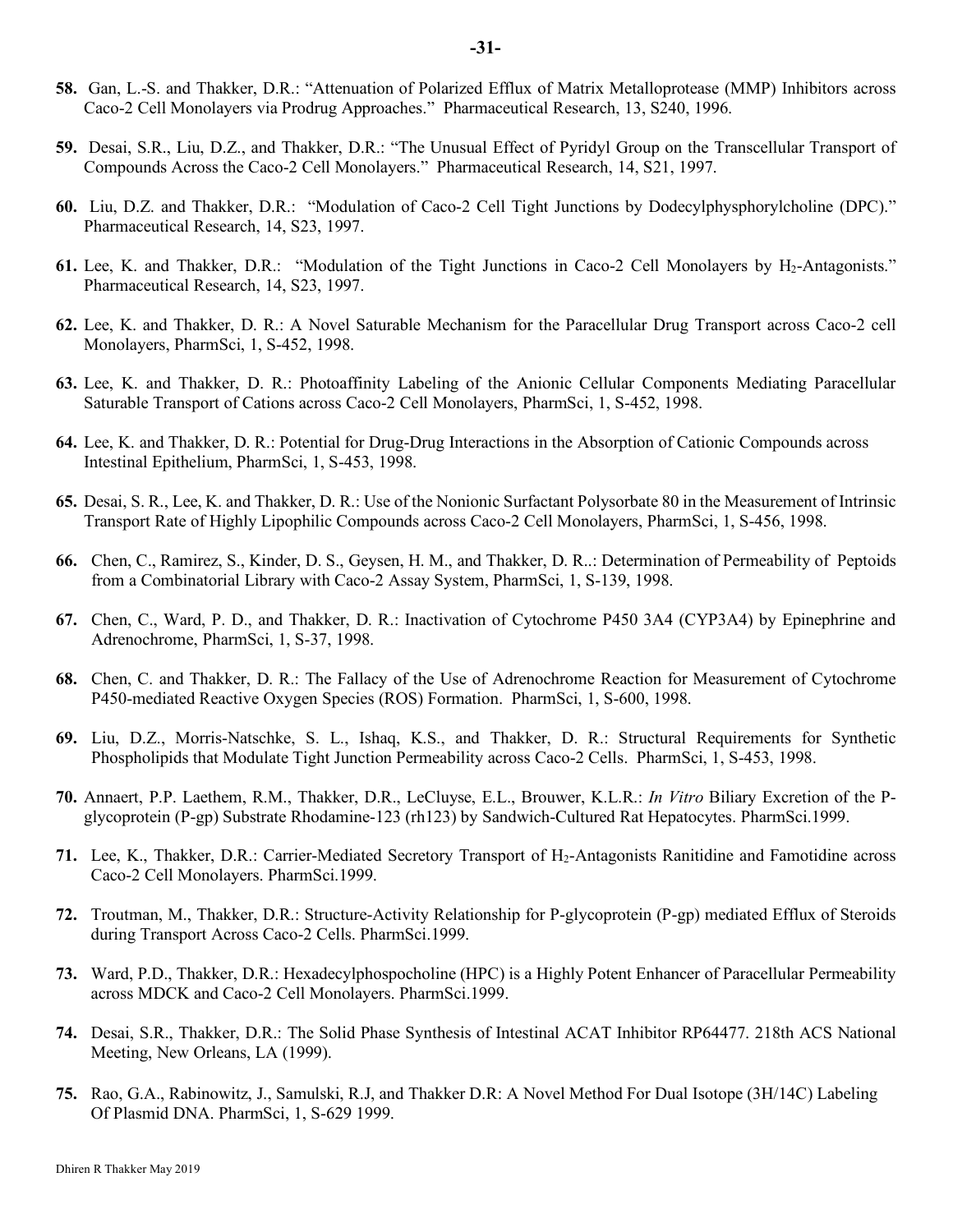- **76.** Liu, D.Z., Ward, P.D., and Thakker, D.R.: Redistribution and Hyperphosphorylation of Epithelial Tight Junctional Components by Dodecylphosphocholine. PharmSci. 2000.
- **77.** Ward, P.D., Ouyang, H., and Thakker, D.R.: Phospholipase C Inhibition is Associated with the Increase in Paracellular Permeability across MDCK Cell Monolayers. PharmSci. 2000.
- **78.** Troutman M.D., Carson S.W., Hill-Zabala C.E., and Thakker D.R.: Activation and Inhibition of P-glycoprotein (Pgp) Mediated Efflux of Digoxin by St. John's Wort Extract. PharmSci. 2000.
- **79.** Troutman M.D. and Thakker D.R.: Permeability of a 6-Aza, 17-Carboxylate Steroid across Caco-2 cell monolayers is affected by basolaterally and apically directed transporters other than P-glycoprotein(P-gp). PharmSci. 2000.
- **80.** Ward, P.D., Troutman, M.D., Desai, S., and Thakker, D.R.: 3-Nitrocoumarin Increases Paracellular Permeability Across MDCK Monolayers by Inhibition of Phospholipase C And Hyperphosphorylation of Tight Junction Protein, ZO-2. PharmSci. 2001.
- **81.** Rao, G.A., Rabinowitz, J., Samulski, R.J., and Thakker D.R: A Novel Method For Site-Specific Dual Isotope (3H/14C) Labeling Of Plasmid DNA. American Society of Gene Therapy 4th Annual Meeting, Seattle, WA, 2001.
- **82.** Troutman M.D. and Thakker D.R.: Efflux Ratio does not predict the role of P-glycoprotein (P-gp) in attenuating the intestinal absorption of its substrates. PharmSci. 2001.
- **83.** Troutman M.D. and Thakker D.R.: P-glycoprotein (P-gp) is not repsonsible for the inability of rhodamine 123 to enter Caco-2 cells across apical membrane during absorptive transport. PharmSci. 2001.
- **84.** Hong, S. and Thakker, D.R.: A fluorescent derivative of famotidine provides evidence that absorptive transport of famotidine and ranitidine across Caco-2 cell monolayers occurs primarily via paracellular route. PharmSci. 2001.
- **85.** Bourdet, D. L. and Thakker, D. R., Evidence For Carrier-Mediated Apical Uptake of Ranitidine in Caco-2 Cells, AAPS, 2003.
- **86.** Hong, S., Balimane, P., Chong, S., Morrison, R. A., and Thakker, D. R.: Use of Saturable Transport Mechanism of Ranitidine across Caco-2 Cell Monolayers to Screen Hydrophilic Compounds with Good Oral Absorption *In Vivo*, AAPS, 2003.
- **87.** Hong, S. and Thakker, D. R.: Evaluation of Paracellular and Transcellular Contribution to Absorptive Transport of Ranitidine and Famotidine across Caco-2 Cell Monolayers, AAPS, 2003.
- **88.** Klein, R. R., Yanni, S., Hong, S., and Thakker, D. R.: Role of Phospholipase C in the Regulation of Tight Junction Permeability across Caco-2 Cell Monolayers, AAPS, 2003.
- **89.** Tippin, T. K., Morgan, D. G., and Thakker, D. R.: GI Contents but Not Serum Impact Cell Association and Efficacy of Amphiphilic Paracellular Permeability Enhancers, AAPS, 2003.
- **90.** Ansede, J. H. and Thakker, D. R.: Development of a High-Throughput Assay for Measuring the Metabolic Stability of Compounds Towards Cytochrome P450 Oxidative Metabolism, ISSX, 2003.
- 91. Bourdet<sup>1</sup>, D.L., Pritchard, J.B., and Thakker, D.R: Interaction Of H<sub>2</sub>-Antagonists With Human Organic Cation Transporters Hoct1 (Slc22a1), Hoct2 (Slc22a2), And Hoct3 (SLC22A3), AAPS, 2004.
- **92.** Bourdet, D.L., Hong, S., and, Thakker, D.R.: Absorptive Transport And Apical Uptake Of Quaternary Ammonium Organic Cations In Caco-2 Cells: Differential Uptake And Efflux Mechanisms For Mpp<sup>+</sup> And Tea, AAPS, 2004.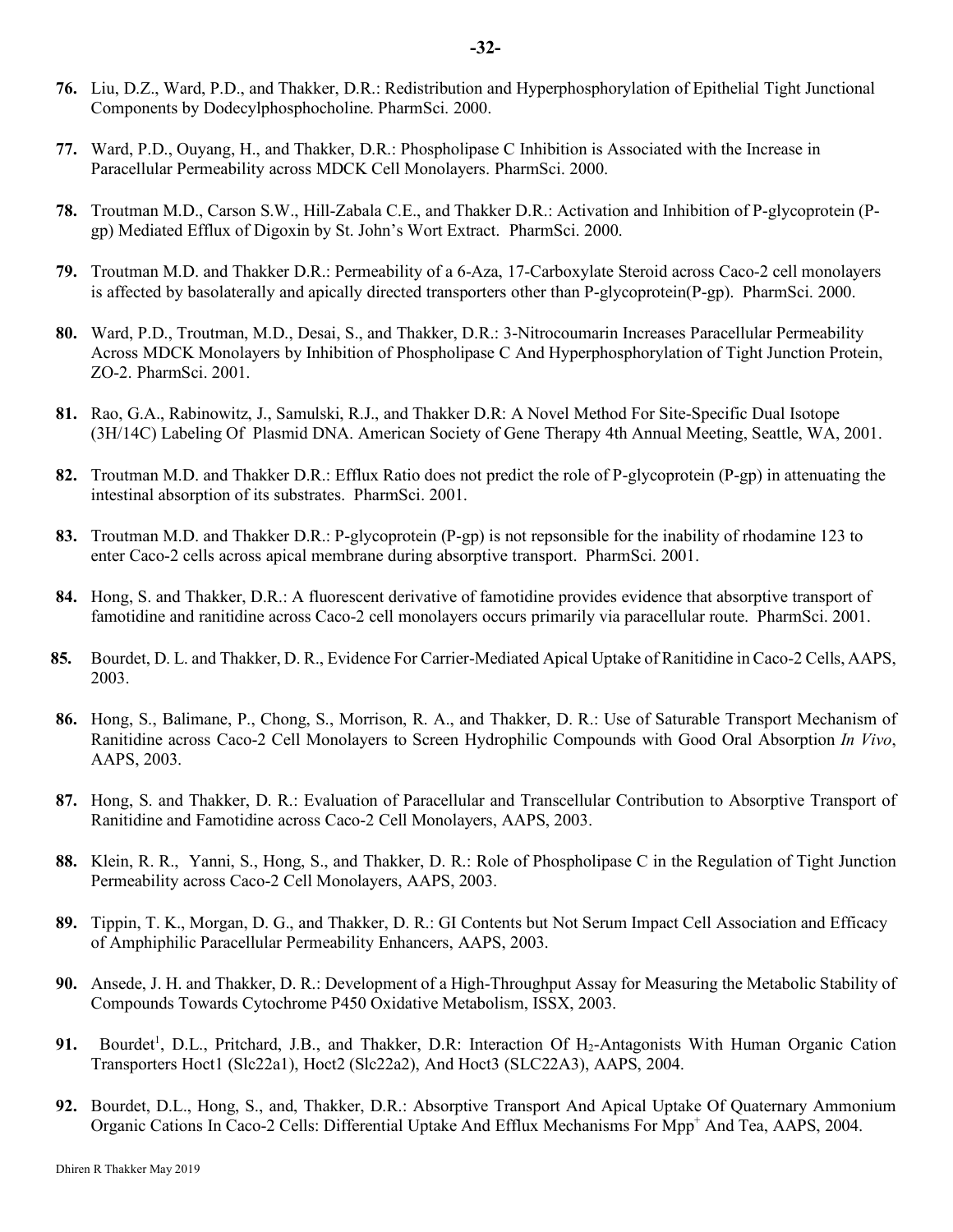- **93**. Bourdet, D.L., Hong, S and Thakker, D.R.: Absorptive Transport And Uptake Of Quaternary Ammonium Organic Cations In Caco-2 Cells: Differential Uptake And Efflux Mechanisms For Mpp<sup>+</sup> And Tea, AAPS, 2004
- **94.** Klein, R.R., Hong, S., Zhao, B, and Thakker, D.R.: Role For Phospholipase C-Beta In The Regulation Of Tight Junction Permeabiilty Across Caco-2 Cells, AAPS, 2004.
- **95.** Hong, S., and Thakker, D.R.: A Nove Method to Assess Paracellular Vs. Transcellular Contribution To Absorptive Transport Across Caco-2 Cell Monolayers, AAPS, 2004.
- **96.** Tippin, T.K., and Thakker, D. R.: Modeling GI Motility And Its Impact On Efficacy And Flux Of Paracellular Permeability Enhancers In Caco-2 Cell Monolayers, AAPS, 2004.
- **97.** Ansede, J.H., Brouwer, K.R., and Thakker, D.R.: Development of A High Throughput Reactive Oxygen Species-Based Cytochrome P450 3a4 Inhibition Assay (ACCURATE™-IA), ISSX, 2004.
- **98.** Bourdet, D.L., Pritchard, J.B., and Thakker, D.R.: Interaction of H<sub>2</sub>-Antagonists With Human Organic Cation Transporters hOCIT1 (Slc22a1), hOCT2 (Slc22a2), And hOCT3 (SLC22A3), ISSX, 2004.
- **99.** Bourdet, D.L., Ming, X. and Thakker, D.R.: Do Organic Cation Transporters (Slc22a1-5) Have A Role In The Intestinal Absorption Of Hydrophilic Cationic Drugs?, AAPS Workshop On Drug Transporters – From Bench To Bedside, 2005.
- **100.** Boudet, D. L. and Thakker, D. R., Intestinal Transport of Hydrophilic Cations: A Kinetic Modeling Approach to Elucidate the Role of Uptake and Efflux Transporters and Paracellular vs. Transcellular Transport in the Absorptive Transport of Ranitidine, AAPS, 2005.
- **101.** Bourdet, D. L. and Thakker, D. R., Intestinal Transport of Hydrophilic Cations: A Kinetic Modeling Approach to Elucidate the Role of Uptake and Efflux Transporters and Paracellular vs. Transcellular Transport in the Absorptive Transport of Ranitidine, AAPS, 2005.
- **102.** Klein R, Boudon, D., and Thakker, D. R. Paracellular Permeability Enhancers U73122 and Alkylphosphocholines Inhibit Phospholipase C Isozymes in A Cell-Free System, AAPS, 2005.
- **103.** Tippin T. K., Cummings, C. A., and Thakker, D. R. A Cell Culture Model to Evaluate Local and Systemic Toxicity of Intestinal Paracellular Permeability, AAPS, 2005.
- **104.** Ming, X., Hong, S., and Thakker, D. R. Evidence for Cell Membrane Damage by EGTA During Ca<sup>+2</sup>-switch Experiment in Caco-2 Cells to assess Paracellular Transport of Compounds, AAPS, 2005.
- **105.** Ming, X., Bourdet, D. L., and Thakker, D. R. Gene Expression Profile of Human Organic Cation Transporters along the Gastrointestinal Tract and in Caco-2 Cells, AAPS, 2005.
- **106.** Ming, X., and Thakker, D. R. Expression and Functional Activity of the Heteromeric Organic Solute Transporter alpha-beta in Caco-2 Cells, AAPS, 2006
- **107.** Proctor, W., Bourdet, D. L., and Thakker, D. R. A Kinetic Modeling Approach to Determine the Role of Uptake Transporters and Relative Contribution of Paracellular vs. Transcellular Transport in the Absorptive Transport of Metformin in Caco-2 Cells, AAPS, 2006.
- **108.** Mowrey, B. and Thakker, D.R. CYP3A-mediated Metabolism of Terfenadine During Absorptive Transport across Intestinal Tissue from P-gp-deficient and P-gp-competent Mice., AAPS , 2006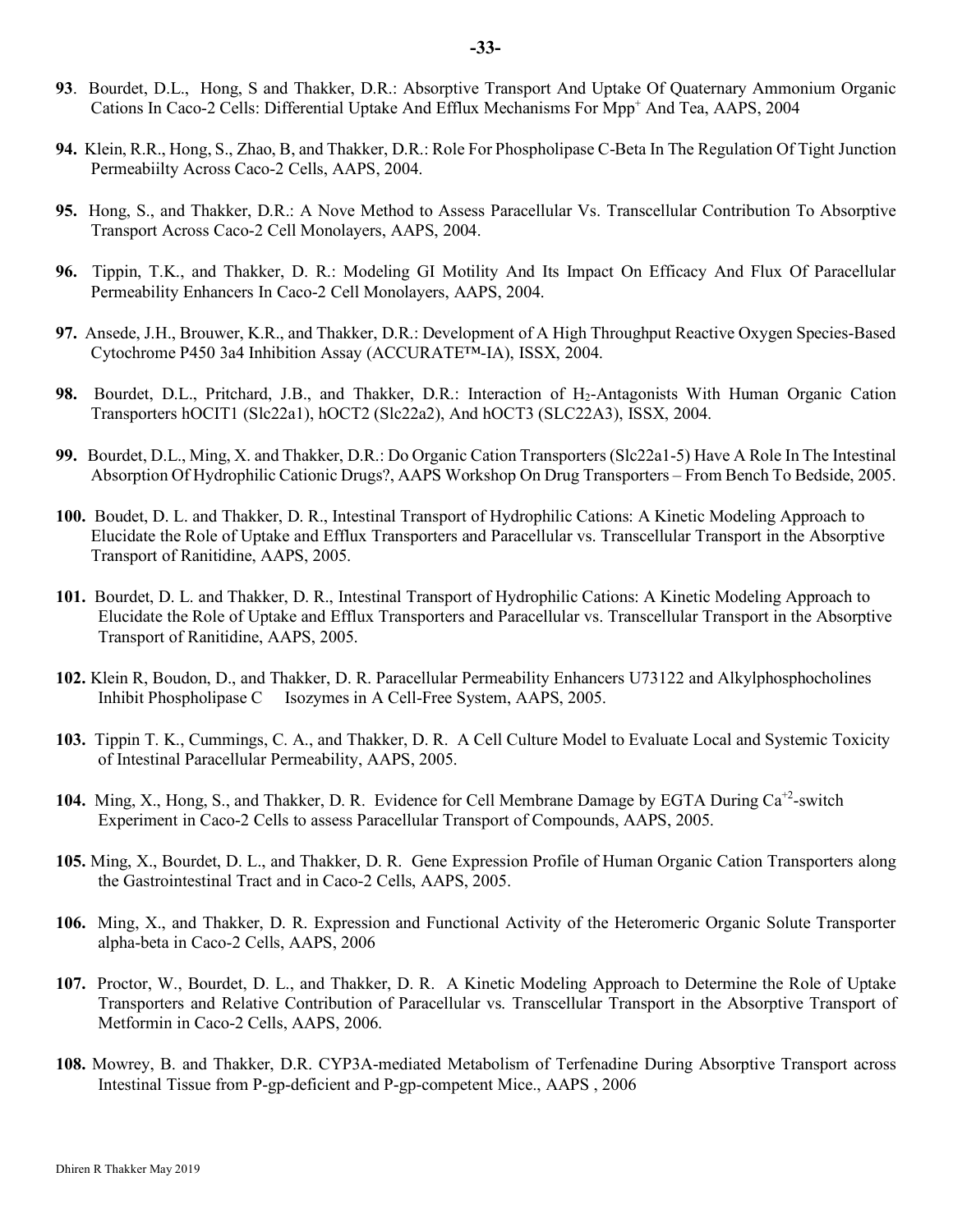- **109.** Ming, X., Knight, B., and Thakker, D. R. Involvement of Multidrug Resistance-associated Proteins (MRPs) in Intestinal Transport of the Anti-allergic Drug Fexofenadine, AAPS Transporter Meeting, 2007.
- **110.** Proctor, W., and Thakker, D. R. Saturable Absorptive Transport of Metformin across Caco-2 Cell Monolayers Occurs Predominantly via a Novel Paracellular Transport Mechanism, AAPS Transporter Meeting, 2007
- **111.** Knight, B., and Thakker, D. R. Transport/Metabolism Interplay for Loperamide and Terfenadine in the CYP3A-Expressing Caco-2 Cell Model, AAPS Transporter Meeting, 2007.
- **112.** Klein, R. and Thakker, D. R. A role for phospholipase Cβ in the regulation of paracellular permeability in a human intestinal epithelial cell line. *FASEB J.* 21:729.8 2007.
- **113.** Klein, R.R., Bourdon, D.M., Wagner, C.D., White, W.L., Williams, J.D., and Thakker, D.R. Direct activation of human phospholipase Cβ3 (hPLCβ3) by U73122 in dodecylmaltoside (DDM) mixed micelles via alkylation at cysteine residues. *FASEB J.* 21:729.9 2007.
- **114.** Yanni, S.B., Annaert, P.P., Augustijns, P, Benjamin Jr. D.K., and Thakker, D.R. Higher Clearance of the Antifungal Agent Voriconazole in Children Compared to Adults: Potential Role of FMO and CYP2C19. ISSX, 2008.
- **115.** Proctor, W.R. and Thakker, D.R. Mechanisms Underlying Saturable Intestinal Absorption of Metformin. Podium Session, Globalization of Pharmaceutics Education Network (GPEN) Biannual Meeting, Leuven, Belgium. September 2008.
- **116.** Proctor, W.R. and Thakker, D.R. The Mechanisms of Saturable Paracellular Transport of Hydrophilic Cations across Epithelial Cell Monolayers. AAPS, 2008
- **117.** Ming X. and Thakker, D.R. MRP4 Mediates Basolateral Efflux of Adefovir Formed in Caco-2 Cells from its Prodrug - Adefovir Dipivoxil. AAPS, 2008.
- **118.** Ming X. and Thakker, D.R. Vectorial Transport of Fexofenadine across Caco-2 Cells: Involvement of Apical Uptake and Basolateral Efflux Transporters. AAPS, 2008.
- **119.** Yanni SB, Benjamin DK, Augustijns P, Thakker DR, and Annaert PP. *In vitro* investigation of the hepatobiliary disposition mechanism of the antifungal agent micafungin in humans and rats. Drug Metabolism and Disposition, ISSX meeting, Baltimore MD, 2009
- **120.** Proctor, W.R., Everett, R.S., and Thakker, D.R. A Novel Mechanism for Intestinal Absorption of the Type II Diabetes Drug Metformin: Potential Role in Metformin Pharmacology and Adverse Effects. Podium Presentation, Asian Symposium on ADMET Profiling in Drug Discovery, Singapore, September 2009.
- **121.** Claudia N. Generaux, Scott J. Brantley, Richard R. Tidwell, James E. Hall, Mary F. Paine, Dhiren. R. Thakker. *Trypanosomal Infection Alters the Pharmacokinetics of Furamidine and its Prodrug Pafuramidine in Rats.* AAPS 2009
- **122.** Dufek MB, Knight BM, Thakker DR. Effect of P-glycoprotein (P-gp) on CYP3Amediated metabolism of dual substrates during absorptive transport across stripped intestinal epithelium from P-gp competent and P-gp deficient mice. American Association of Pharmaceutical Scientists (AAPS), Los Angeles, CA. November 2009.
- **123.** Proctor, W.R., Van Itallie, C.M., Holmes, J., Anderson, J.M., and Thakker, D.R. Paracellular Transport of Organic Cations is Facilitated by Claduin-2. Poster Session, American Association of Pharmaceutical Sciences (AAPS) Annual Meeting, Los Angeles CA, November 2009.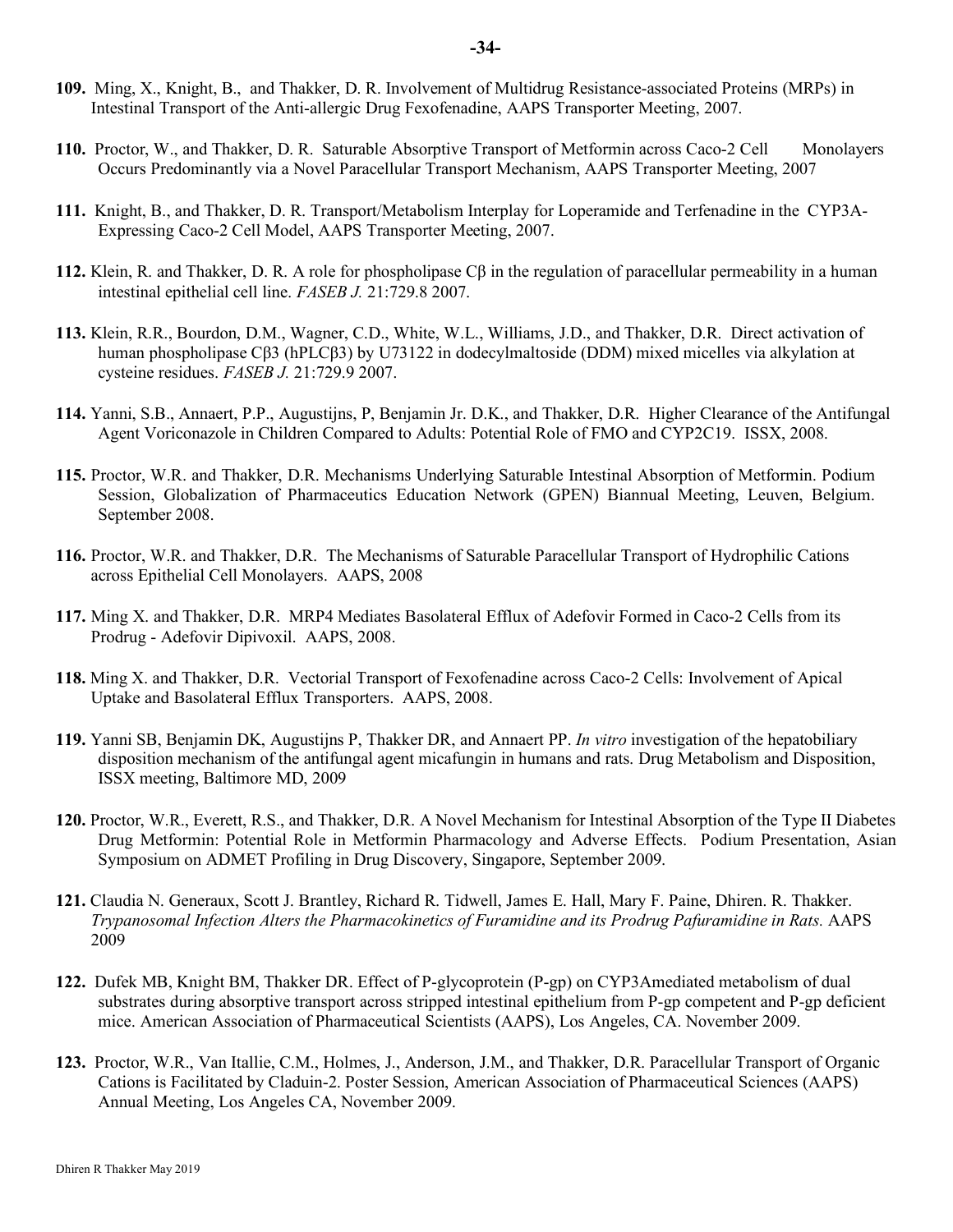- 124. Proctor, W.R., Van Itallie, C.M., Holmes, J., Anderson, J.M., and Thakker, D.R. Vitamin D<sub>3</sub> Treatment Increases Absorptive Transport of Metformin Across Caco-2 Cell Monolayers. Poster Session, American Association of Pharmaceutical Sciences (AAPS) Annual Meeting, Los Angeles CA, November 2009.
- **125.** Proctor, W. R., Han, T., Van Itallie, C. M., Anderson, J. M., Thakker, D. R. Saturable Paracellular Transport of Hydrophilic Organic Cations is Facilitated by Tight-Junction Protein Family, Claudins: Implications on Metformin Intestinal Absorption. AAPS 2010
- **126.** Costales C.L., Proctor W.R, Dufek M.B., Everett R.S, Thakker D.R. Apically Localized Mouse Intestinal Cation selective Transporters Play a Role in the Oral Absorption and Pharmacology of Metformin. Globalization of Pharmaceutics Education Network: Eighth Meeting, Chapel Hill, NC, November 2010.
- **127**. Dufek M.B., Bridges A, Zhao L, Knight BM, Thakker DR. P-glycoprotein (P-gp) Enhances Intestinal Bioavailability of Loperamide in Mouse by Reducing First-pass Intestinal Metabolism. AAPS, New Orleans, LA. November 2010.
- **128**. Dufek M.B., Zhao L, Thakker DR. The Effect of P-glycoprotein (P-gp) on Metabolism of Loperamide in Human and Mouse Intestinal Epithelium. AAPS, New Orleans, LA. November 2010.
- **129**. Dufek M.B., Bridges, A, Zhao L, Knight B, Thakker DR. P-glycoprotein (P-gp) Enhances the Portal Bioavailability of Loperamide in Mouse by Reducing First-pass Intestinal Metabolism. Global Pharmaceutical Education Network (GPEN) Biannual Conference, Chapel Hill, NC. November 2010.
- **130**. Dufek M.B., Knight BM, Bridges AS, Overby DW, Farrel TM and Thakker DR. Can P-glycoprotein (P-gp) Increase Oral Bioavailability of Dual P-gp and Cytochrome P450 3A (CYP3A) Substrates in Human? AAPS Workshop on Drug Transporters in ADME: From the Bench to the Bedside. Bethesda, MD. March 2011.
- **131**. Costales C.L., Proctor W.R., Dufek M.B., Everett R.S., Overby D, Farrell T, Thakker D.R. Metformin Absorption is mediated by Apical Cation-selective Transporters in Mouse and Human Intestinal Tissue. AAPS Workshop on Drug Transporters in ADME: From the Bench to the Bedside, Bethesda, MD, March 2011.
- **132**. Everett, R., Han, T., Proctor, W.R., Ng, C., Costales, C., and Thakker D.R. The Apical Localization of the Organic Cation Transporter 1 (OCT1) in the Caco-2 cell Monolayer. AAPS Workshop on Drug Transporters, Bethesda, MD, March 2011.
- **133.** Han, T., Proctor, W.R., Costales, C., Everett, R., and Thakker, D.R. The Role of the Organic Cation Transporter 1 (OCT1) and Plasma Membrane Monoamine Transporter (PMAT) in Metformin Apical Uptake in Caco-2 cells. AAPS Workshop on Drug Transporters, Bethesda, MD, March 2011.
- **134.** Alluri, R.V., Dufek, M.B., Proctor, W.R., Costales, C.L., Everett, R.S., Thakker, D.R. The Role of Intestinal Organic Cation Transporter 1 (Oct1) in Influencing the Intestinal Absorption (Portal Concentrations) and Overall Pharmacokinetics of Metformin in Male Diabetic db/db Mice. AAPS, Washington D.C., October 2011
- **135**. Costales C.L., Proctor W.R., Thakker, D.R. Identification and Characterization of Mouse Cation-Selective Transporters Involved in the Intestinal Absorption of Metformin. AAPS, Washington D.C., October 2011
- **136**. Han, T., Thakker, D.R. The Interaction between Serotonin Reuptake Transporter (SERT) and Metformin: Mediating the Mechanisms of Absorption and Adverse Effects of Metformin. AAPS, Washington D.C., October 2011
- **137.** Zane, N., Thakker D.R. *In Vitro* Data Suggest Decreased Metabolic Clearance of Voriconazole in Pediatric CYP2C19-Poor Metabolizers with Normal CYP3A4 Activity. AAPS, Washington D.C., October 2011
- **138**. Zhang, Y., Everett, R.S., Thakker, D.R. Are MCF-7 Cells a Relevant *In Vitro* Model for Evaluating Metformin Anticancer Efficacy in Breast Cancer? AAPS, Washington D.C., October 2011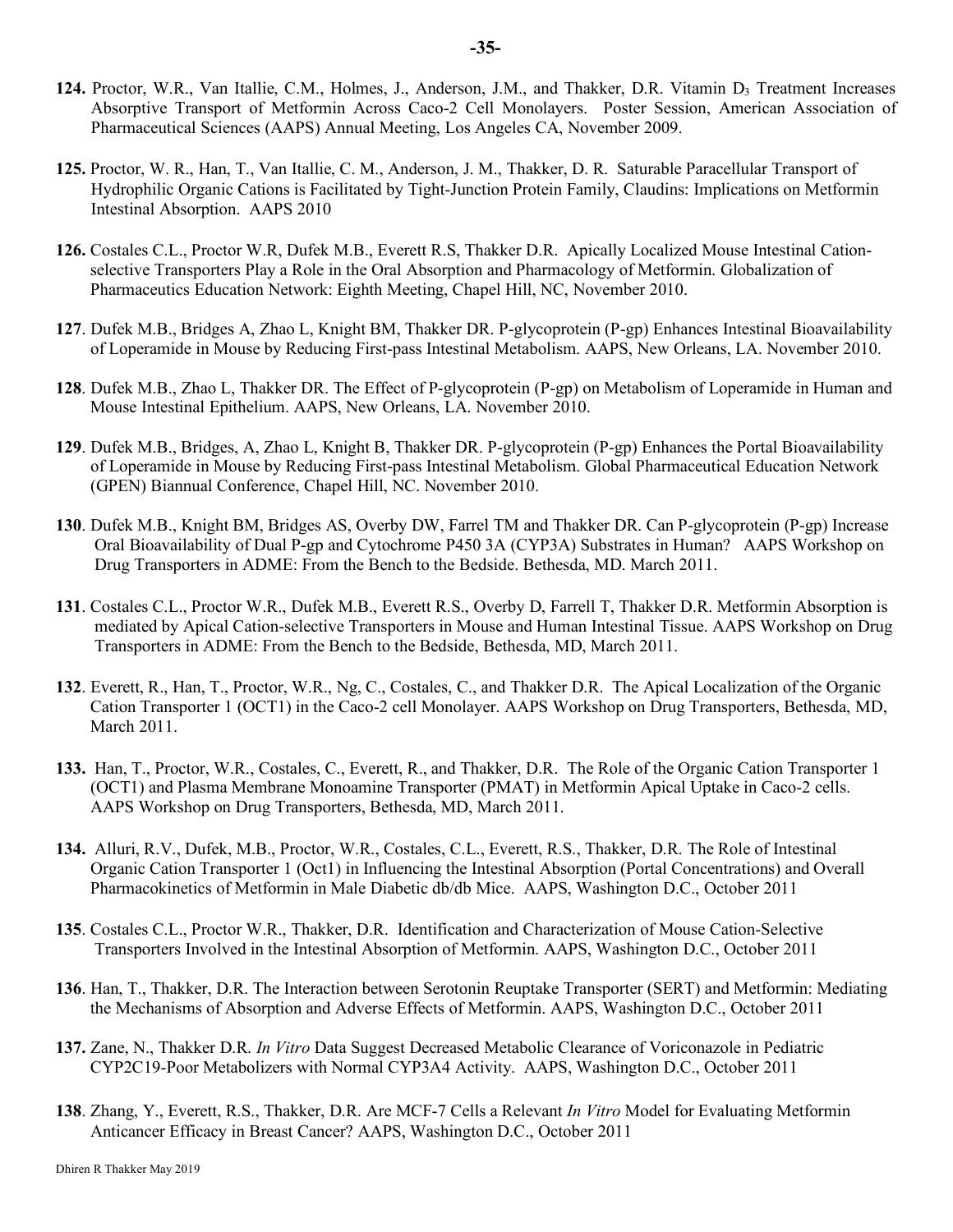- **141.** Han, T.H., Everett, R.S., Proctor, W.R., Ng, C.M., Costales, C.L., and Thakker, D.R., Intestinal Cation-Selective Transporters Involved in the Apical Uptake, Accumulation and Absorption of Metformin. Globalization of Pharmaceutics Education Network (GPEN) Meeting, Australia, 2012
- **142.** Han, T.H., Proctor, W.R., Costales, C.L., Everett, R.S., and Thakker, D.R., Cation-Selective Transporters Involved in the Apical Uptake and Accumulation of Metformin in Caco-2 Cell Monolayers. AAPS– Chicago, IL, 2012
- **143.** Han, T.H., Everett, R.S., Proctor, W.R., Ng, C.M., Costales, C.L., and Thakker, D.R., Apical Localization of the Organic Cation Transporter (OCT) 1 in Caco-2 Cell Monolayers, and Human and Mouse Intestine. AAPS– Chicago, IL, 2012
- **144.** Romo-Fewell, O., Han, T.H., Alluri R.V., and Thakker, D.R., Evidence for "Metformin-Like" Cation Transporter-Assisted Paracellular Absorptive Transport of the Dietary Hydrophilic Organic Cation Choline across Caco-2 Cell Monolayers. AAPS– Chicago, IL, 2012
- **145.** Costales C, Alluri R, and Thakker D.R., Metformin Intestinal Absorption and Accumulation in Mouse is Inhibited by Tricyclic Anti-depressant Desipramine: Insights into a Novel Absorption Mechanism of Metformin. AAPS– Chicago, IL, 2012
- **146.** Alluri R, Costales C, and Thakker D. Interactions of Commonly Used Anesthetics on Intestinal Absorption and Systemic Disposition of Metformin. AAPS– Chicago, IL, 2012.
- **147.** Alluri R, Costales C, Everett R, Asokan A and Thakker D. Development of an Adeno-Associated Virus (AAV) Vector-mediated Transporter Knockdown Mouse Model to Study the Contribution of Mouse Organic Cation Transporter 1 (mOct1) in the Intestinal Absorption of Metformin. AAPS– Chicago, IL, 2012
- **148.** Han T, Proctor W, Costales C, Everett R, and Thakker D. Cation-Selective Transporters Involved in the Apical Uptake and Accumulation of Metformin in Caco-2 Cell Monolayers. AAPS– Chicago, IL, 2012
- **149.** Han T, Everett R, Proctor W, Ng C, Costales C, and Thakker D. Organic Cation Transporter 1 (OCT1/Oct1) is Localized to the Apical Membrane in Caco-2 Cell Monolayers and Intestinal Epithelium of Mouse and Human. AAPS– Chicago, IL, October 2012
- **150.** Costales C, Alluri R, and Thakker D. Insights into a Novel Absorption Mechanism of the Antidiabetic Drug Metformin. Globalization of Pharmaceutics Education Network: Ninth Meeting – Melbourne, AU, November 2012.
- **151.** Costales C, Alluri R, and Thakker D. Apical Uptake and Efflux Transporters Enhance the Intestinal Absorption of Metformin in Mouse. AAPS Workshop on Drug Transporters in ADME: From the Bench to the Bedside *–* Bethesda, MD, 2013.
- **152.** Mackowiak B, Costales C, Alluri R, Han T, Everett R, and Thakker D. Apical Membrane Transporters in Human and Mouse Intestinal Epithelia Mediate Metformin Efflux. AAPS Workshop on Drug Transporters in ADME: From the Bench to the Bedside *–* Bethesda, MD, 2013.
- **153.** Han T, Everett R, Proctor W, Ng C, Costales C, Brouwer K, and Thakker D. Organic Cation Transporter 1 (OCT1/Oct1) is Localized in the Apical Membrane of Caco-2 Cell Monolayers and Enterocytes. AAPS Workshop on Drug Transporters in ADME: From the Bench to the Bedside *–* Bethesda, MD, 2013.
- **154.** Han, T.H., Everett, R.S., Proctor, W.R., Ng, C.M., Costales, C.L., and Thakker, D.R., Apical Localization of the Organic Cation Transporter (OCT) 1 in Caco-2 Cell Monolayers, and Human and Mouse Intestine. AAPS Workshop on Drug Transporters in ADME: From the Bench to the Bedside *–* Bethesda, MD, 2013.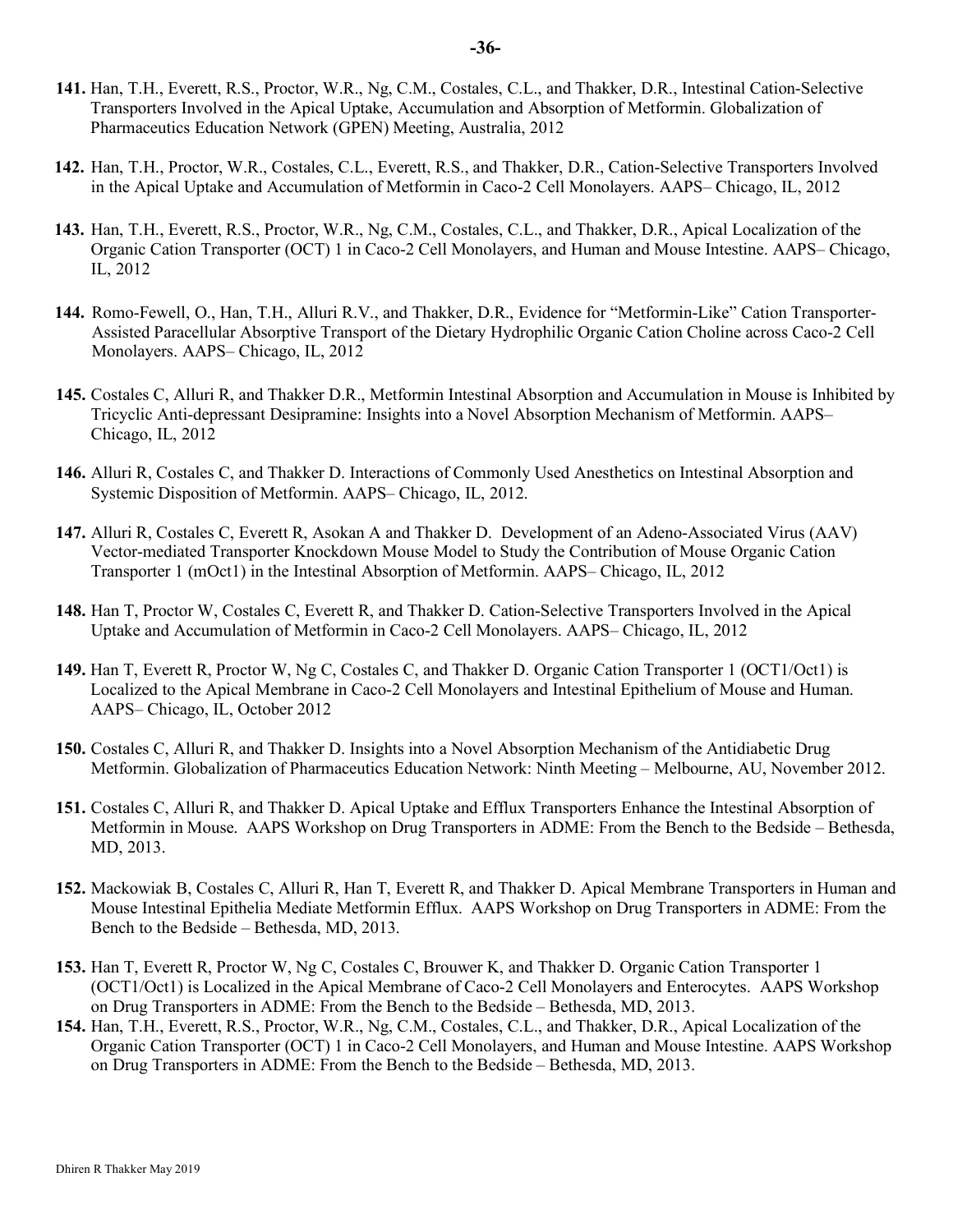- **155.** Han, T.H., Everett, R.S., and Thakker, D.R., The Interaction Between Serotonin Reuptake Transporter (SERT) and Metformin: A Novel Mechanism of Oral Absorption and Intestinal Adverse Effects of Metformin. AAPS Workshop on Drug Transporters in ADME: From the Bench to the Bedside *–* Bethesda, MD, 2013.
- **156.** Everett, R.S., Zhang, Y, Onoliwu, I., Bae-Jump, V.L., and Thakker, D.R. Multiple Cation-selective Transporters Contribute to the Anti-proliferative Effect of Metformin in Ovarian Cancer Cell Lines, AACR, Washington, D.C., 2013.
- **157.** Damery, E.F., Zhang, Y., Ononiwu, I.M., Everett, R.S., Bae-Jump, V.L., and Thakker, D.R. Cation-selective Transporters are Critical to the Anti-cancer Efficacy of Metformin in Endometrial Cancer. The Society of Gynecologic Oncology 44th Annual Meeting on Women's Cancer, Los Angeles, CA, 2013.
- **158.** Zane, N.R. and Thakker D.R. A Physiologically Based Pharmacokinetic Model Incorporating Extrahepatic Metabolism Explains Voriconazole Pediatric Bioavailability Differences. The American Society for Pharmacology and Experimental Therapeutics (ASPET), Boston, MA, 2013.
- **159.** Zane NR and Thakker DR. Age-Dependent Differential Gene Expression Explains Higher Voriconazole Clearance in Children. American Association of Pharmaceutical Sciences (AAPS), San Antonio, Tx. November 2013
- **160.** Cai, H., Wahajuddin, M., Alluri, R.V., Everett R.S., and Thakker, D.R. Cation-selective Transporters are Critical Determinants of the Anti-proliferative Effects of Metformin in Breast Cancer Cells. AAPS Annual Meeting, San Antonio, TX, 2013.
- **161.** Zane NR and Thakker DR. Integrating In Vitro Sildenafil Metabolism into a Physiologically-Based Pharmacokinetic (PBPK) Model: Validating a Bottom-Up Modeling Approach. American Association of Pharmaceutical Sciences (AAPS), San Diego, CA. November 2014
- **162.** Zane NR and Thakker DR. In Vitro Techniques to Predict Intestinal First-pass Metabolism in Children and Adults. American Association of Pharmaceutical Sciences (AAPS), San Diego, CA. November 2014
- **163.** Zane NR, Chen Y, Wang M, and Thakker DR. Higher CYP2C19 Functional Activity in Children is Not Entirely Explained by Higher Gene or Protein Expression. International Society for the Study of Xenobiotics (ISSX), San Francisco, CA. October 2014
- **164.** Zane NR, Chen Y, Wang M, and Thakker DR. Evidence for a New Testosterone Metabolite Uniquely formed by CYP3A7: A Potential Probe for CYP 3A7-mediated Metabolism in the Newborn. International Society for the Study of Xenobiotics (ISSX), San Francisco, CA. October 2014
- **165.** Cai, H., Wahajuddin, M., Everett R.S., and Thakker, D.R. Cation-Selective Transporters Enhance the Antitumor Efficacy of Metformin in Xenograft Mouse Models of Breast Cancer. AAPS Annual Meeting, San Diego, CA, 2014.
- **166.** Cai, H., Wahajuddin, M., Everett R.S., and Thakker, D.R. Do cation-selective transporters help or hurt the antitumor efficacy of metformin in breast cancer? AACR Annual Meeting, San Diego, CA, 2014.
- **167.** Thakker, A.R., and Thakker, D.R. Lower Pediatric Oral Bioavailability of Voriconazole is Not Due to Lower Intestinal Bile Salt Concentration in Children. AAPS Annual Meeting, San Diego, CA, 2014.
- **168.** Thakker, A.R., Alluri, R.V., Everett, R.S., and Thakker, D.R. Adeno-associated Viral Vector-mediated shRNA Strategies to Generate Intestinal and Hepatic Metformin Transporters Knockdown Mouse Models. AAPS Annual Meeting, San Diego, CA, 2014.
- **169.** Xia, Y., Thakker, A.R., and Thakker, D.R. A Novel Mechanism for Glucose Lowering Effect of Metformin Involving the Intestine. AAPS Annual Meeting, San Diego, CA, 2014.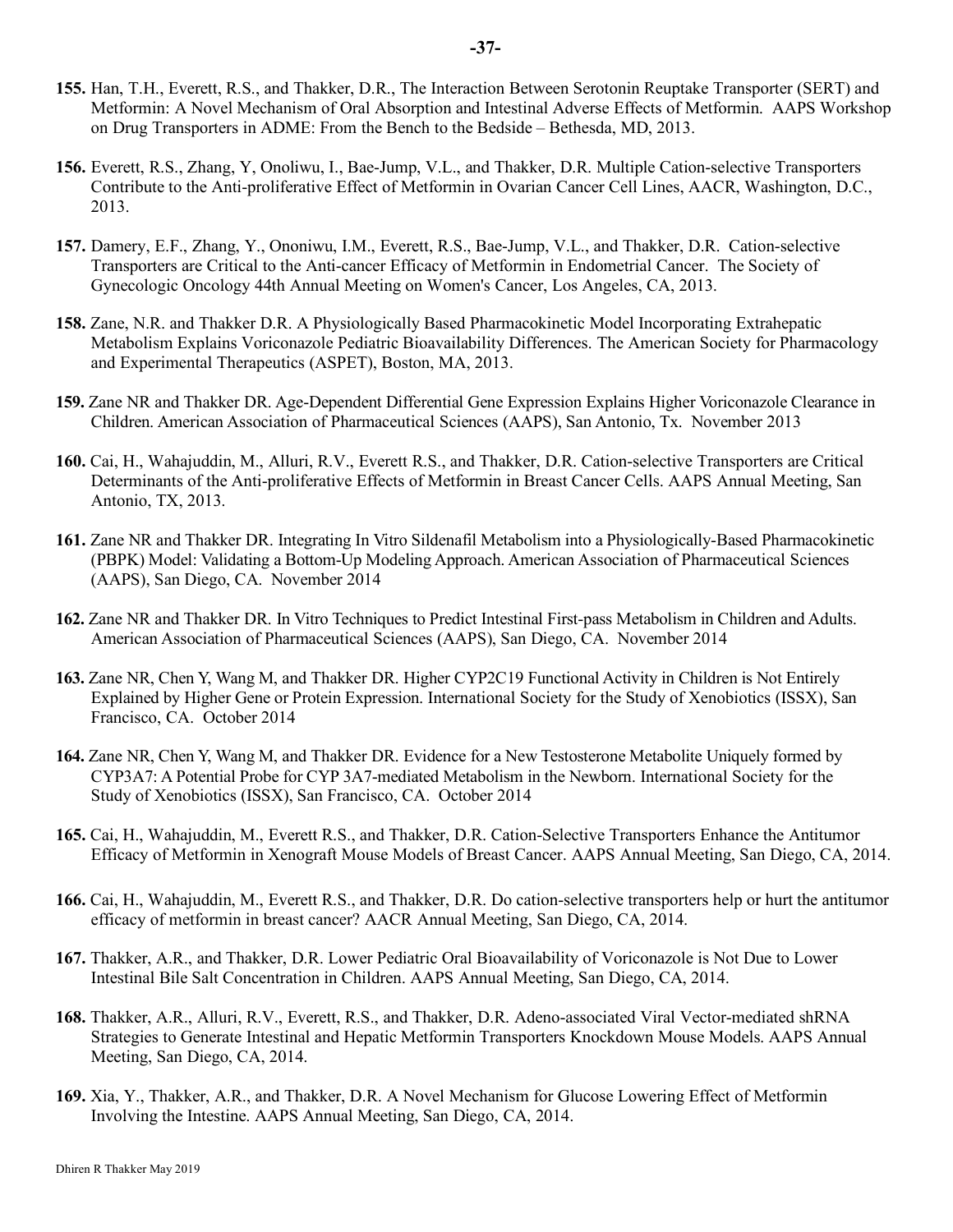- **170**. Hao Cai, Ruth S. Everett, and Dhiren R. Thakker. Cation-Selective Transporters Are Central to the Antitumor Efficacy of Metformin against Breast Cancer. American Association of Pharmaceutical Scientists (AAPS) Annual Meeting and Exposition, Orlando, FL, 2015.
- **171**. Hao Cai, Ruth S. Everett, and Dhiren R. Thakker. Interaction of the Insulin-Dependent and AMPK-Dependent Pathways in Human Breast Cancer Cells Improves the Antiproliferative Efficacy of Metformin. AAPS Annual Meeting and Exposition, Orlando, FL, 2015.
- **172.** Lee, C.M., Zane, N.R., Thakker, D.R. Use of Physiologically-Based Pharmacokinetic Model to Elucidate the Role of Metabolism and Transport in Vincristine Disposition. AAPS Annual Meeting and Exposition; Orlando, FL, 2015
- **173.** Lee, C.M., Thakkar, A., Ward, P.D., Sepassi, K., Thakker, D.R. Use of Human Intestinal Tissue and Modeling to Replace Preclinical Species in the Evaluation of Oral Formulations. AAPS Annual Meeting and Exposition; Orlando, FL. 2015
- **174**. Arti R. Thakkar, Ravindra V Alluri, Chester Costales, Garrett Berry, Aravind Asokan, Ruth S. Everett and Dhiren R. Thakker. Strategies to Generate Intestinal and Hepatic Metformin Transporter Knockdown Mouse Models: Delivery of Transporter-specific Multiple microRNA by Adeno-associated Viral Vector. 7th International Symposium on DMPK, NIPER, Mohali, India, 2015.
- **175**. Staley AS, Roque DR, Schuler KM, Rambally BS, Sampey B, Everett R, Thakker D, Gehrig PA, O'Connor S, Makowski L, Bae-Jump VL. Molecular and metabolic differences of treatment responders versus non-responders in a phase 0 clinical trial of metformin in endometrial cancer. Society of Gynecologic Oncology 47th Annual Meeting on Women's Cancer, San Diego, CA, 2016.
- **176**. Emily Meichun Ko, Stephanie Sullivan, Brooke Rambally, Siobhan O'Connor, Ruth Everett, Dhiren Thakker, Dominic T. Moore, John Byron, Victoria Lin BaeJump. Metformin for the Treatment of Endometrial Hyperplasia. American Society of Clinical Oncology Annual Meeting, Chicago, IL 2016.
- **179.** Christine M Lee, Nicols Zane, and Dhiren R Thakker. A Physiologically-Based Pharmacokinetic Model Suggests that Intracellular Binding, in Addition to Metabolism and Efflux Transport, Defines the Disposition of Vincristine in Adult and Pediatric Populations. AAPS Annual Meeting and Exposition, Denver, CO, 2016
- **180.** Christine M Lee, Hao Cai, and Dhiren R Thakker. Elucidation of the Intestinal Absorption Mechanism of Amoxicillin Using the Caco-2 Cell Monolayer Model and Human Intestinal Tissue. AAPS Annual Meeting and Exposition, Denver, CO, 2016.
- **181.** Hao Cai, Ruth S Everett, and Dhiren R Thakker. Higher Sensitivity of Human Breast Cancer Stem Cells Compared to Non-stem Cancer Cells to Antiproliferative Effect of Metformin Results from Higher Metformin Transporter Expression. AAPS Annual Meeting and Exposition, Denver, CO, 2016.
- **182.** Hao Cai, Ruth S Everett, and Dhiren R Thakker. A Higher Dose of Metformin is Necessary for Treatment of Breast Cancer than the Doses Used for Treatment of Diabetes. AAPS Annual Meeting and Exposition, Denver, CO, 2016.
- **183.** Hao Cai, Ruth S Everett, and Dhiren R Thakker. Inhibition of the Insulin Pathway Sensitizes Breast Tumors to the Anticancer Efficacy of Metformin. AAPS Annual Meeting and Exposition, Denver, CO, 2016.
- **184.** Ben M. Clements, Ruth S Everett, and Dhiren R Thakker. The Critical Nutrient Choline is Absorbed across the Intestinal Epithelium by a Mechanism Similar to the Enterocyte-luminal Cycling Absorptive Transport of Metformin. AAPS Annual Meeting and Exposition, Denver, CO, 2016.
- **185.** Derek L. Bolhuis, Erin F. Damery, Innocent M. Onoiwu, Aakash Patel, Hao Cai, Christine M. Lee, Ruth S. Everett, Victoria L. Bae-Jump, Dhiren R. Thakker. Cation-Selective Transporters are Central to AMPK-mediated Anti-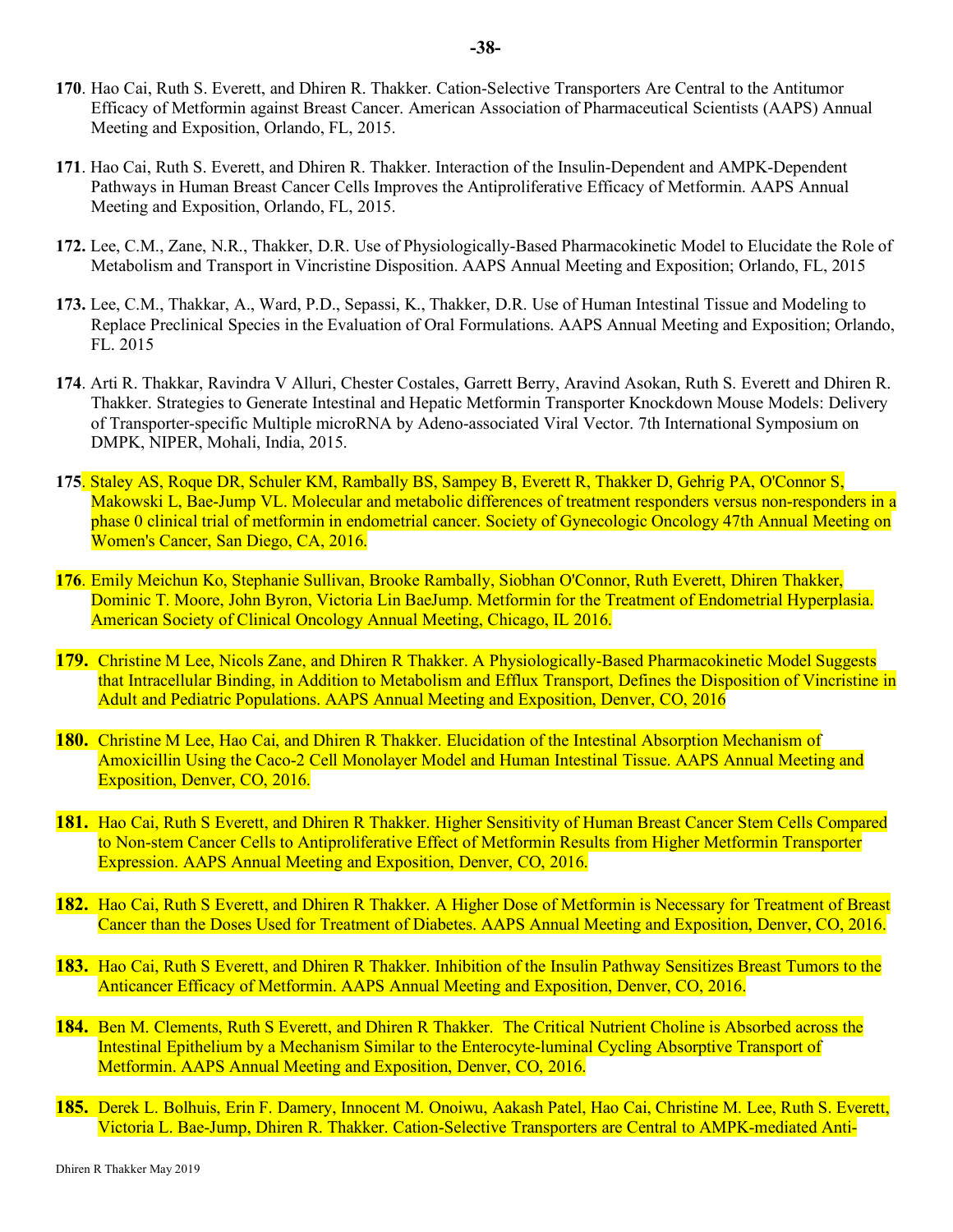proliferative Efficacy of Metformin in Endometrial Cancer Cells. AAPS Annual Meeting and Exposition, Denver, CO, 2016.

- **186.** Lawrence C. Ku, P. Brian Smith, Michael Cohen-Wolkowiez, and Dhiren R. Thakker. Interaction between Formula Feedings and Caffeine Pharmacokinetics in Premature Infants. AAPS Annual Meeting and Exposition, Denver, CO, 2016.
- 187. Dhiren R. Thakker. Strategic Need and Optimal Use of Preclinical Determinants of ADME Properties In Conjunctions with Toxicological Endpoints. AAPS Annual Meeting and Exposition, Denver, CO, 2016.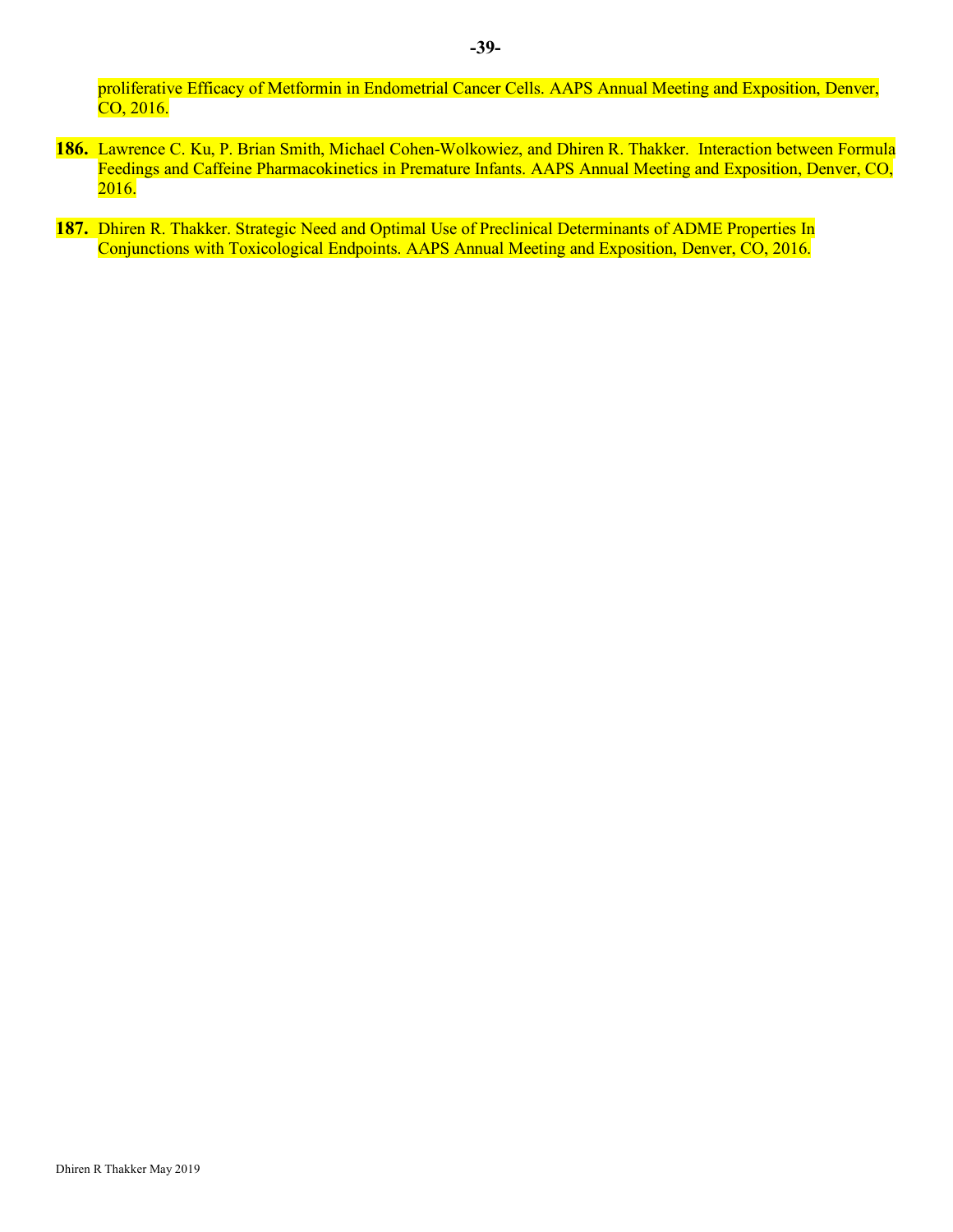#### **-40-**

#### **INVITED LECTURES**

- **1.** Clinical Society of Washington, Rockville, MD., 1976.
- **2.** Department of Pharmacology, George Washington University, Washington, D.C., 1977.
- **3.** Department of Chemistry, George Washington University, Washington, D.C., 1977.
- **4.** Syntex Pharmaceutical Co., Palo Alto, CA., 1978.
- **5.** Departments of Medicinal Chemistry and Biochemistry, University of Kansas, Lawrence, KS, 1978.
- **6.** Environmental Health Chemistry Symposium, American Chemical Society, Washington, DC., 1979.
- **7.** 39th International Congress of Pharmaceutical Sciences, Brighton, U.K., 1979.
- **8.** Department of Chemical Technology, Bombay University, Bombay, India, 1980.
- **9.** Cancer Research Institute, Bombay, India, 1980.
- **10.** Bristol Myers Laboratories, Syracuse, NY., 1980.
- **11.** Laboratory of Developmental Pharmacology, National Institute of Child Health and Human Development, NIH, Bethesda, MD., 1981.
- **12.** Laboratory of Biochemistry and Metabolism, NIADDK, NIH, Bethesda, MD., 1981.
- **13.** International Symposium on Biological Reactive Intermediates, Gilford, Surrey, U.K., 1981.
- **14.** Interx-Merck Pharmaceutical Co., Lawrence, KS., 1982.
- **15.** Smith Kline Beckman, Philadelphia, PA., 1982.
- **16.** Indian Pharmaceutical Association, Bombay, India, 1983.
- **17.** Cancer Research Institute, Bombay, India, 1983.
- **18.** National Center for Drugs and Biologics, FDA, Bethesda, MD., 1983.
- **19.** Department of Pharmaceutical Chemistry, University of Kansas, Lawrence, KS., 1984.
- **20.** Smith Kline Beckman, Philadelphia, PA., 1985.
- **21.** Cancer Research Institute, Bombay, India, 1986.
- **22.** Central Drug Research Institute, Lucknow, India, 1986.
- **23.** Bhabha Atomic Research Center, Bombay, India, 1986.
- **24.** Hochest Pharmaceuticals, Bombay, India, 1986.
- **25.** 6th International Catecholamine Symposium, Jerusalem, Israel, 1987.
- **26.** SATO Memorial International Award Lecture at the 107th Annual Meeting of the Pharmaceutical Society of Japan,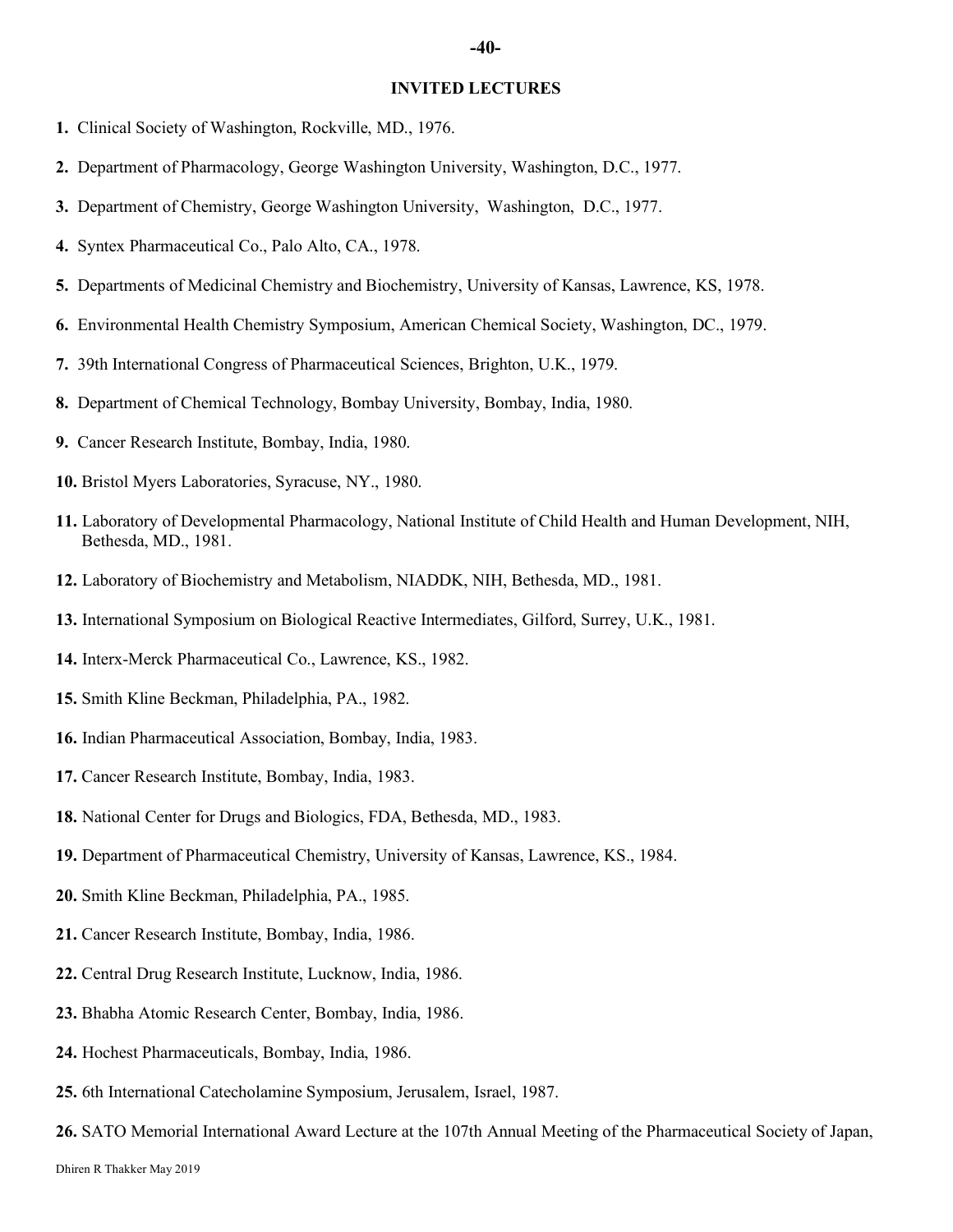Kyoto, Japan, 1987.

- **27.** Nagoya City University, Facility of Pharmaceutical Sciences, Nagoya, Japan, 1987.
- **28.** Tohuku University, Research Institute for Tuberculosis and Cancer Sendai, Japan, 1987.
- **29.** Keio University School of Medicine Tokyo, Japan, 1987.
- **30.** Tokyo College of Pharmacy, Tokyo, Japan, 1987.
- **31.** National Institute of Hygienic Sciences, Tokyo, Japan, 1987.
- **32.** Department of Chemical Technology, Bombay University, Bombay, India, 1987.
- **33.** Laboratory of Bioorganic Chemistry, NIDDk, Bethesda, MD., 1987.
- **34.** Carcinogen Risk Assessment, Banbury Center, Cold Spring Harbar, 1987.
- **35.** Pharmaceutical Institute, School of Medicine, Keio University, Tokyo, Japan, 1988.
- **36.** Tokyo College of Pharmacy, Tokyo, Japan, 1988.
- **37.** Dept. of Pharmaceutical Sciences, Nagoya City University, Nagoya, Japan, 1988
- **38.** Dept. of Medicinal Chemistry, University of North Carolina, 1989.
- **39.** Dept. of Medicinal Chemistry, University of North Carolina, 1990 (presented 3 lectures in a Course on Drug Metabolism).
- **40.** Dept. of Medicinal Chemistry, University of North Carolina, 1991 (presented 3 lectures in a Course on Drug Metabolism).
- **41.** Dept. of Pharmacology, University of North Carolina, 1991.
- **42.** Annual Meeting of the PMA Drug Metabolism Section, New Orleans, 1991.
- **43.** 25th Annual Higuchi Symposium, Lake of the Ozarks, 1992.
- **44.** Enz Lecture, Dept. of Pharmaceutical Chem., University of Kansas, 1992
- **45.** Dept. of Medicinal Chemistry, University of North Carolina, 1992 (presented 3 lectures in a course on Drug Metabolism).
- **46.** Dept. of Medicinal Chemistry, University of North Carolina, 1993 (presented 3 lectures in a course on Drug Metabolism).
- **47.** Dept. of Chemistry, Catholic University, Washington, D.C., 1993.
- **48.** Lab of Bioorganic Chemistry, NIDDK, NIH, 1993.
- **49.** Chaired a session on the "Integration of Preclinical ADME studies in the Preclinical and Clinical Safety Assessment" at the National Meeting of Drug Information Association, at Washington, D.C., 1994.
- **50.** Chaired a session on "Delivery and Disposition of Peptides and Oligonucleotides- Current Status and Future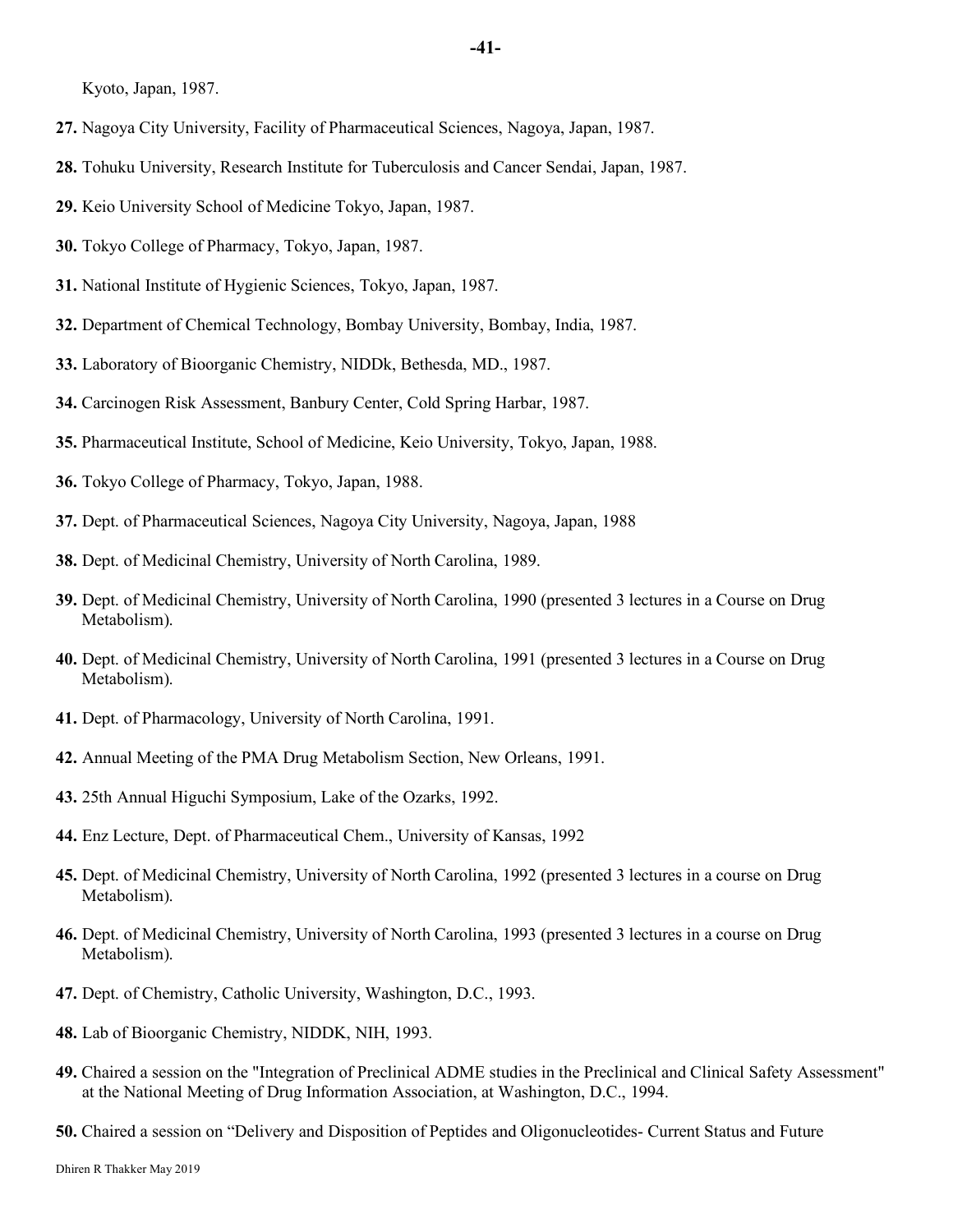Challenges" at the annual meeting of the International Society for the Study of Xenobiotics (ISSX), Raleigh, NC, October 1994.

- **51.** Chaired a Special Symposium on "Drug Delivery and Prodrug Technologies" at the 31st ACS Western Regional Meeting, San Diego, CA, October 1995.
- **52. C**onference on "Lead Generation and Optimization", Princeton, NJ, September, 1996.
- **53.** Organized a short course presented a talk on Prodrugs at the 7th North American ISSX Meeting, San Diego, October 1996.
- **54.** Winter Conference on "Medicinal and Bioorganic Chemistry", Steamboat Springs, Colorado, January, 1997.
- **55.** Third International Symposium on Innovations in Pharmaceutical Sciences and Technology", Ahmadabad, India, February 1997.
- **56.** S.N.D.T. College of Pharmacy, Bombay University, Bombay, India, February, 1997.
- **57.** Tata Institute for Cancer Research, Bombay, India, February, 1997.
- **58.** Amylin Pharmaceuticals, San Diego, CA, April, 1997
- **59.** Merck Research, West Point, PA, April, 1997.
- **60.** Proctor & Gamble, Cincinnatti, OH, June, 1997.
- **61.** AAPS Southeast Regional Meeting, Research Triangle Park, NC, June, 1997.
- **62.** Drew University, (faculty), Princeton, NJ, July, 1997.
- **63.** DuPont Merck, Newark, DE, July 1997.
- **64.** Formulations and Drug Delivery, ACS Conference, San Diego, CA, October 1997.
- **65.** Glaxo Wellcome, Inc. Pharmaceutics Division, RTP, NC, January, 1998.
- **66.** Swiss Chemical Society Minisymposium on Oral Drug Delivery, Basel Switzerland, May, 1998.
- **67.** University of Leuven, Workshop on Industry Academic Collaborations, Leuven, Belgium, May 1998.
- **68.** Glaxo Wellcome, Inc., Biomet Division, Ware, U.K., May, 1998.
- **69.** AAPS Western Regional Meeting, San Francisco, CA, May, 1998.
- **70.** AAPS Southeastern Regional Meeting, RTP, NC, June, 1998.
- 71. 28<sup>th</sup> Annual Gordon Research Conference on Drug Metabolism, Plymouth, NH, July, 1998.
- **72.** Drew University, (faculty), Princeton, NJ, July, 1998.
- **73.** Pfizer, Inc., Groton, CT, July, 1998.
- **74,** Bristol-Meyer Squibb, Inc., Wallingford, CT, July, 1998.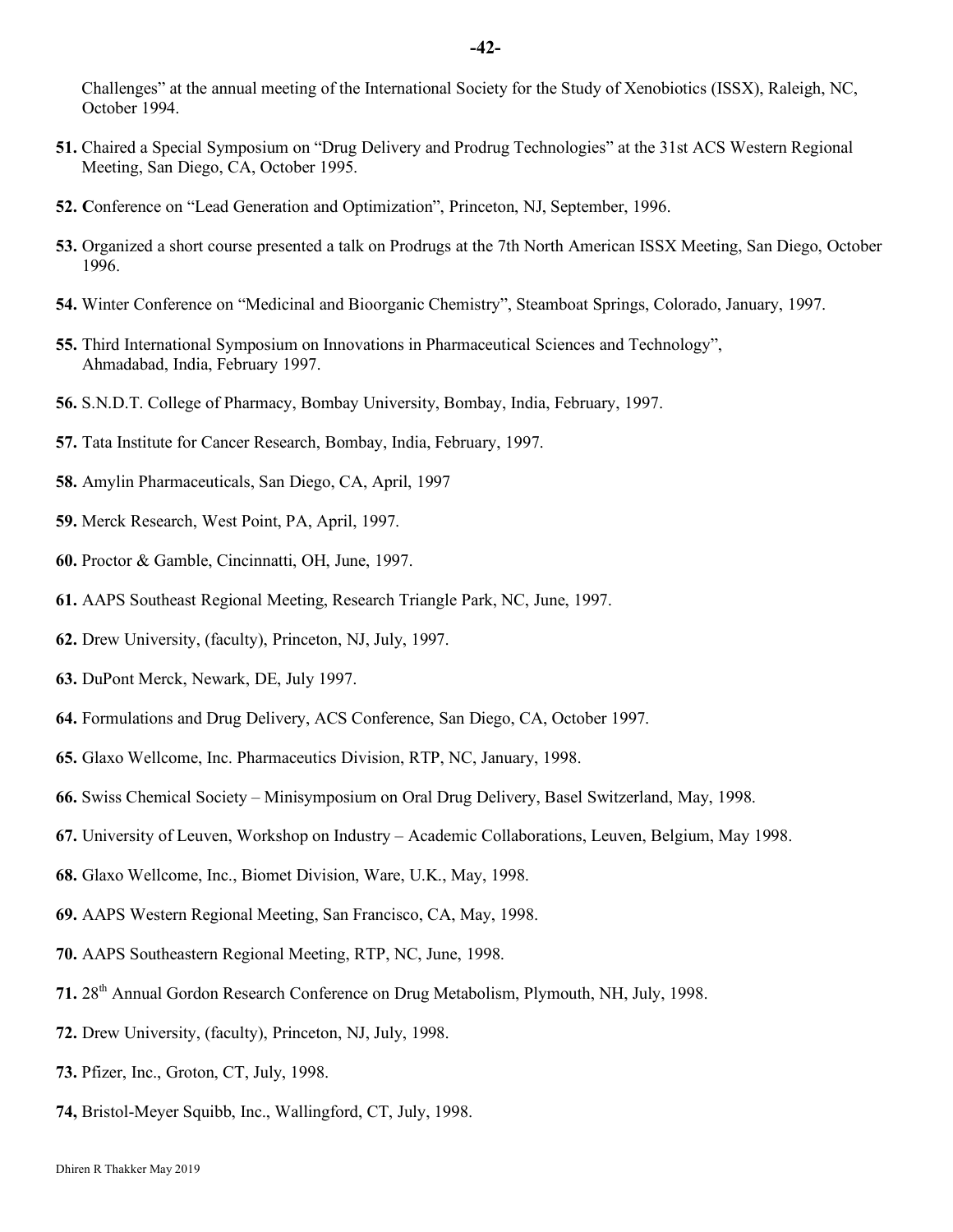- **75.** School of Pharmacy, University of Michigan, Ann Arbor, MI, September, 1998.
- **76.** Higuchi Research Seminar, Lake of Ozarks, MO, March, 1999.
- **77.** Glaxo Wellcome, Pharmaceutics Dept., RTP, NC, March, 1999.
- **78.** BASF, Boston, MA, June, 1999.
- **79.** Parke Davis, Inc., Ann Arbor, MI, July, 1999.
- **80.** Novartis, East Hanover, NJ, September, 1999.
- **81.** Institute for Innovative Research, (faculty), San Diego, CA, December, 1999.
- **82.** Agouron Pharmaceuticals, San Diego, CA, December 1999.
- **83.** Glaxo Wellcome (Pharmaceutics), RTP, NC, March 2000.
- **84.** Laboratory of Biorganic Chemistry, NIDDK, NIH, Bethesda, MD, May 2000
- **85.** Pratt Fellowship Program, NIH, Bethesda, MD, May 2000
- **86.** Wyeth-Ayerst, Pearl River, N.Y., June 2000
- **87.** Drew University (faculty), Princeton, NJ, June 2000
- **88.** Chiron, CA, 2001.
- **89.** Roche, Palo Alto, CA, 2001
- **90.** Guilford Pharmaceuticals, Baltimore, MD, 2001
- **91.** Drew University (faculty), Princeton, NJ, 2001
- **92.** Drew University (faculty), Course Organizer, priceton, NJ, 2001
- **93.** Transform Pharmaceuticals, Boston, MA, 2001
- **94.** Bristol-Myers Squibb, Princeton, NJ, 2001
- **95.** Albany Biolomolecules, Albany, NY, 2001
- **96.** Lilly Pharmaceuticals, Indianapolis, IN, 2001
- **97.** 3-D Pharmaceuticals, Philadelphia, PA, 2001
- **98.** Pfizer, Ann Arbor, MI, 2002
- **99.** Gilford Pharmaceuticals, Baltimore, MD, 2002
- **100.** Pfizer (Agouron), San Diego, CA, 2002
- **101.** Serono Pharmaceuticals, Soreno, Switzerland, 2002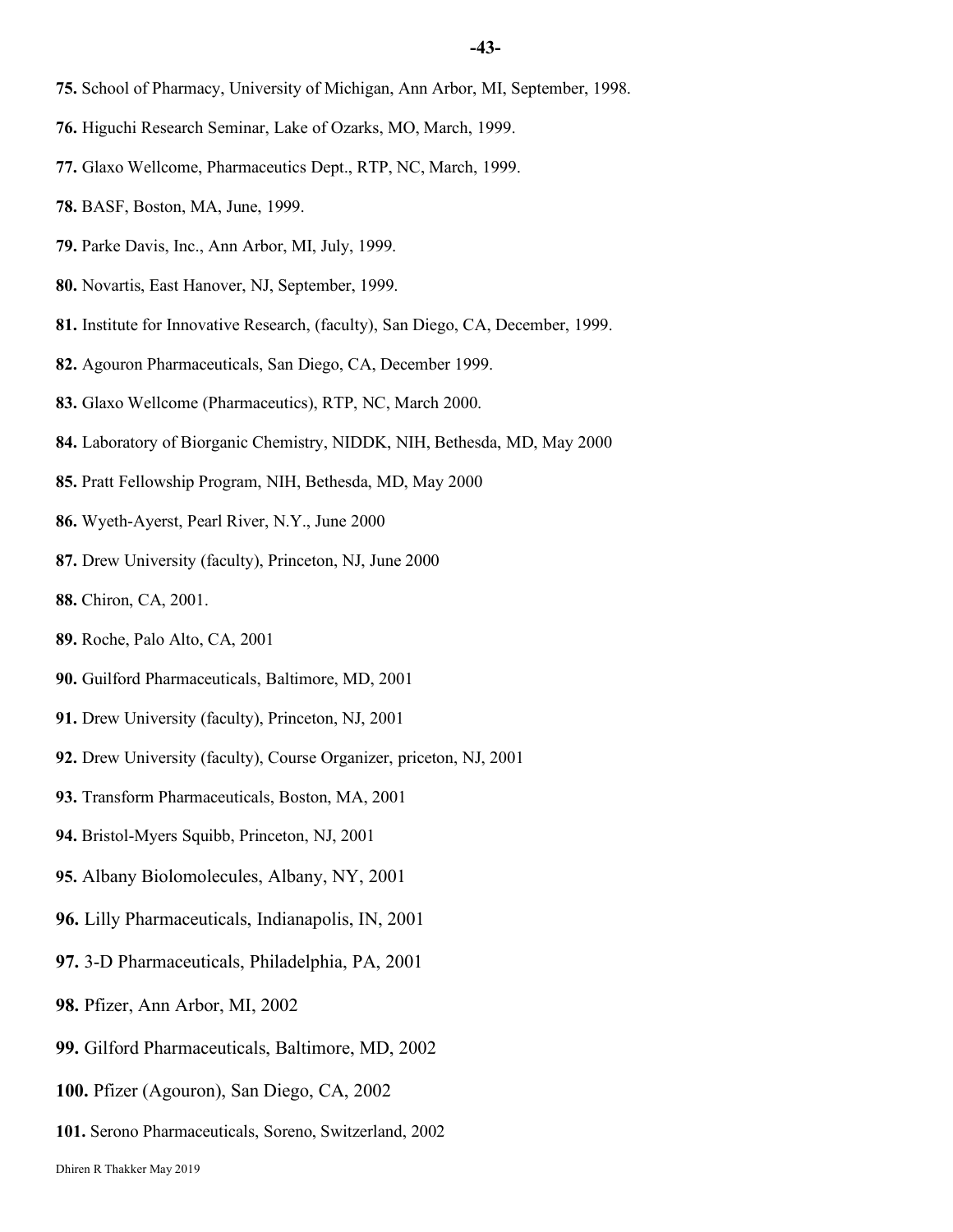- **102.** Avantis, Frankfurt, Germany, 2002
- **103.** Bristol Myers Sqibb, Lawrenceville, NJ, 2002
- **104.** Avantis, Pearl River, NJ, 2002
- **105.** Roche, Nutley, NJ, 2002
- **106.** Pfizer, Groton, CT, 2002
- **107.** GPEN, Detriot, MI, 2002
- **108.** GlaxoSmithKline, Philadelphia, PA, 2002
- **109.** Arena Pharmaceuticals, San Diego, CA, 2002
- **110.** Drew University, Newark, NJ, 2003
- **111.** Novartis, Jolla CA, 2003
- **112.** AstraZeneca, Boston, MA, 2003
- **113.** Fibrogen, San Francisco, CA 2003
- **114.** ADMET-1, San Diego, CA 2004
- **115.** AstraZeneca, San Diego, CA 2004
- **116.** LabFusion, Boston, Ma 2004
- **117.** Millennium, Cambridge, MA 2004
- **118.** Schering-Plough, Kenilworth, NJ 2004
- **119.** Neurocrine, San Diego, CA 2004
- **120.** Abbott, Abbott Park, IL 2004
- **121.** Pfizer, Groton, CT, 2005
- **122.** ICOS, Bothell, WA, 2005
- **123.** SCIOS, Inc. San Francisco, CA, 2005
- **124.** Biogen, Cambridge, MA 2005
- **125.** Genzyme, Framingham, MA 2005
- **126.** Sunesis, San Francisco, CA 2005
- **127.** Drew University, Newark, NJ 2005
- **128.** Amgen, Boston, MA, 2005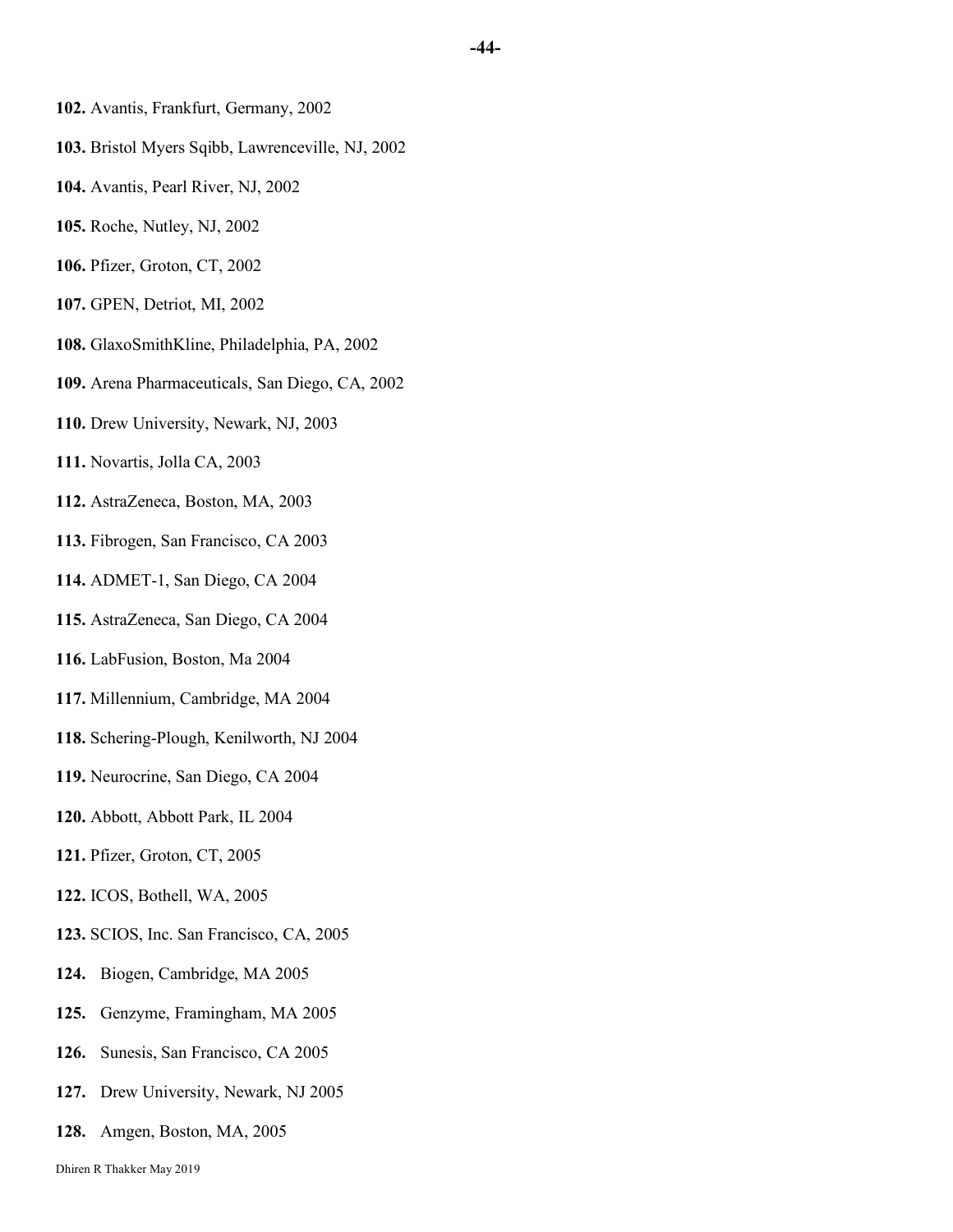"Probing the Intestinal Epithelial Barrier: A Tortuous Journey"

- **129.** Pediatric Pharmacology Research Unit Network Meeting, Washington, D. C., 2005 "Implementing In Vitro Drug Disposition Studies to Improve Pediatric Therapy – Challenges and Opportunities"
- **130.** Cambridge Healthcare Institute Mastering Medicinal Chemistry/ADME In-depth, San Francisco, CA, 2006 "ADME In-depth: A Medicinal Chemistry Perspective" (Lead Lecture)
- **131.** Scitech Center, Mumbai, India, 2006 "Integration of ADME in Drug Discovery: Past, Present, and Future"
- **132.** Indian Drug Manufacturers' Association Meeting Bioavailability and Bioequivalence, Mumbai, India, 2006. "Integration of ADME in Drug Discovery: Past, Present, and Future"
- **133.** PERD Center, Ahmedabad, India, 2006 "Integration of ADME in Drug Discovery: Past, Present, and Future"

"Probing the Intestinal Epithelial Barrier: A Tortuous Journey"

**134.** Drew University, Madison, NJ, 2006. "Use of Preclinical Pharmacokinetics and In Vitro Models to Assess Problems of Poor Oral Bioavailability" (with Kim Brouwer)

"Role of Intestinal and Hepatic Metabolism in Drug Clearance – Chemical Strategies to Optimize Metabolic Clearnce"

**135.** Genentech, San Francisco, CA, 2006. "Use of Preclinical Pharmacokinetics and In Vitro Models to Assess Problems of Poor Oral Bioavailability" (with Kim Brouwer)

"Role of Intestinal and Hepatic Metabolism in Drug Clearance – Chemical Strategies to Optimize Metabolic Clearance"

- **136.** New Jersey Drug Metabolism Discussion Group, Newark, NJ, 2006. Intestinal Drug Transport: A Black Box or a Target for Rational Design of Orally Active Drugs?
- **137.** Bristol Myers Squibb, NJ, 2006. Interplay of Transport and Metabolism in the Intestinal Epithelium
- **138.** Nektar Pharmaceuticals, Mobile, Alabama/San Diego, CA, 2007 "Use of Preclinical Pharmacokinetics and In Vitro Models to Assess Problems of Poor Oral Bioavailability" (with Kim Brouwer)

"Role of Intestinal and Hepatic Metabolism in Drug Clearance – Chemical Strategies to Optimize Metabolic Clearnce"

- **139.** Molecular Medicine Tri-Conference ADMET short course, San Francisco, CA, February, 2007. Lead Speaker - *In Vitro* ADME Assays: Strategic Application to Drug Discovery
- **140.** New England Drug Metabolism Discussion Group Symposium, Boston, MA, April 2007 "Drug Metabolism-Pharmacokinetics-guided (DM/PK-guided) Lead Optimization: A Historical Perspective of a Paradigm Shift"
- **141.** Bayer Pharmaceuticals, Dusseldorf, Germany, January 2008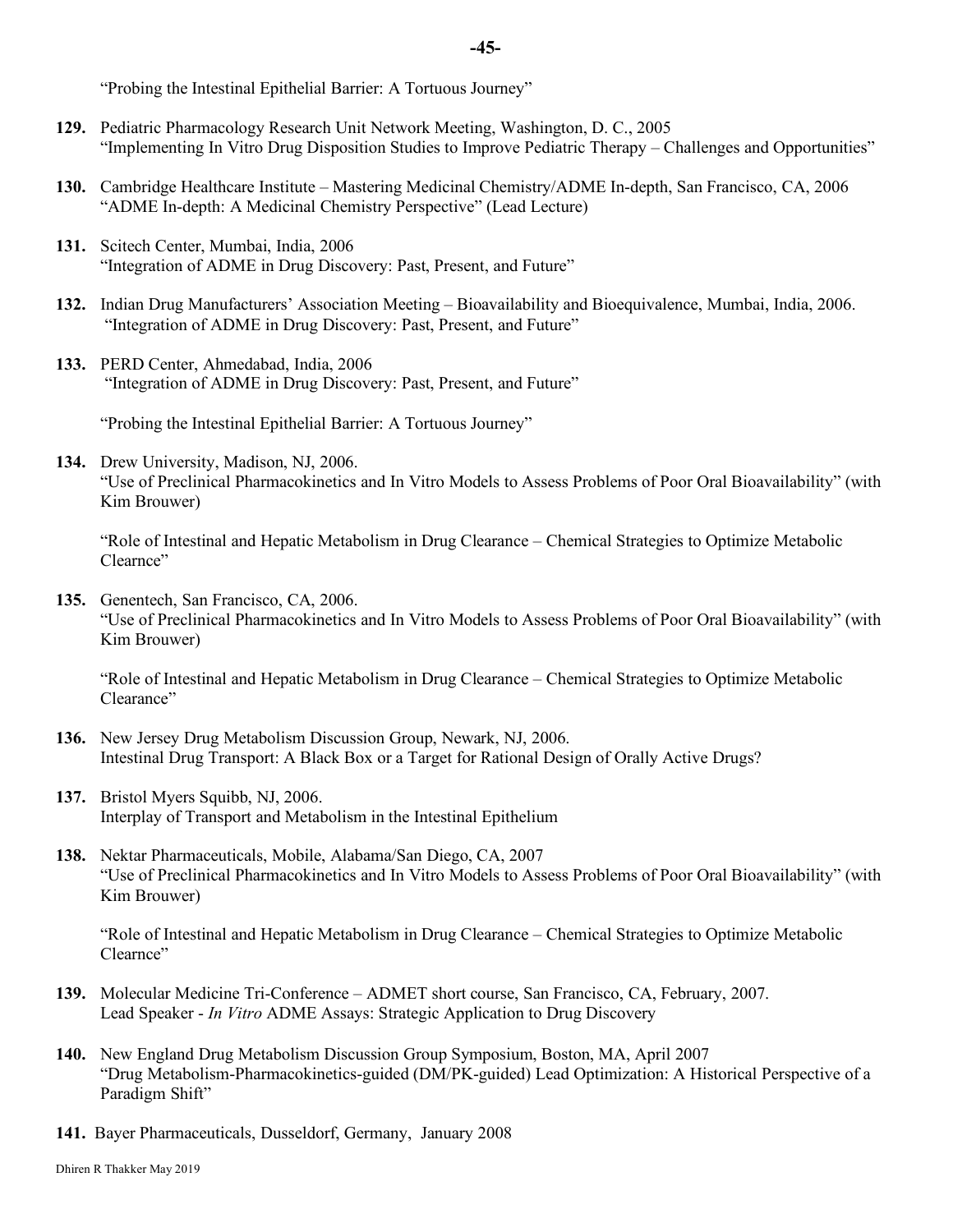"Use of Preclinical Pharmacokinetics and In Vitro Models to Assess Problems of Poor Oral Bioavailability" (with Kim Brouwer)

"Role of Intestinal and Hepatic Metabolism in Drug Clearance – Chemical Strategies to Optimize Metabolic Clearance"

- **142.** Molecular Medicine Tri-Conference ADMET short course, San Francisco, CA, March, 2008. Lead Speaker – "*In Vitro* ADME Assays: Strategic Application to Drug Discovery"
- **143.** Sepracor Short Course, Boston, MA, July 2008 "Use of Preclinical Pharmacokinetics and In Vitro Models to Assess Problems of Poor Oral Bioavailability- Part 2
- **144.** University of Toronto, Canada, August 2008 "Orally Active Hydrophilic Cationic Drugs – Design or Serendipity?"
- 145. National Institute of Pharmaceutical Education and Research (NIPER) 1<sup>st</sup> International Symposium on Metabolism and Pharmacokinetics, Chandigarh, India, 2009 "Introduction to Drug Transporters" "Pharmacogenomics of Drug Transporters"
- **146.** Wolfe Biopharma , Conference Filling Biopharma's Pipeline Boston, MA, April 2009 "ADMET: Strategic Use of In Vitro and Preclinical Studies to De-risk Clinical Candidates"
- **147.** GSK, Research Triangle Park, NC, August 2009 "A Novel Mechanism for Intestinal Absorption of Metformin: Possible Role in Metformin Pharmacology"
- **148.** Asian Symposium on ADMET Profiling for Drug Discovery: Metabolism and Medication Safety, September 2009 "Role of ADME in Adverse Effects of Drugs" – Keynote Address
- **149.** J & J, La Jolla, CA, November 2009 "Overcoming the Intestinal Barrier: Challenges and Opportunities for Oral Drug Delivery"
- **150.** Institute of Pharmaceutical Education and Research (NIPER) 2<sup>nd</sup> International Symposium on Metabolism and Pharmacokinetics, Chandigarh, India, 2010 "Understanding the Role of Transporters in Efficacy and Adverse Effects of Therapeutic Agents: Past, Present, and Future"
- **151.** Advinus Therapeutics, Poone, India, March 2010. "Transporters in Efficacy and Adverse Effects of Therapeutic Agents"
- **152.** Scitech, Mumbai, Bombay, India, March, 2010. "Transporters: An Overview of the Role of Transporters in Drug Development"
- **153.** Medicinal Chemistry Symposium, National University of Singapore, Singapore, September 2010: "Challenging Landscape of Drug Discovery in the  $21<sup>st</sup>$  Century"
- **154.** Institute of Pharmaceutical Education and Research (NIPER) 3<sup>rd</sup> International Symposium on Metabolism and Pharmacokinetics, Chandigarh, India, February, 2011: "Transporters in Drug Efficacy and Toxicity: Revisiting History and Looking to the Future"
- **155.** Indian Institute of Technology –Bombay, India, February, 2011: "Absorption of Therapeutic Agents across the Intestinal Epithelial Barrier: A Tortuous Journey"

**156.** ISF College of Pharmacy, Moga, India, February, 2011: "Strategies to Design Orally Active Therapeutic Agents"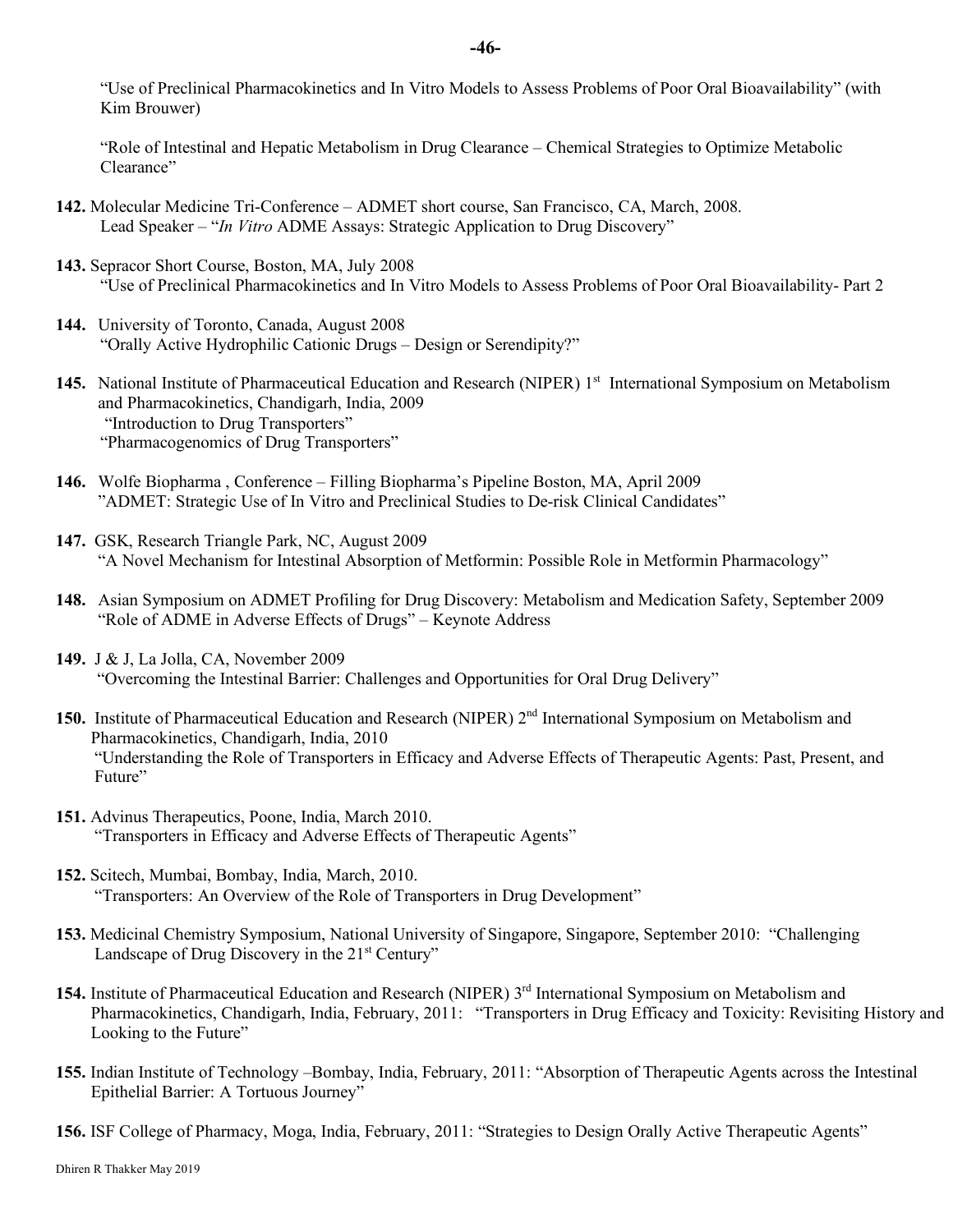- **157.** Ili Lilly & Co., April, 2011: "Interactions of Metformin and Loperamide with the Intestinal Epithelial Barrier: A New Look at Old Drugs"
- **158.** New Jersey Drug Metabolism Discussion Group, October 2011: "Interplay of Drug Metabolizing Enzymes and Transporters".
- **159.** Bristol Myer Squibb, New Jersey, October 2011: "Interplay of Drug Metabolizing Enzymes and Transporters".
- **160.** American Association of Indian Pharmaceutical Scientists Dr. R. S. Baichwal Seminar Department of Pharmaceutical Sciences and Technology, Institute of Chemical Technology, Bombay, India, February 2012: Chair, Symposium on "ADME (DM/PK) as a Success Factor in Drug Discovery"
- **161.** American Association of Indian Pharmaceutical Scientists Dr. R. S. Baichwal Seminar Department of Pharmaceutical Sciences and Technology, Institute of Chemical Technology, Bombay, India, February 2012: Symposium on "ADME (DM/PK) as a Success Factor in Drug Discovery "Science and Application of Absorption, Distribution, Metabolism, Excretion (ADME) in Therapy: Past, Present, and Future"
- **162.** Dow Chemical, Mumbai, India, February 2012: "Activation of Phospholipase C: A Serendipitous Discovery in Search of Applications"
- **163.** Indian Institute of Technology, Bombay, India, February 2012: "Transporters in Drug Efficacy and Toxicity: Past Present, and Future"
- 164. Institute of Pharmaceutical Education and Research (NIPER) 4<sup>th</sup> International Symposium on Drug Metabolism and Pharmacokinetics, Chandigarh, India, February 2012: "Intestinal Transport-Metabolism Interactions"
- **165.** The Delaware Valley Drug Metabolism Discussion Group, Langhome, PA, September 2012: "Complex Interplay of Intestinal Apical Uptake/Efflux and Basolateral Efflux Transporters in Affecting Oral Absorption of Hydrophilic Ionic Compounds: Implications for Drug-drug Interactions"
- **166.** The joint conference of the Australasian Pharmaceutical Science Association Australasian Society of Clinical and Experimental Pharmacologists and Toxicologists, December 2012: Role of organic cation transporters in mediating oral drug absorption"
- **167.** Applied Pharmaceutical Analysis-India, Annual Meeting, Hyderabad, India, March, 2013: "Intestinal Transporters: A Gateway to the Body but Also a First Line of Defense"
- 168. National Institute of Pharmaceutical Education and Research (NIPER) 5<sup>th</sup> International Symposium on Drug Metabolism and Pharmacokinetics, Chandigarh, India, March 2013: A Keynote Address - "DMPK in the 21<sup>st</sup> Century"
- **169.** Scitech Center, Mumbai, Bombay, India, March 2013: "DMPK in the 21<sup>st</sup> Century"
- **170.** Parul Institutes College of Pharmacy, Baroda, India, March 2013: **"**Complex Interplay of Intestinal Apical and Basolateral Transporters Affecting Oral Absorption of Hydrophilic Ionic compounds: Implications for DDI"
- **171.** University of Maryland School of Pharmacy, November 2013: "The Metformin Story: How Multiple Transporters Affect Its Oral Absorption, Efficacy in Type II Diabetes and Cancer, and Adverse Effects"